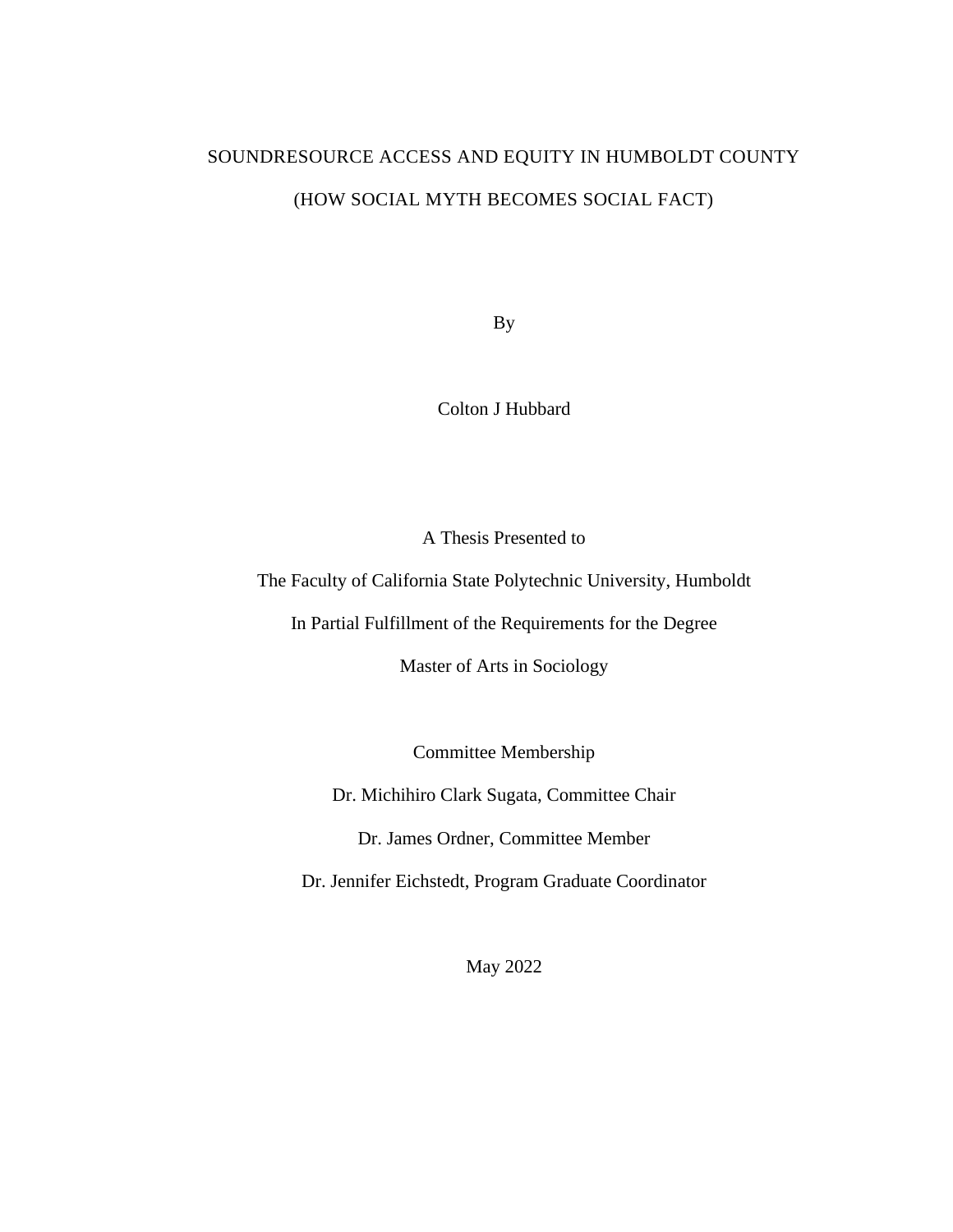## <span id="page-1-0"></span>ABSTRACT

## RESOURCE ACCESS AND EQUITY IN HUMBOLDT COUNTY (HOW SOCIAL MYTH BECOMES SOCIAL FACT)

#### Colton J Hubbard

Rural areas of Northern California have gone without health and social services for decades. The shortcomings of local services have given rise to the idea that there are no services in these rural and isolated communities. Conditions and beliefs have brought up two important questions. The first question is how can access and knowledge of available services be improved in rural areas? The second question is, through what mechanisms do communities develop their facts?

To address the previous questions, I worked with the primary health and social service provider in Humboldt County, CA. We developed a database of local services that anyone from computers and smart devices could access.

While creating the database, we discovered that while there are services in this area, there exists a gap in organizational awareness. The majority of community-based organizations do not communicate with one another, and similarly, the residents of rural communities go unaware of available services.

Issues of awareness lead me to study social learning utilizing several fundamental concepts; anthology, semantic memory, willful ignorance, akrasia Phenomenology, Myth, Pragmatism, and Semiotics.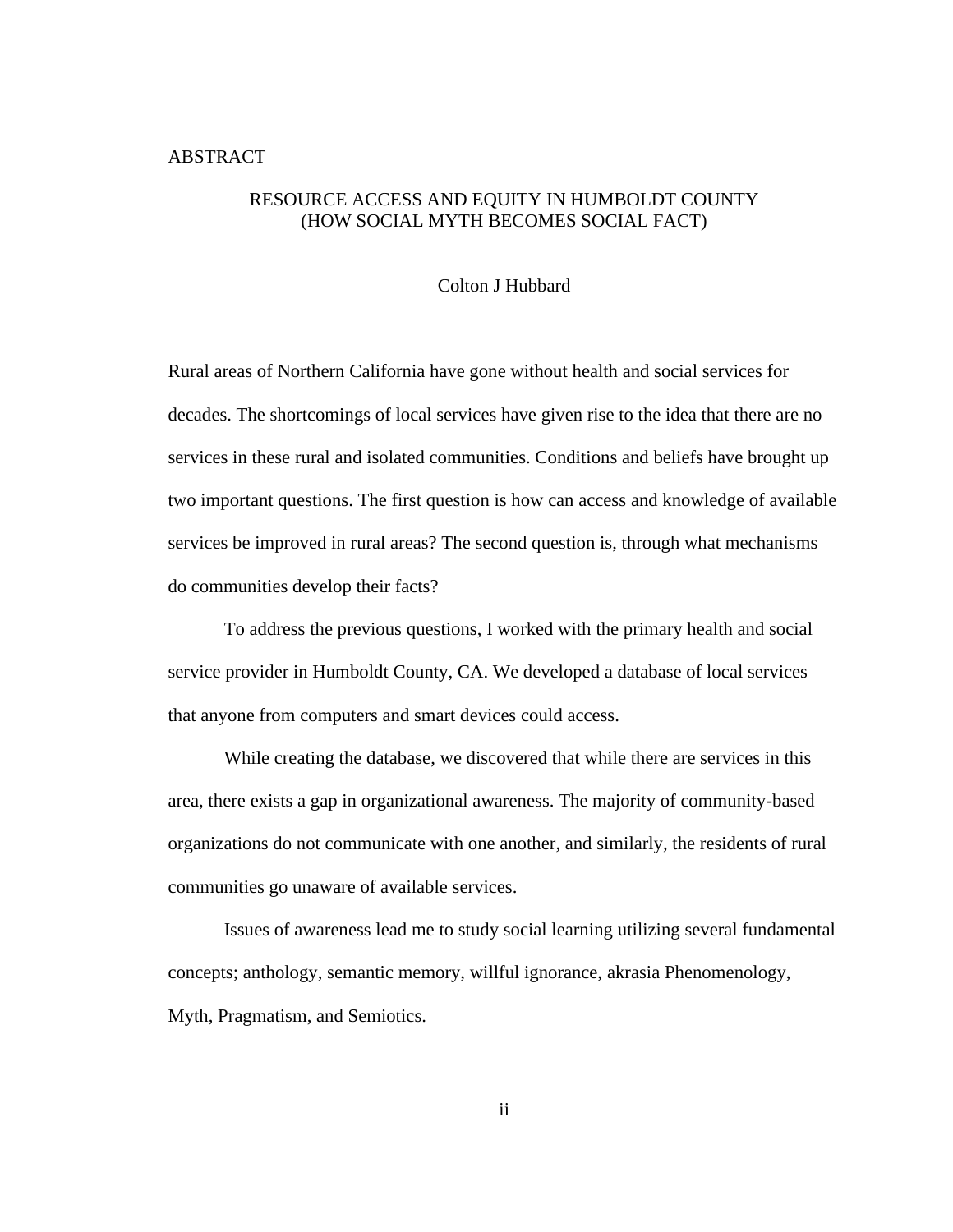# TABLE OF CONTENTS

| Is it a Myth Turned Social Fact When People Say There are no Service in Humboldt |
|----------------------------------------------------------------------------------|
|                                                                                  |
|                                                                                  |
|                                                                                  |
|                                                                                  |
|                                                                                  |
|                                                                                  |
|                                                                                  |
|                                                                                  |
|                                                                                  |
|                                                                                  |
|                                                                                  |
|                                                                                  |
|                                                                                  |
|                                                                                  |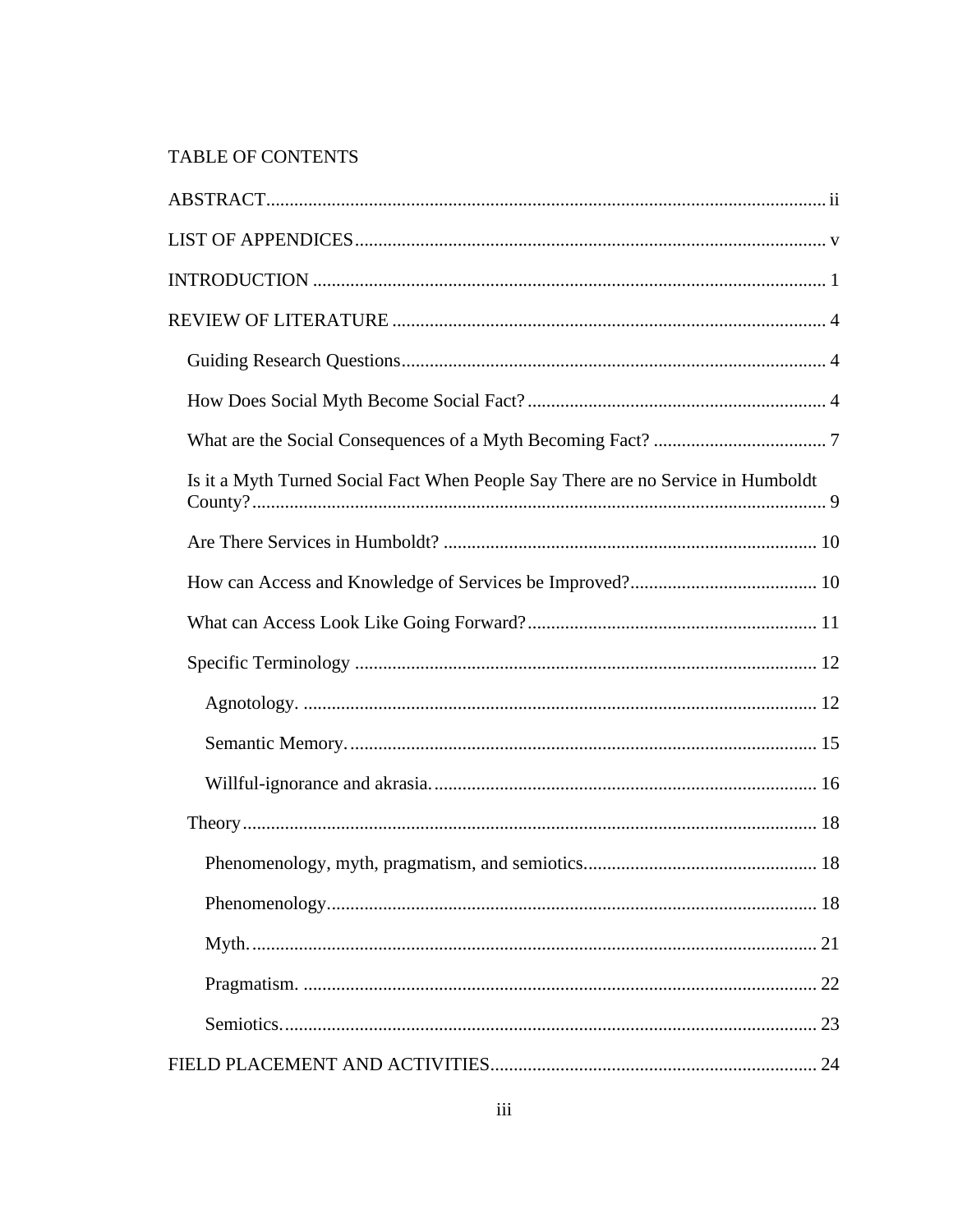| Appendix B: Introduction to Aunt Bertha for Community Based Organizations.  58 |  |
|--------------------------------------------------------------------------------|--|
|                                                                                |  |
|                                                                                |  |
|                                                                                |  |
|                                                                                |  |
|                                                                                |  |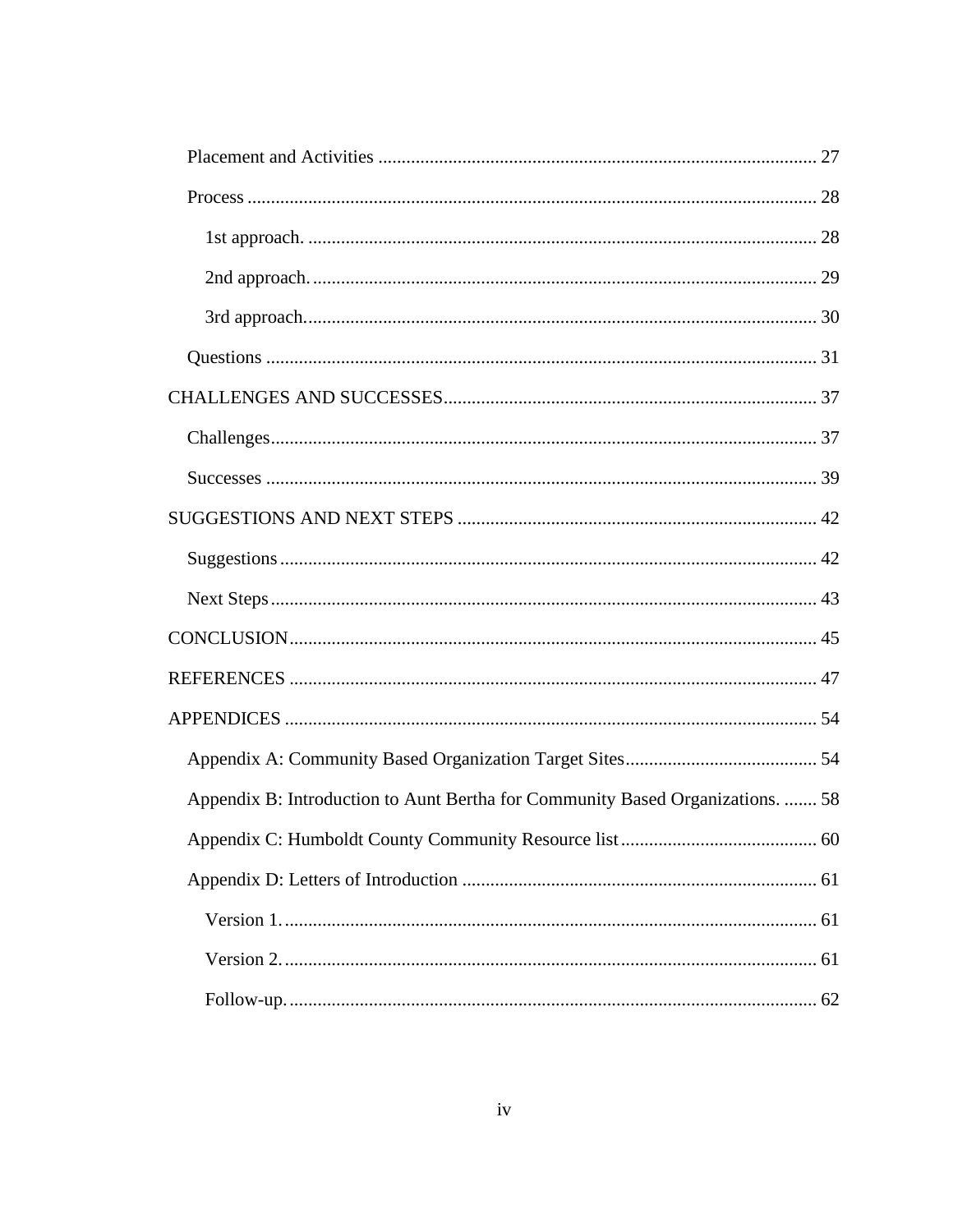# <span id="page-4-0"></span>LIST OF APPENDICES

| Appendix B: Introduction to Aunt Bertha for Community Based Organizations.  58 |  |
|--------------------------------------------------------------------------------|--|
|                                                                                |  |
|                                                                                |  |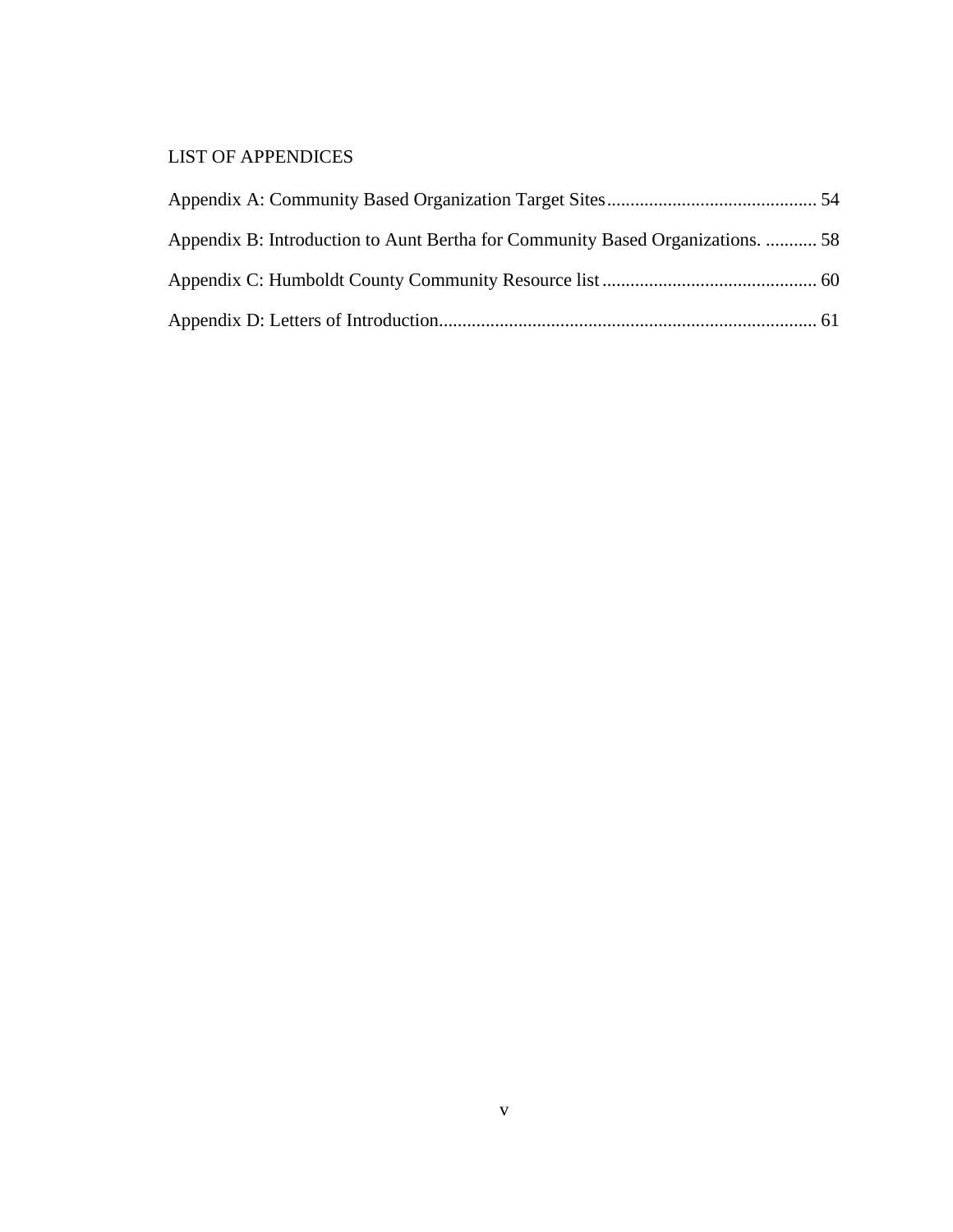## <span id="page-5-0"></span>INTRODUCTION

Communities of every size worldwide have stories that survive across time. Each generation receives the story from someone who learned it before. Some stories remain reasonably constant throughout their communal life, with each new iteration looking similar to the one before. Other stories, though, go through a significant transformation over time. The story is no longer simply a second-hand recounting of an event but something that can be generalized to authentic experiences. Most people in a community have experienced the story's premise firsthand or have known someone who had the experience.

When a tale directly ties into the lived experiences of a community, the origin of the story becomes a local myth. The source is not always clear, but the story is considered indisputable and credible within the community. Through repetition, the myth becomes a social fact within a social setting. The social fact is viewed as accurate, well known, and can create cohesion among groups; if each group has experienced the same social fact, a bond can form between groups due to shared experiences.

I began my journey into myth and social facts by looking at what elements of my community are considered authentic and factual yet have a vague origin. One topic stood out because it is pervasive and known yet attempts to address it have been met with scrutiny and doubt: a lack of services in Humboldt County.

For generations, it has been well known throughout Humboldt County and Northern California that there are no services here. Services, in this case, typically mean medical and social services. I have heard that there are no services here all of my life and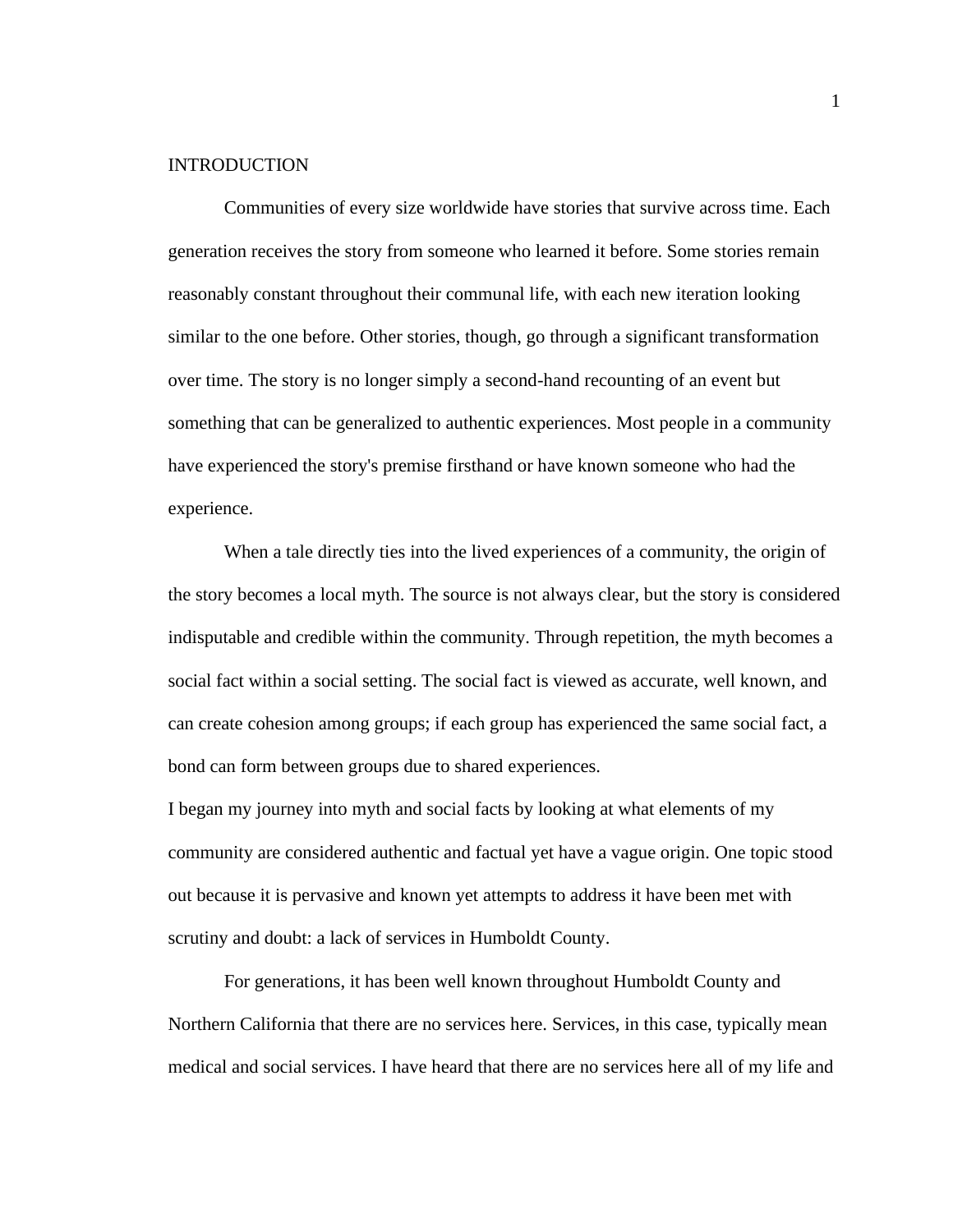had even said it in conversation. The story that there are no services in this area is accompanied by personal anecdotes of not being able to find a needed service or a social connection wanting services.

It is a social fact born out of repeated stories linked by shared experiences in this area that services are inadequate, sparse, or non-existent. Because of this social fact, people frequently do not seek the assistance they need because they would be chasing something not there. In other words, behavior is turned away from action because social fact is regarded as absolute truth. To seek something that, according to the community, does not exist would only serve to create distance between the community and the seeker.

In the following chapters, I will outline my approach to understanding the creation of social facts and my journey in engaging with health care services in my home community. I start by describing the primary mechanisms used to create a myth and social facts. Social myths and facts are dependent on the community they originate from. They are built out of customs, language, symbols, and interpretation, which change due to incalculable factors.

I will then describe my involvement with the most significant healthcare and social service provider in Humboldt County and how we addressed service issues in this area. Unfortunately, the work that went into this project has been left in an incomplete state due to various circumstances. Thankfully, the nature of this project and the ways we attempted to bridge the service knowledge gap in Northern California are not dependent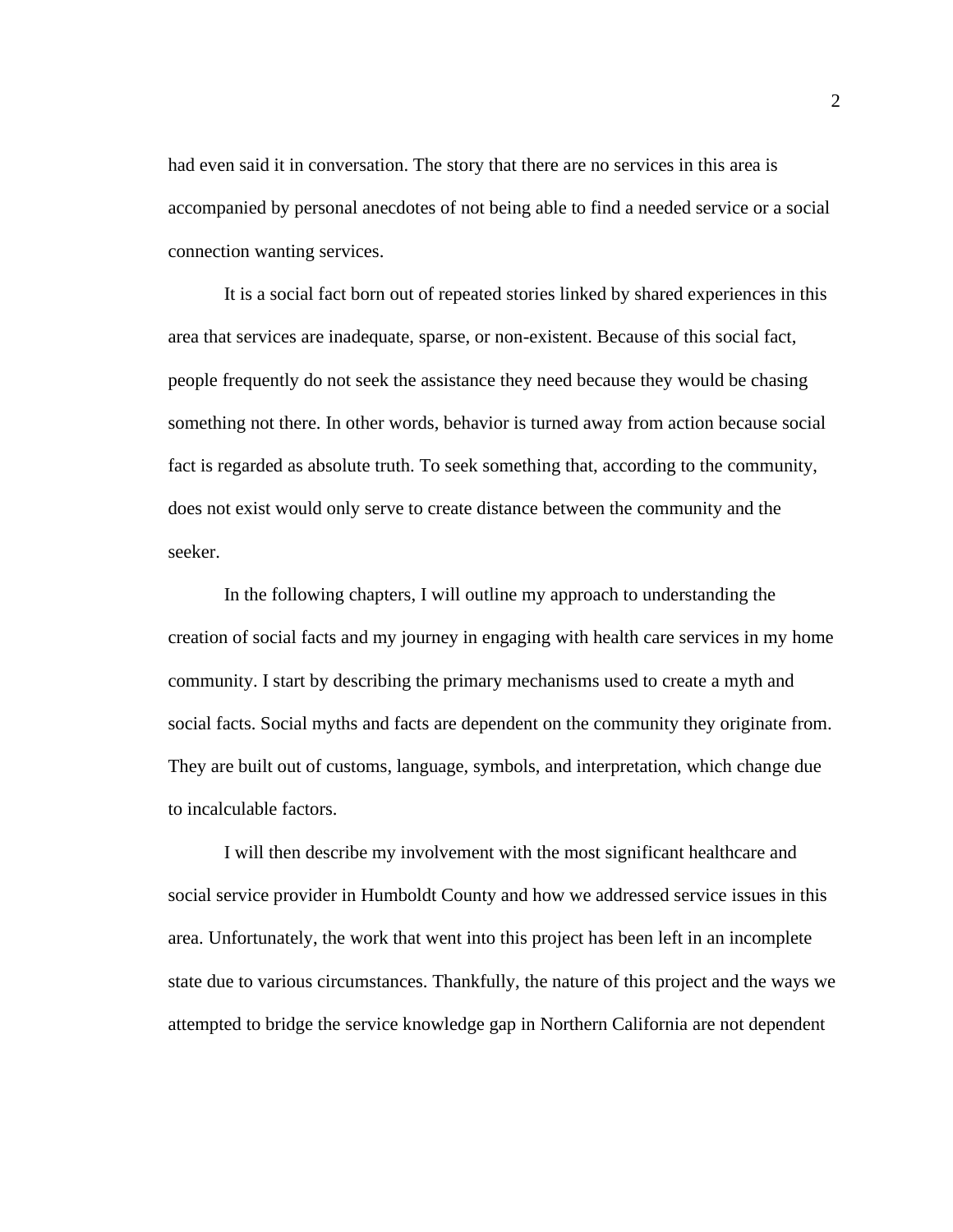on a single entity. If nothing else, the work that went into this project lives on as an independent entity spreading throughout Northern California.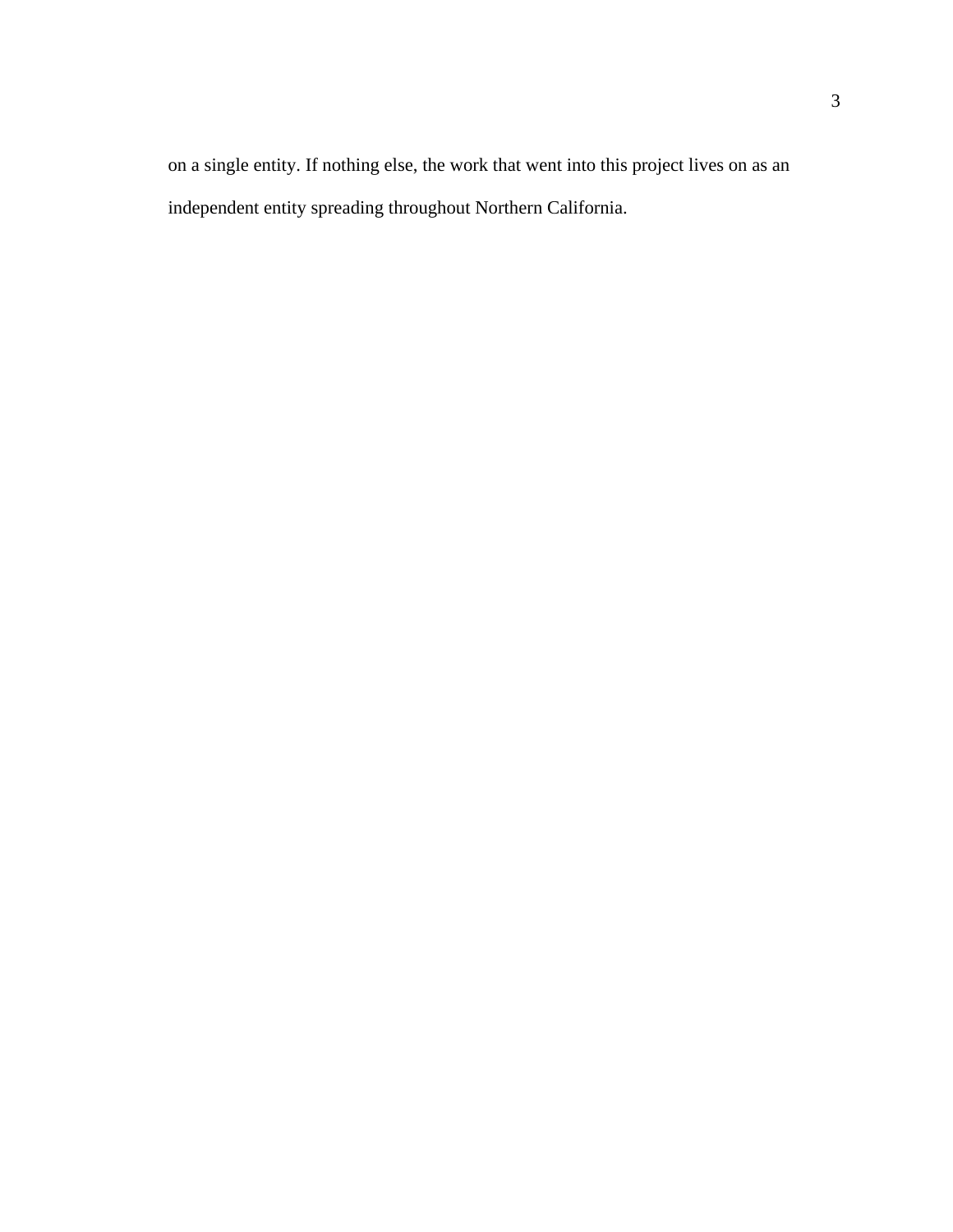## <span id="page-8-0"></span>REVIEW OF LITERATURE

#### <span id="page-8-1"></span>*Guiding Research Questions*

I had to consider several questions to guide my work through an applied project. They ranged from broad topics used to frame my work to regionally specific questions used to illuminate project details. These questions would assist in developing a theoretical model that would suit such a project and guide me toward a suitable project site. Additional questions emerged once my position within Open Door Community Health Centers (ODCHC) was secured and the details of the project were developed. *How Does Social Myth Become Social Fact?*

<span id="page-8-2"></span>The principal question guiding the theoretical aspects of the project focuses on how social myth becomes social fact. Myth can be described as a widely held belief that is verifiably false, while a fact is a piece of information known to be true. Socially speaking, facts do not have to be verifiable; they just have to be known or assumed to be true.

Roland Barthes (1972) describes myth as a form of language that is not necessarily spoken (but that is no rule); it is verbal, pictorial, and expressive (Barthes 1972; 107-108). Language is influential, and in the liberal application used by Roland Barthes, language also has longevity. Reinforcing the strength of language used, Saussure lends the concept of semiotics which studies signs (such as language) and their impact on social life and psychology (Saussure 1983, 15-16).

Semiotics in terms of social life and meaning is difficult to describe. Daniel Chandler et al. (2001) cautiously and with mirth describes semiotics as "the study of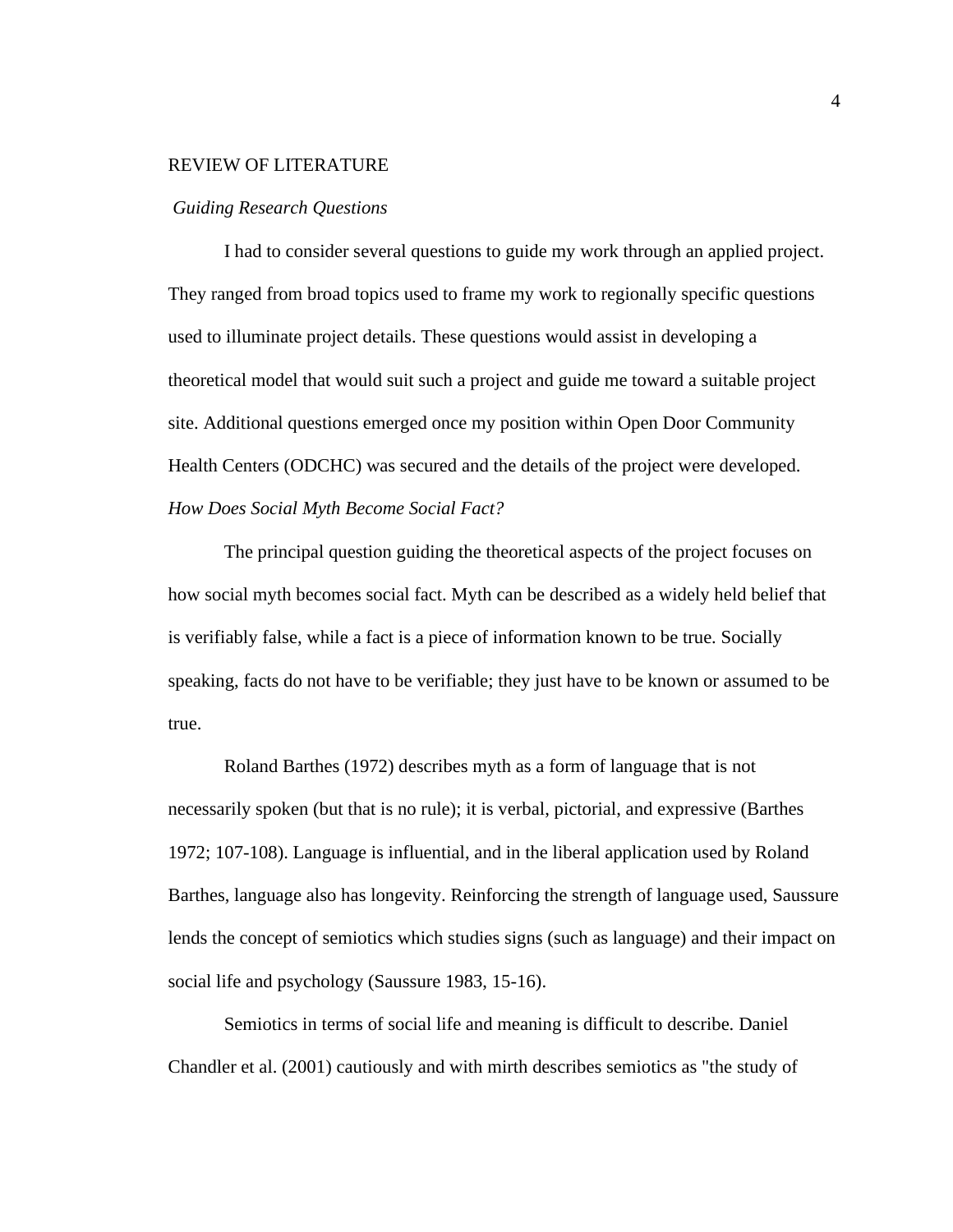signs." Sign, however, can mean anything when applied to social settings. For simplicity, I will limit signs to linguistics similar to Ferdinand de Saussure in the book Course in General Linguistics (1983). Linguistic signs in a social setting follow an arbitrary value system ( Chandler et al. 2001; Reyes 2021; Barthes 1972).

Further, Reyes (2021) argues that once a sign value is established, it takes on the status of an emblem; in other words, a thing a social persona is attached to. Reyes' (2021) argument is confirmed and extended by Galantucci, Garrod, and Roberts (2012), who tells us that while value and emblems are typical and perhaps a defining factor of linguistic signs, such features are not present in non-verbal communications such as sign language. The rationale comes from the arbitrary and insular value placed on speech patterns and the social value of the speaker (Galantucci, Garrod Roberts 2012).

A social myth exists between semiotics and culture (Fiorini and Socolovsky, 2013). However, it is the case that myth is fluid and changes over time as meaning and culture change (Barthes 1972; Bauman 2013). Likewise, social myths, identity, and culture are items or emblems attained by outside agents seeking to understand a system, not their own (Fiorini and Socolovsky, 2013; Hall et al., 1996).

Further, social myth must be firmly believed to gain traction to the point that actions are taken based on the myth (Seigfried 2012; Barthes 1972). James Campbell (2017) , in agreement, describes the previous in terms of pragmatics. When a thought has been widely accepted, it becomes a belief set of rules for action or behavior (Campbell 2017: 117; Siegfried 2012; Jucker 2012).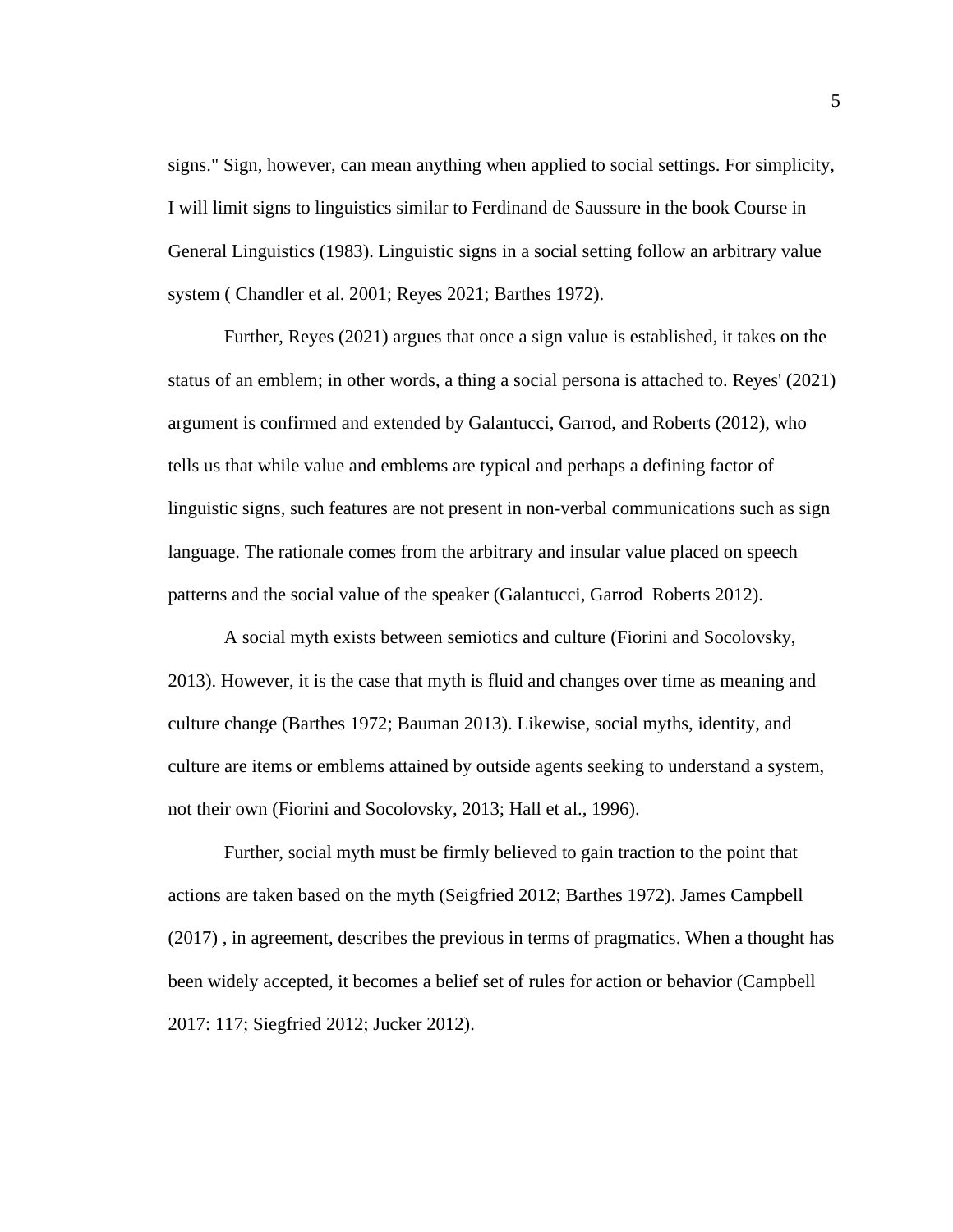With few exceptions, semiotics, pragmatism, and myth function together to establish linguistic and behavioral values that establish rules for action or inaction ( Barthes 1972; Bauman 2013; Campbell 2017: 117; Chandler et al. 2001; Fiorini and Socolovsky 2013; Reyes 2021; Galantucci, Garrod Roberts 2012; Hall, Smyth and Du Gay 1996; Jucker 2012; Siegfried 2012). In the primary example of this work, the idea that services in Humboldt County are inadequate or non-existent became a belief once it was accepted. Once the myth was accepted as truth, the new truth became a sign, or in this case, an emblem (Fiorini and Socolovsky 2013) that informs a social persona. The persona is one of despair over a lack of resources. The persona, coupled with a sincere belief in the myth, has created and reinforced rules for behavior among Humboldt County residents. The behavior is that they do not seek or inquire about services because it is known that there are none to be had. In essence, the social belief acts as a religion (Seigfried 2012) and is therefore viewed as authentic.

Martimianakis, Tilburt, Michalec, and Hafferty (2020) argue that during the scientific revolution of the 19th century, there was hope that social myth would be replaced by science; the opposite was found to be true. Although Charlene Seigfried (2012) and Nathan Biebel (2018) argue that science and religion or belief in something fulfill the same social functions and needs in that they provide a story for people to base persona and action on regardless of if that action is based in fact or not. Science or access to factual information reinforces social mythologies and builds social bonds (Martimianakis et al., 2020; Nissani and Hoefler-Nissani 1992). Eradicating myths or unverifiable beliefs destroy social bonds and is met with denialism and sometimes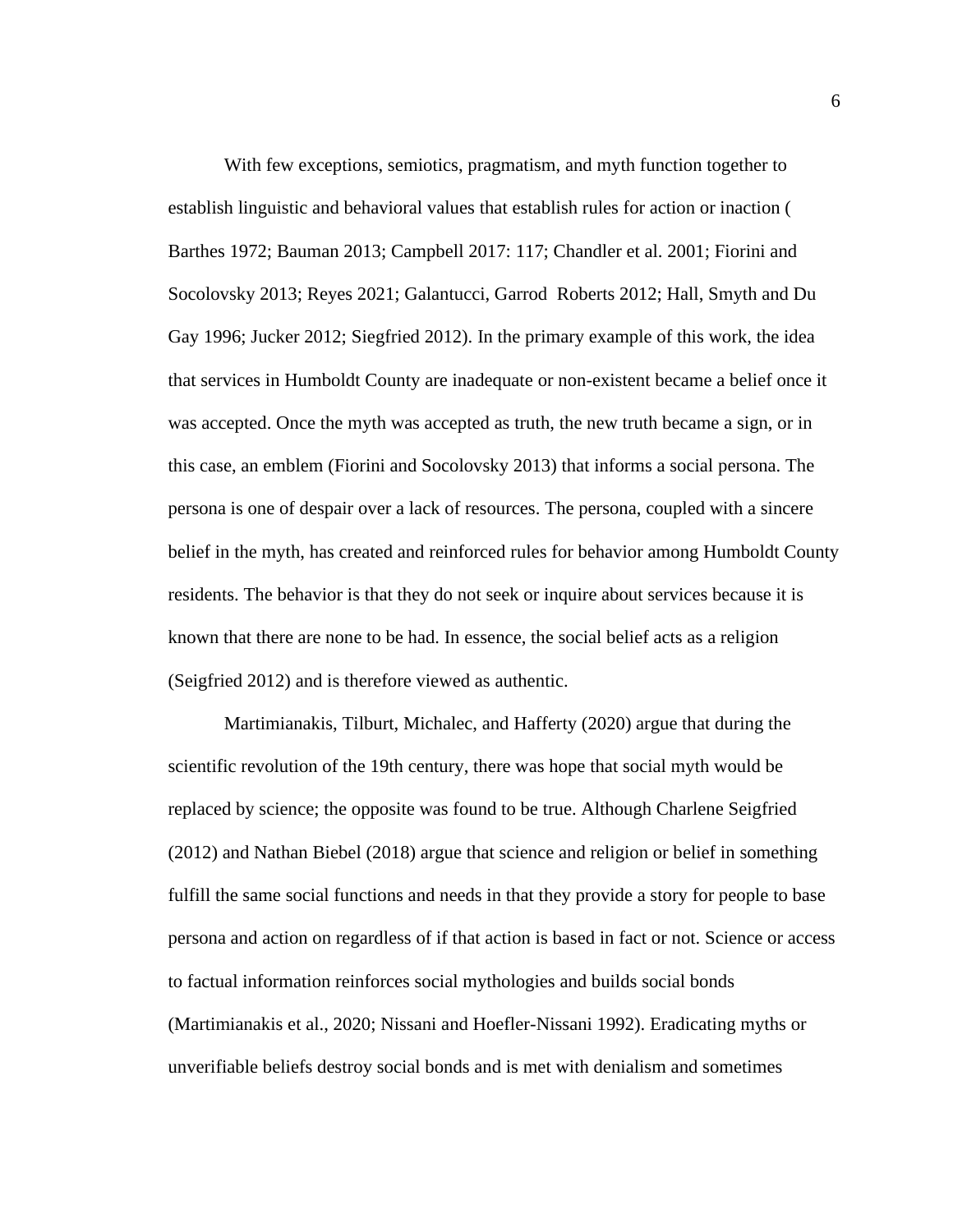aggression (Slater et al. 2018). Nissani and Hoefler-Nissani (1992) and Kenneth Strike and George Posner (1992) describe the doubling down against factual information by suggesting that rigid belief allows people to see their beliefs or allow an agent to reasonably explain their experience through their beliefs.

So how then does a myth become a fact? We understand that myths come from language or meaning symbols attributed to language (Barthes 1972: 107-108; Saussure 1983: 15-16). To ponder the myth-to-fact relationship, I sometimes turn to the essay Myth Became Fact by C.S. Lewis (1970), who argues that a myth becomes a fact when we are cut off from the source and consider the origin in hind-sight. This is to say that in the wake of an event, we are inclined as thinkers to apply meaning to the event. The further we are from the event, the more obscure the event becomes, and a myth is born. Should the core principle of the story remain, a fact is accepted. The function is identical to simulations and simulacra (Baudrillard 1983). Myth becomes fact through copies and imitation of an event or form of language that may or may not has existed in the past. The result is a fact that no longer fully represents the myth.

#### <span id="page-11-0"></span>*What are the Social Consequences of a Myth Becoming Fact?*

When a myth, which is inherently false (Barthes 1972), becomes a fact, there are inevitable consequences. The contents of the myth/ fact have the power to dictate action and behavior across social structures and institutions (Arkhipova and Brodie 2020). In some instances, myth becoming fact can inspire massive changes such as the founding of the religion, adopting policy, and engineering acceptable and unacceptable behavior (Shermer 2002: 48-54).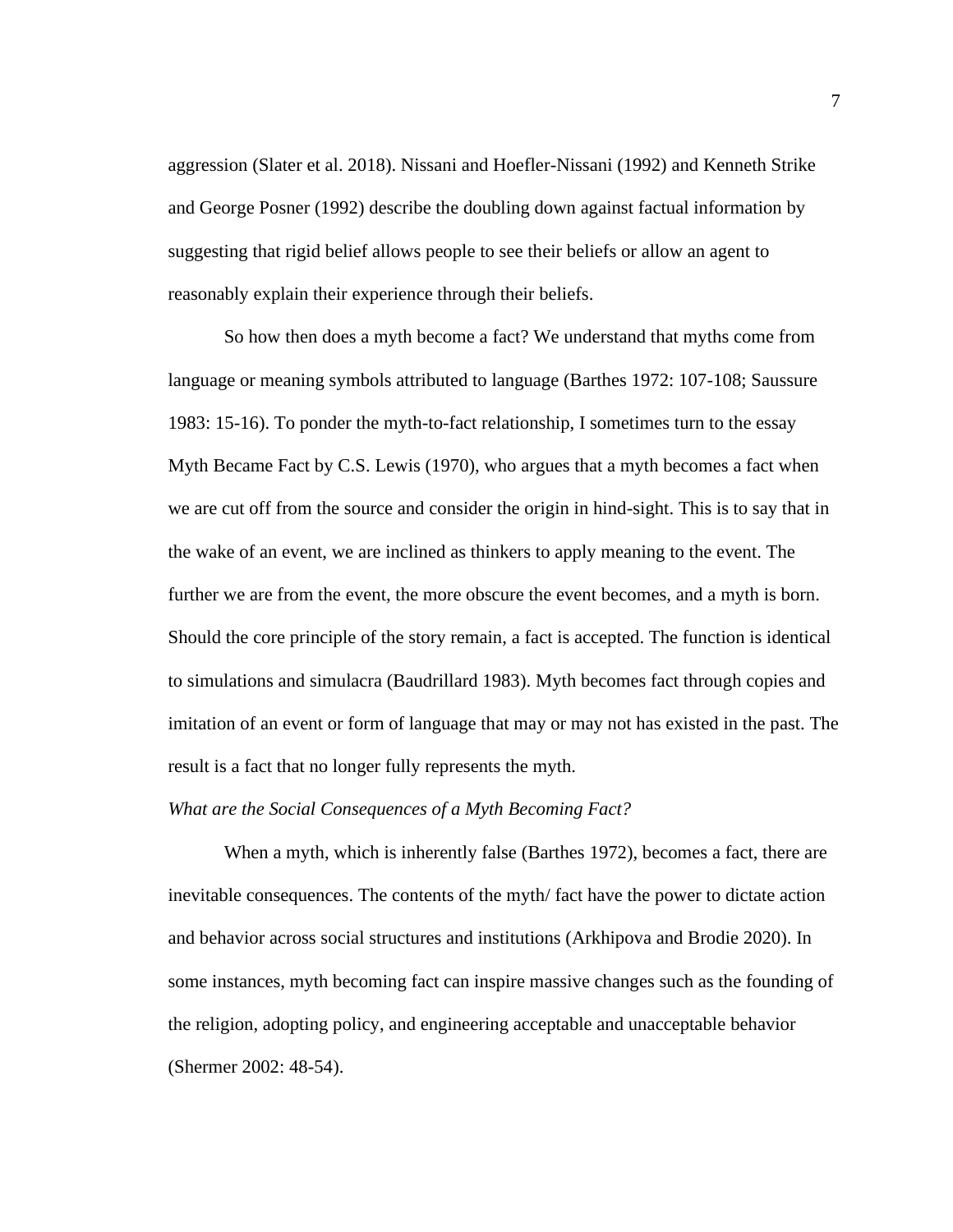When a fact is formed from myth, actors invested in the fact engage in procedural epistemic obligations (Rosen 2003). As Philip Robichaud (2014) points out, these obligations are actions that enforce and maintain true or at least justifiable beliefs; bear in mind that "true" in this context means socially valid and not necessarily factually accurate.

Grossman and van der Weele (2017) argue that willful ignorance, such as accepting a myth as factual for the sake of social image or fitting into a preferred social group, will result in social harm. Individuals who remain ignorant when given a choice or opportunity to be educated engage in selfish behaviors that can negatively affect others while allowing the agent to say that had they known better, they would have acted differently (Grossman and van der Weele 2017). Prelec and Bodner (2003) describe the previous idea as self-signaling, or the process of acting in a way that reaps diagnostic (internal) or consequence (external) reward depending on the context of the behavior. To bring the example back to Grossman and van der Weele (2017), the ability of an agent to say they would have acted differently if they had more information is self-signaling, as defined by Prelec and Bodner (2003). The agent may receive a positive consequence response by stating their ignorance and, by doing so, may also reap a diagnostic reward (moral pleasure or pain) through acknowledging the flaw in behavior (Prelec and Bodner 2003; Grossman and van der Weele 2017).

Supporting Prelec and Bodner (2003), we can turn to Oliver Gossner and Christoph Kuzmics (2018). They argue that when an agent is put into a position to decide without prior knowledge of the result of the decision, they will still apply personal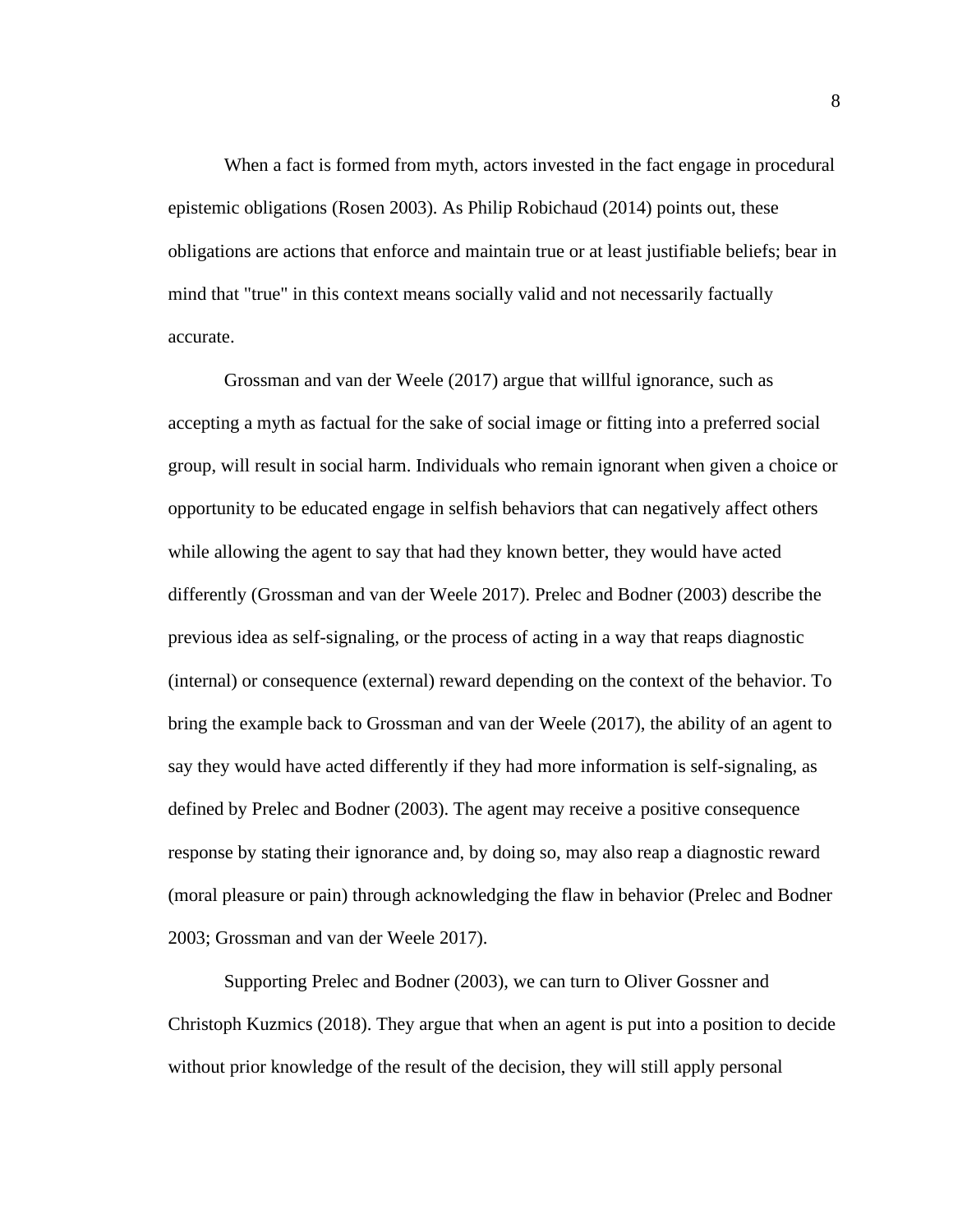preferences to the available options. The selections are based on the results of prior decisions. An agent deciding on a new social fact will weigh it against previous outcomes or other social group members' perceived successes and failures (Gossner and Kuzmics 2018).

The consequences of social facts become a loop of culpable ignorance and akrasia (Robichaud 2014). The agent makes a decision based on experience and expectations (Grossman and van der Weele 2017; Prelec and Bodner 2003; Gossner and Kuzmics 2018). Should the fact ever be dismantled or shown to be wrong, the agent can self-signal (Prelec and Bodner 2003) or claim that they acted against their better judgment because of pressures from an in-group (Robichaud 2014). Myth becoming fact has built-in buffers that protect those who believe in the fact from the consequences of their actions. Interestingly enough, ignorance can be used as a social tool to absolve oneself of moral blame (Rudy-Hiller 2017). Although if ignorance is deemed culpable or akratic, the moral responsibility remains (Rudy-Hiller 2017).

<span id="page-13-0"></span>*Is it a Myth Turned Social Fact When People Say There are no Service in Humboldt County?*

Every community has its myths and facts. They are not necessarily harmful or helpful, but they do exist. In Humboldt County, CA, the concept that there are "no services" in this area is often taken as fact. People living in this area frequently hear that there are no services, and many people in need of services will not seek them out because of the social fact that no services exist. Why is this a social fact in Humboldt? Where did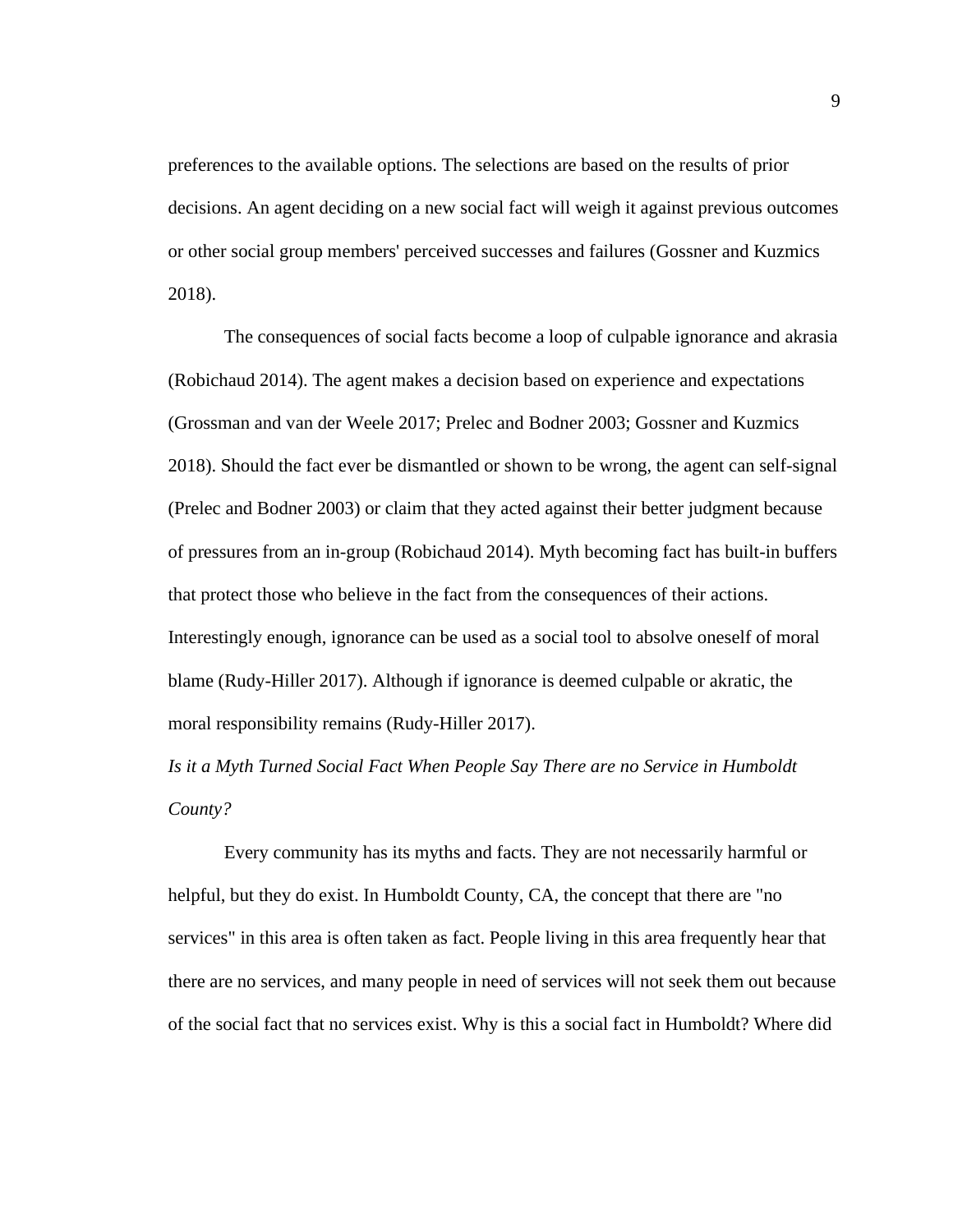the belief that there are no services in Humboldt come from, and what has the impact been?

It seems that the social fact comes from an exaggeration. When people say there are no services, they mean that services are few of the available services are inadequate. Likewise, many services do not advertise their presence and depend on referrals from larger organizations. Lack of public knowledge outside of specialized services has resulted in a lack of social knowledge of existing services.

## <span id="page-14-0"></span>*Are There Services in Humboldt?*

Verifiably, there are services in this area. According to the North Coast Resource Hub (2021) and FindHelp.org (2022), there are many resources in this area. During my work, I discovered that many of the resources in this area do not have open communication. Additionally, the number of services 1,821 (FindHelp 2022) is not entirely accurate. While 1,821 services are technically available, most are not located in this area. The services must be accessed online or through other means (FindHelp 2022). However, the North Coast Resource Hub lists 275 services in our area (NCRS 2021). The difference between the two databases is that FindHelp includes state and national services. The discrepancy between the listed services reflects the lack of communication amongst organizations. Most services listed on FindHelp operate at the state and national levels and may not have local representation.

#### <span id="page-14-1"></span>*How can Access and Knowledge of Services be Improved?*

Once my host site established the project parameters, the question of access and knowledge arose. Open Door Community Health Centers had established that Humboldt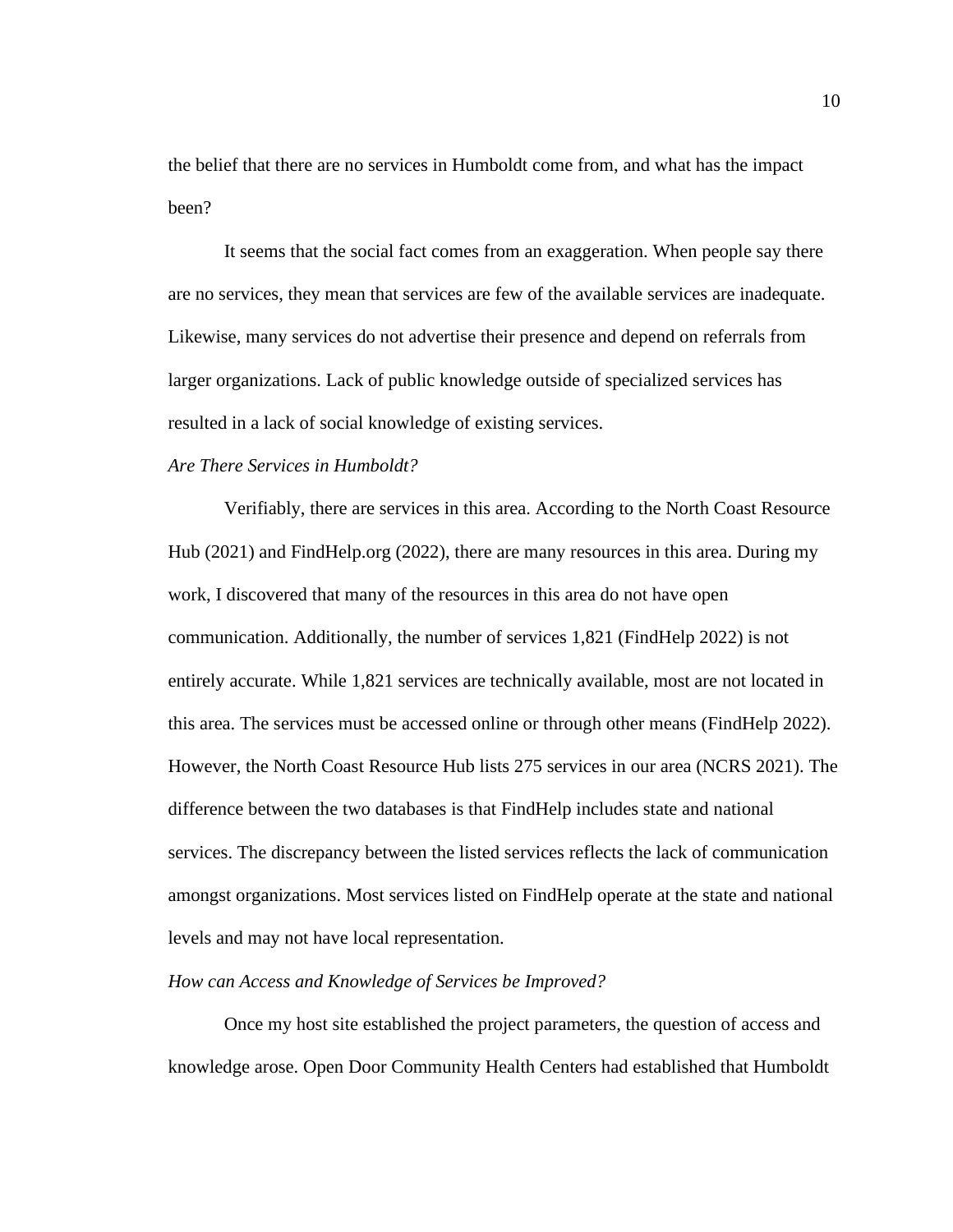County does have services, yet people were still adamant that there were none. Some parts of the team reported that many community-based organizations (CBOs) were not aware of other services. Medical and social services staff who would occasionally join our group told us that referrals to outside services were based on provider knowledge. It became clear that there was a lack of communication between CBOs, clients, and care providers. They were all unaware of the other.

To improve access, it is crucial then to improve knowledge (Verwijs et al. 2020; Birgisdóttir et al. 2021). Access means little if the intended recipients do not know something is available. Increasing service awareness and knowledge are the main factors driving the project work.

#### <span id="page-15-0"></span>*What can Access Look Like Going Forward?*

Remaining with a project revolving around resource access over a long period is not currently doable. Inevitably the work of gathering CBO data swells and includes other tasks. For example, the other people on the project team are other staff. Collecting data then becomes a minor task among more significant functions. Moving forward, improved access will depend on people willing to do the work while fulfilling other duties. Thankfully, the work is easy to do if maintained.

Going forward, access looks like better knowledge paired with easy access to relevant information (Verwijs et al. 2020; Birgisdóttir et al. 2021) . Service information must be easy to access when needed and be up to date. Moreover, access looks like better communication between organizations. The shortcomings resulting from a lack of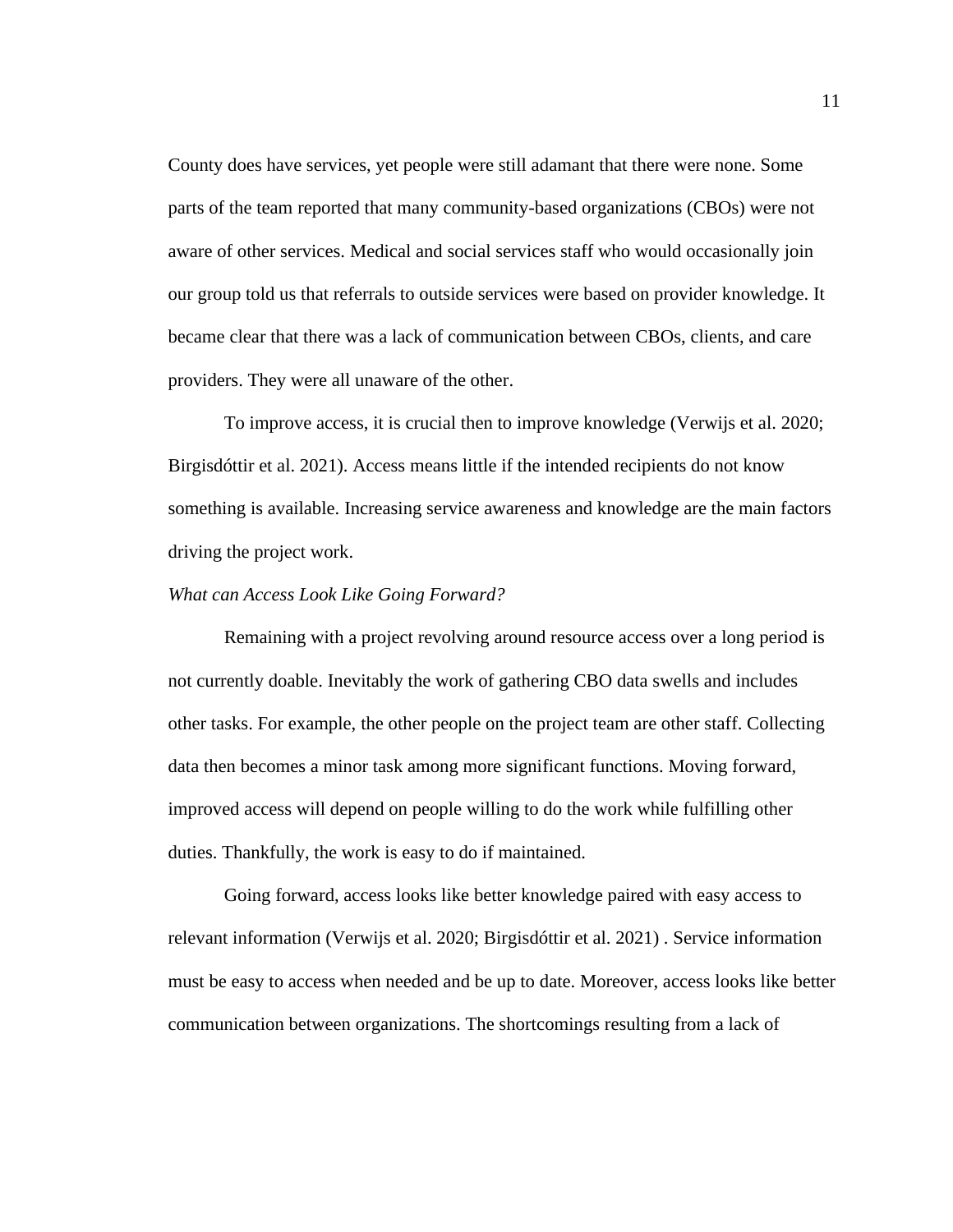knowledge and communication between provider and user bases need to be remedied to improve accessibility.

A significant factor limiting access in the present is the priority many people must place on basic human needs such as food and shelter (Hoshide, Manog, Noh, & Omori 2011). For many, focusing on necessities takes precedence over seeking additional services. Likewise, there is a national issue of people lacking the skills to navigate basic service programs such as subsidized healthcare, keeping identification documents, and the like (Feldman, Buchalter, and Hayes 2018). Keenan et al. (2020) argue that improved service and resource access begins with identifying the root causes that impede access and then understanding those issues to see where there is room for improvement. It is then essential to determine the range of services and expectations between clients and providers and visa-versa. The final step is to determine the dimensions of services, such as affordability and availability, and then, ideally, access will be improved (Keenan et al. 2020).

## <span id="page-16-1"></span><span id="page-16-0"></span>*Specific Terminology*

#### *Agnotology.*

Agnotology is the study of culturally-induced ignorance (Proctor and Schiebinger 2008); this term goes further to describe the condition by which having increased available knowledge of a subject may leave one uncertain or doubtful of the subject (Rose and Bartoli 2020). This condition may be becoming more common due to the increased availability of public information. An additional element leading to the uncertainty presented by Buckingham (2019) and Entman (2007) is one's personal bias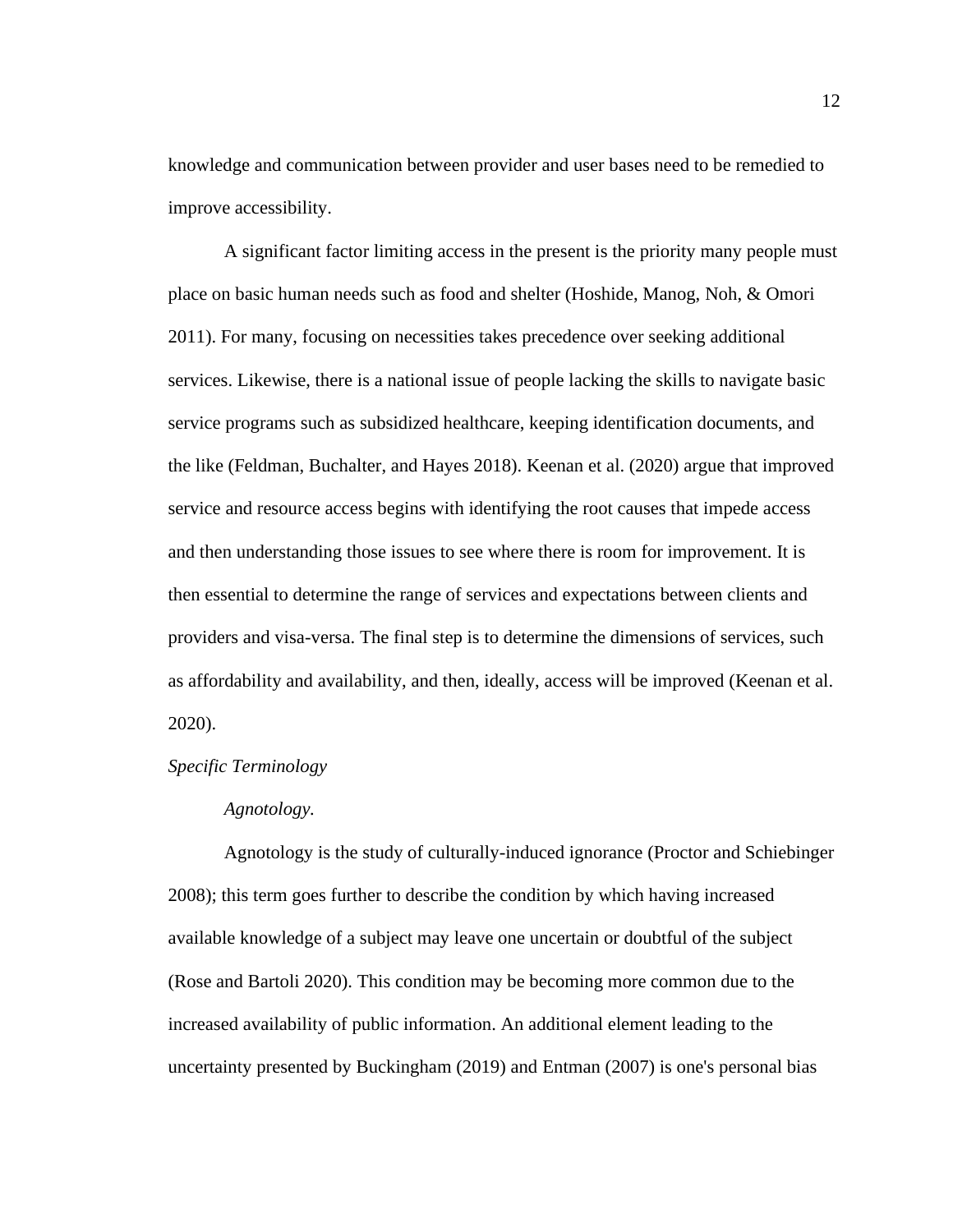which causes the consumer to select the information that conforms to their narrative and perception. News media, government reports, academic studies, and the like elect to leave out certain information or otherwise leave something vague, which can worsen doubt and uncertainty (Rose & Bartoli 2020). These omissions or under-explained areas have the consequence of manufacturing ignorance because the subject matter is incomplete yet often presented as the whole story (Koehler and Jost 2019). To a person who has little time to engage in a meaningful and critical way with available information and publications, an incomplete picture may go unnoticed or unexplored (Stanford History Education Group, 2016) due to media illiteracy and consumption culture. Ignorance can sometimes be created unintentionally through fill-in-the-blank rationality, where the consumer of news media, when faced with a lack of sufficient information, will create the information based on memories or previously observed patterns of a similar situation (Bauer and Jackson 2015).

In the case of local resources in Humboldt County, It is common to hear speculative news media reporting on the state of available resources with incomplete information. Such reporting can be seen in a recent local news article reporting on the upcoming resignation of a local politician due to "poor local healthcare options" (Goff 2022). The article does little to elaborate on what poor healthcare options are or in what areas of healthcare. All it serves to do is provide information on a local politician while reinforcing the idea that there are no services in this area. It now appears to be expected for political figures to use media platforms as a tool to spread their own words regardless of the depth (Rose & Bartoli, 2020). The broadcasting of speculative information can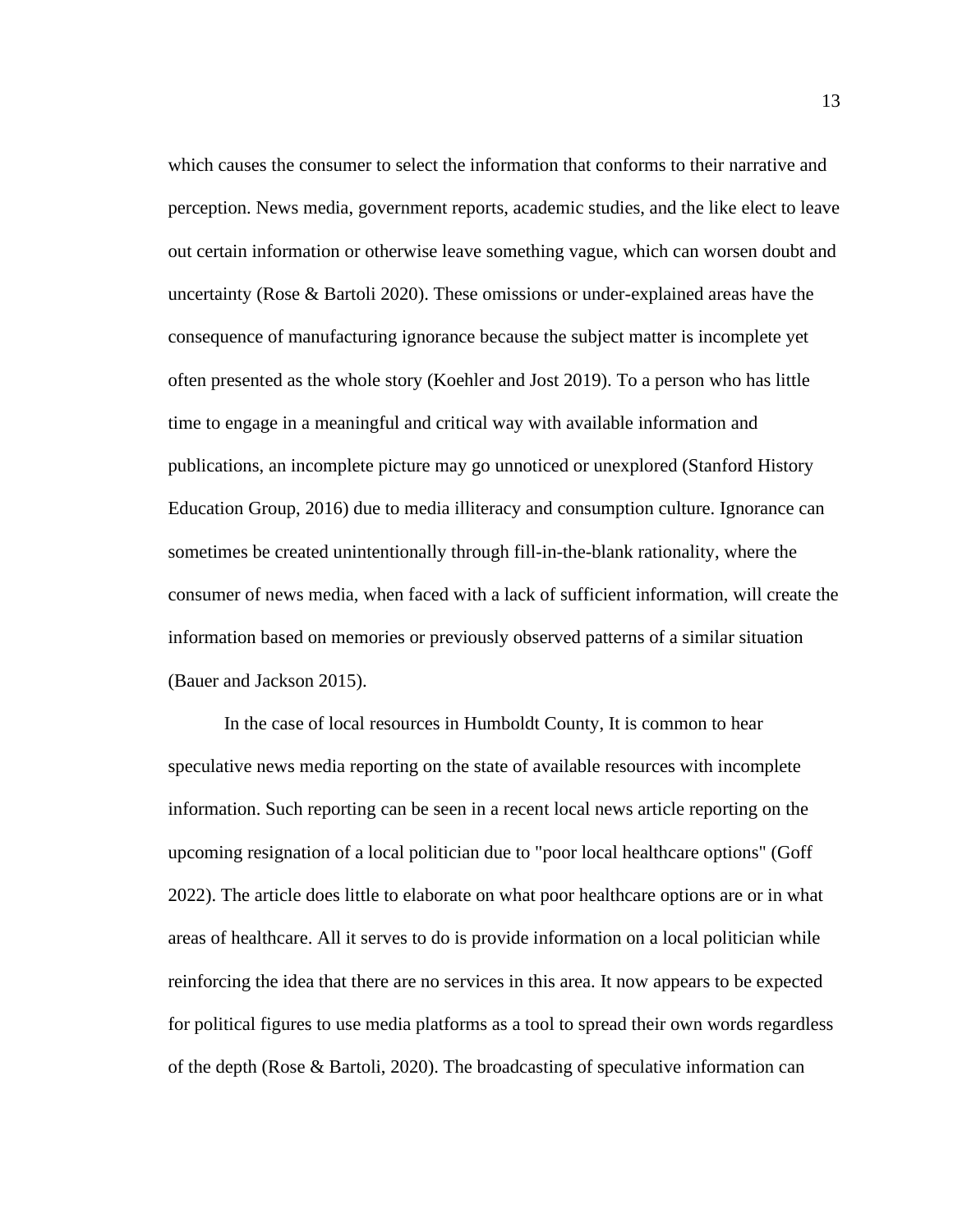easily lead to manufactured or induced ignorance in a society that values the rapid consumption of media with little scrutiny (Hedding, Miller, Abdenour, and Blankenship 2019). The goal is not to educate the consumer in a meaningful way but to pander to popular opinion.

In support of this notion, we can turn to decisions-under-risk (Gustaffson 2020), where without access to adequate information, a consumer will likely resort to making decisions based on speculation because ideal decision-making conditions are not available. Gossner and Kuzmics (2018) argue that when faced with a decision and lacking full context, an individual will make speculations on the decision outcome by analyzing the relative success of others who have made similar decisions. In other words, when one is unsure of an outcome, they will look to a figurehead that has had positive outcomes or perceived positive outcomes to justify their own decision. In the search for health and social services, an agent may elect not to effectively pursue help because a social figurehead had no positive outcomes in their search. In social settings and information outlets, if someone with high symbolic, social, or economic capital were to share a story about their experiences, that story becomes more likely to be viewed and further shared by others regardless of truth or validity (Gossner and Kuzmics, 2018). This is due to the notion that someone with high social capital will make more favorable decisions, and if others make similar decisions, they too will gain an increase in social capital. Interestingly, capital in these instances is social capital. Agreeing with a social authority or social majority increases the agent's probability of remaining in social favor and part of the in-group.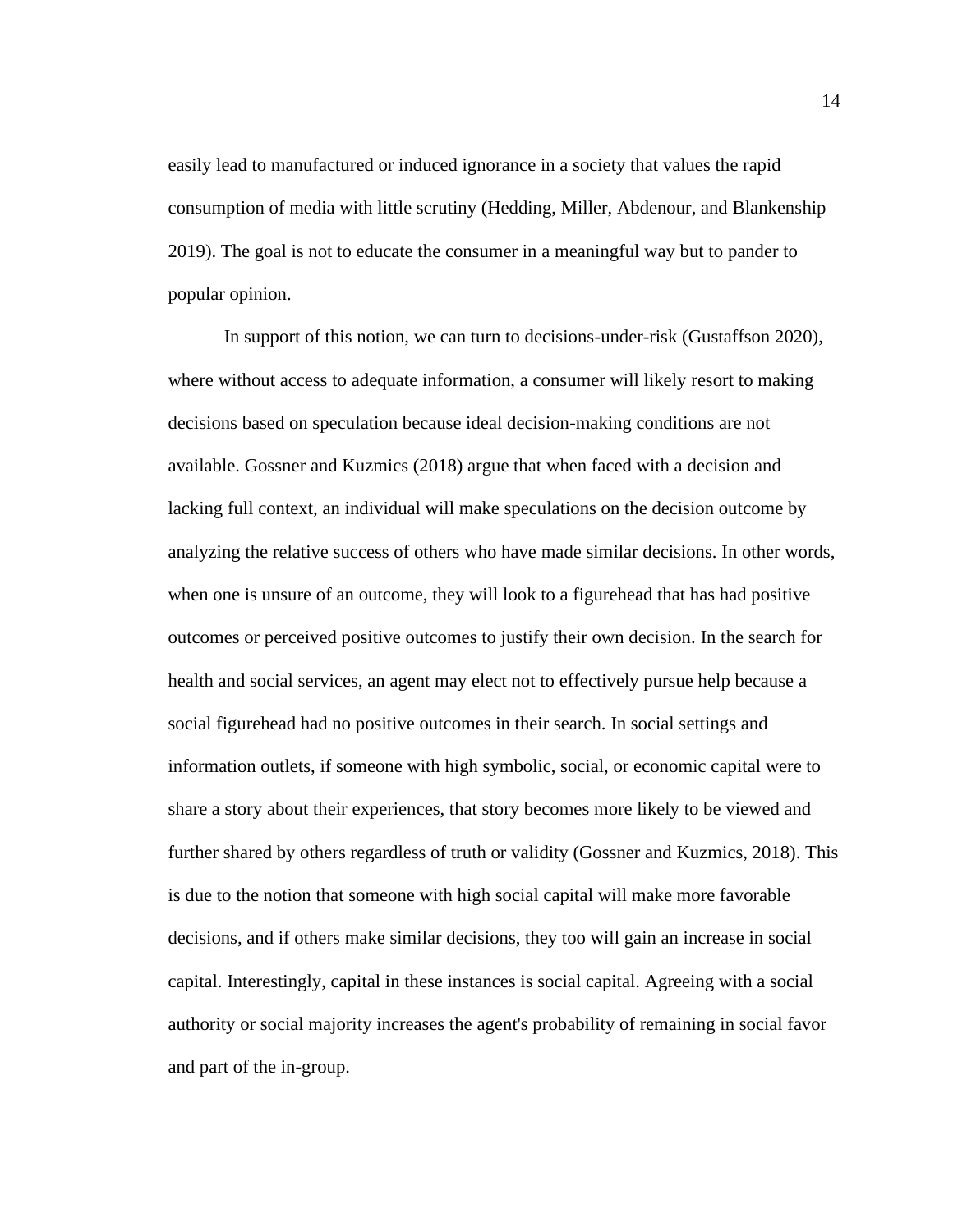Gilbert (2017) suggests that our bias promotes ignorance due to a fundamental distrust of new information. This confirmation bias steers the individual to disregard information that does not fit one's belief or experience and instead encourages one to select the information that gives us validation or confirmation regardless of fallibility.

#### *Semantic Memory.*

<span id="page-19-0"></span>Semantic memory is the information and experiences stored in our minds that can readily be recalled (Bauer and Jackson 2015). We store so much information that we combine separate information or experiences and manufacture false memories and expectations, or we sometimes attribute new information with old memories and create new ideas (Bauer and Jackson 2015). It has been shown that the human mind is often the victim of association and given a set of information, we will instinctively create categories based on what we assume fits together (Bauer and Jackson 2015). However, association does not always mean causation. If someone is given a piece of information that sounds reasonable enough (there are no services in Humboldt) or goes along with the subject's views, the new information will likely be eagerly believed and categorized into their semantic memory (Balmas 2012). When searching for new information about a topic that is only occasionally necessary, such as finding healthcare and social services, it is sometimes the case that opinions on a social matter are formed with exposure to factual information coupled with social myths or facts. According to Balmas (2012), memories of what a high-ranking social figure has done or said can be skewed in one's memory depending on personal exposure to systemic and institutional experiences. Likewise, when viewed together, Balmas' (2012) research suggests that news stories and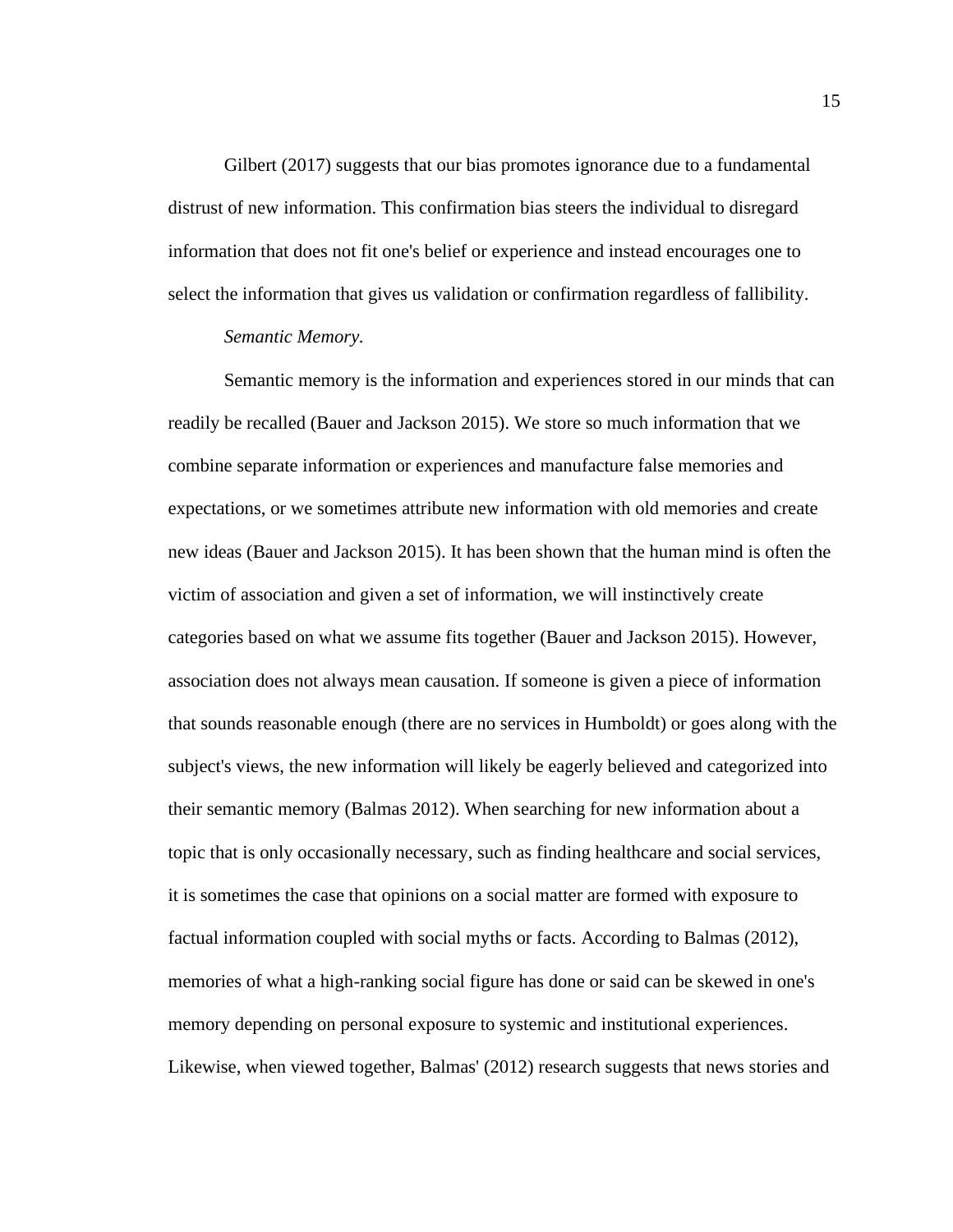new information become more believable if presented in close temporal proximity to relevant events. For example, a news story about a lack of healthcare in an area, coupled with difficulty finding services, will increase the believability of information, suggesting that there are no services in an area.

In some cases, incorporating information into the semantic memory is an issue of pride over reason where a subject is unwilling to commit to information contrary to a prior belief or assumption. A study conducted by Nissani and Hoelfer-Nissani (1992) demonstrated this same phenomenon. During the study, a group was provided with a set of incorrect equations and was tasked with using the equations to solve a problem. All participants of the study by Nissani and Nissani (1992) were incorrect in their work but refused to admit they had made a mistake or had been fooled even after the ruse was revealed. Through this experiment, we see how belief can sometimes outweigh logic and rationality. The subjects were intentionally guided to make incorrect responses during a trial, yet they refused to believe in the deception, even after the misdirection was revealed.

#### *Willful-ignorance and akrasia.*

<span id="page-20-0"></span>Willful ignorance is the intentional avoidance of information and evidence about the consequences of one's social action (Grossman and van der Weele 2016). Robichaud (2014) makes an essential distinction between willful or culpable ignorance and akrasia; two terms often used interchangeably. Grossman and van der Weele (2016) described that Willful-Ignorance is an intentional avoidance or dismissal of evidence, while akrasia is the ignorance that comes from acting against one's instinct or better judgment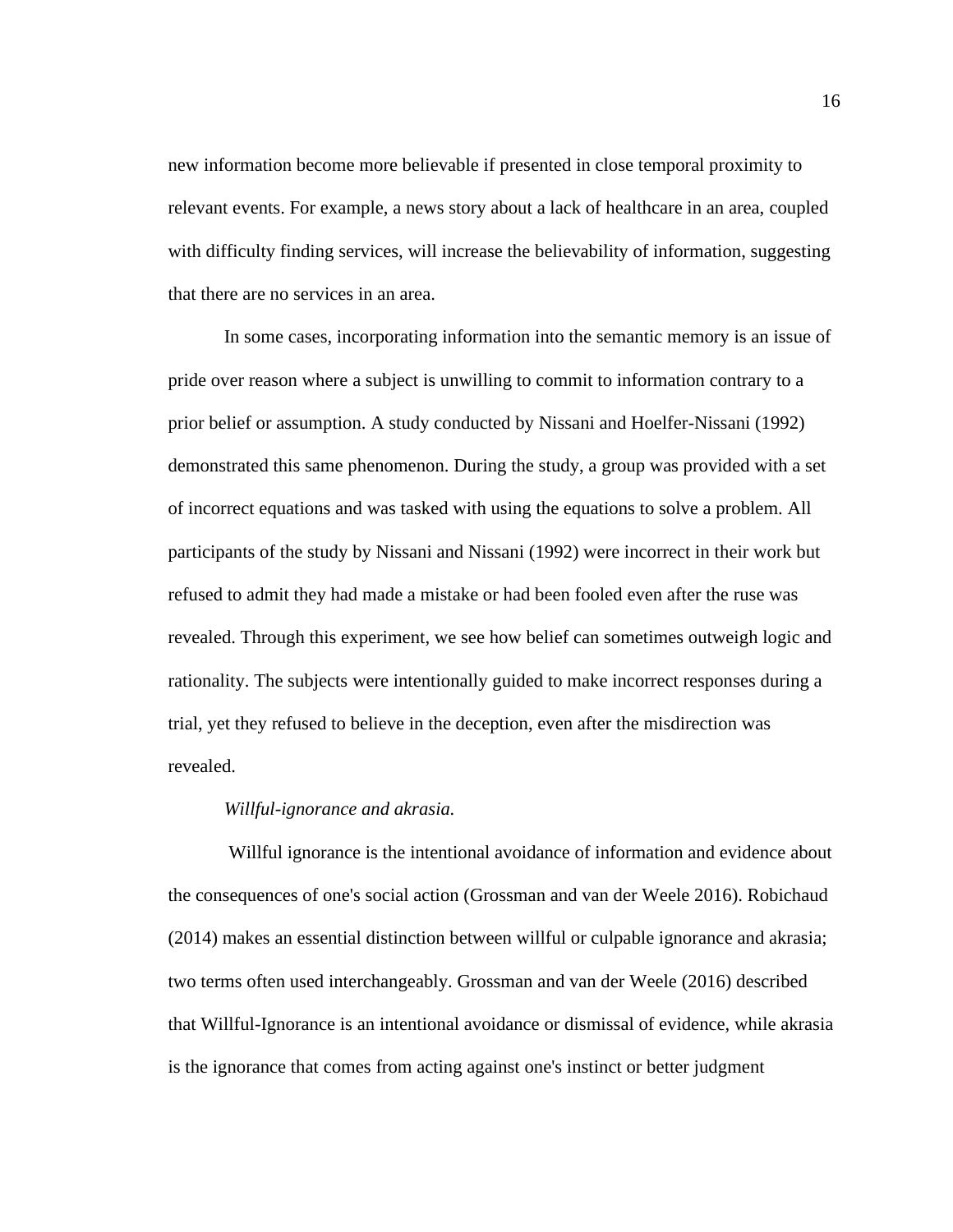(Robichaud 2014). Some people are ignorant without recognizing they are missing information and can confidently present their ideas without considering flaws in the idea. This is without any feelings of doubt or second-guessing characteristic of instances of akrasia where someone chooses to believe something or act against their own better judgment due to societal, communal, and internal pressures (Robichaud 2014).

These occurrences can be explained using a logic study that shows how information is presented affects how it is retained (Ruiz-Ballesteros, Moreno-Ríos 2017). If the information given to make a deduction is presented in simple if X then Y statements, it is often more retainable than something more complicated like an if X, then Y, or Z statement (Ruiz-Ballesteros & Moreno-Ríos, 2017). The connection here is that when new information is being learned, it is better retained when presented compared to when it is presented in a more complicated manner. In other words, how something is framed determines how much validity, retainability, and spreadability it is viewed to have.

Sometimes referred to as a framing bias, the way information is set up and framed for specific audiences determines the power of that information and the power held by the subject (Entman, 2007). The issue is that simple information designed for general consumption is often lacking in depth compared to something which may be more detailed and made for a more specific audience which is supported by Koehler and Jost (2019), who argue that persuasive information tends to favor action words and drama to gain an audience instead of the more detailed and factual language typical of scientific and academic works. The simple data leads to confidence spreading, while the in-depth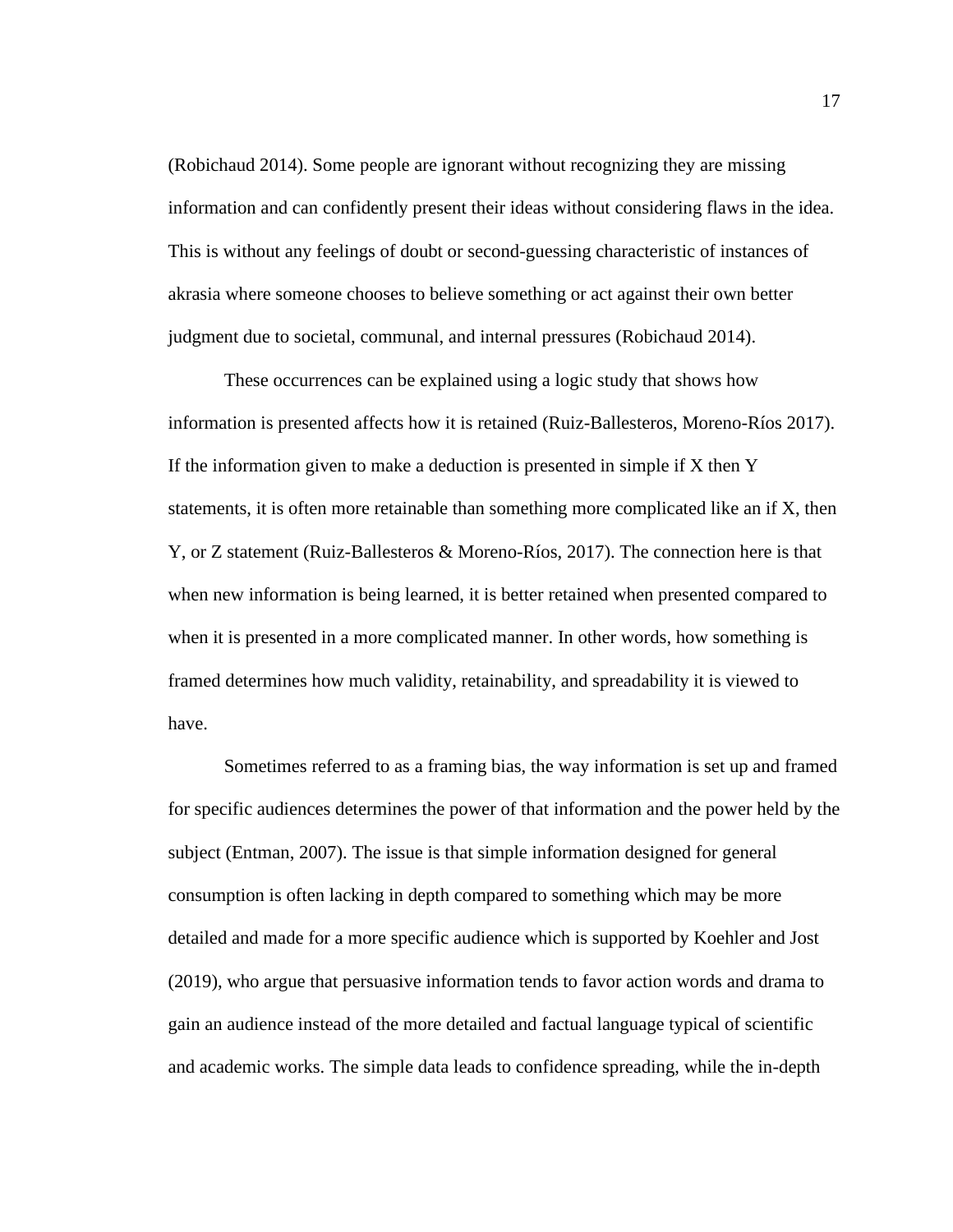data, when consumed by the general audience, can lead to akrasia where the one spreading the information has doubts about their comprehension and does not fully understand the content. The lack of akrasia, however, can sometimes manifest itself in forms of denialism (Slater et al. 2018), whereas demonstrated in the trials by Nissani and Nissani (1992), people can sometimes insist they are correct even when shown to be incorrect beyond a reasonable doubt. Moreover, it is sometimes the first response of a person to believe information at face value due to a belief in the honesty of incoming information and whether the incoming information matches data stored in their memory (Brashier & Marsh 2019; Sterelny 2010).

#### <span id="page-22-1"></span><span id="page-22-0"></span>*Theory*

#### *Phenomenology, myth, pragmatism, and semiotics.*

From a theoretical standpoint, this project is based on four main concepts; phenomenology, myth, pragmatics, and semantics. Each theoretical frame lends an integral part to the creation of social facts and how information is used to inform behaviors.

#### *Phenomenology.*

<span id="page-22-2"></span>Phenomenology in a sociological context is a means to examine and explain social order as a creation of ordinary interactions (Novak 2018). In a social setting, phenomenology also derives experience-based meaning from the senses and sometimes in an abstract way. Jean-Paul Sartre (2010) describes senses such as the five basic human senses mingling with more abstract human senses such as anticipation or absence. Sartre (2010) gives an example of meeting a friend in a cafe, and the friend does not show up.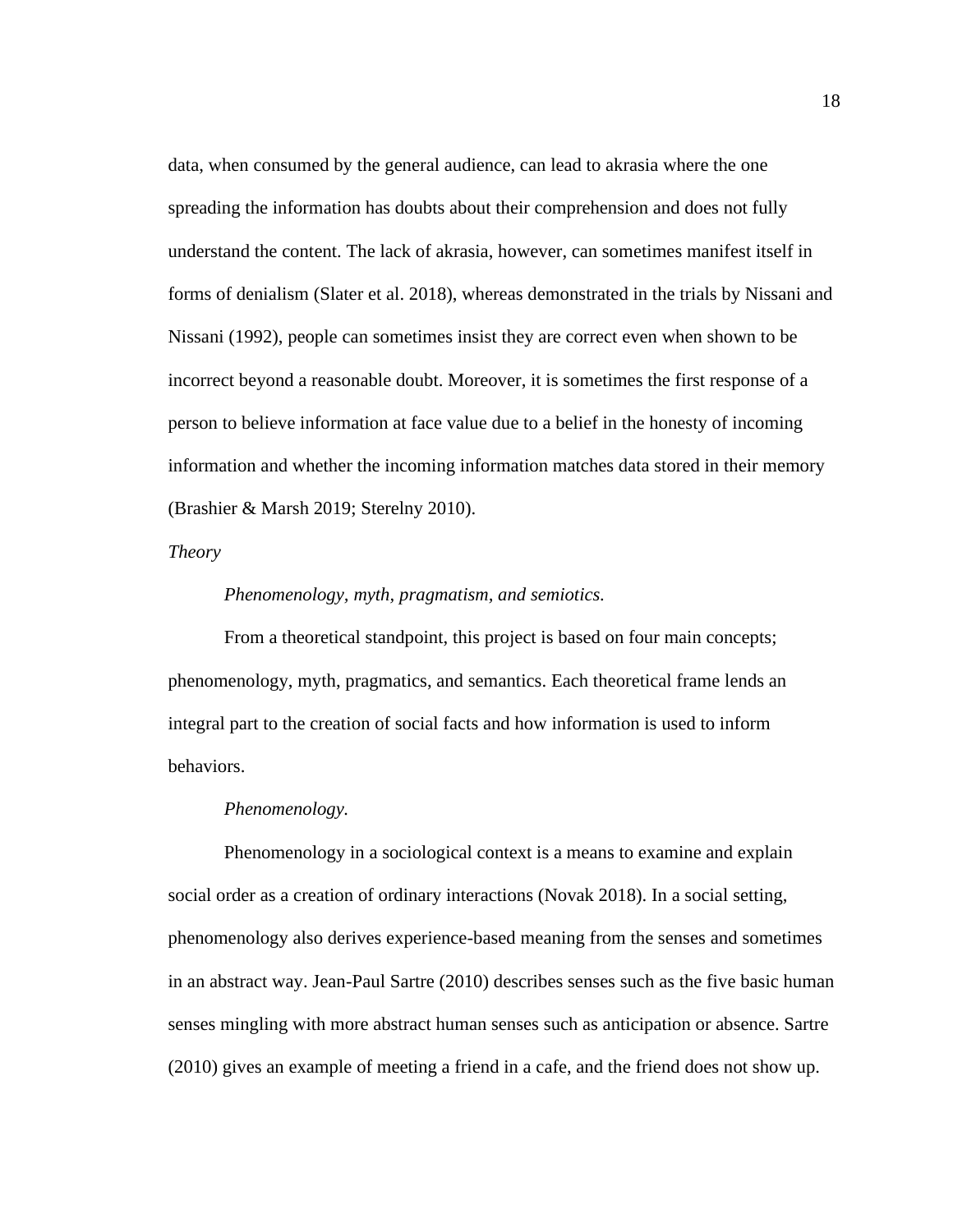The friend's absence triggers an abstract sense that there is now something missing (the friend) from the cafe. The phenomenological perspective takes that average experience and attempts to derive greater meaning about the social world from ordinary experiences.

Assuming truth, or at least validity, in phenomenology and that ordinary experiences shape the lifeworld by sheer volume, I could work from the assumption that services in Humboldt County are available, but perhaps people assumed there were none. Undoubtedly, their assumed absence from this community is a significant area of concern.

As a member of the community I was working within, I had to engage in bracketing to remove myself from my environment to get a better view. I have known that there are no services in Humboldt County, or at least been told. The concept had been repeated to me so many times that it had become a subconscious fact. However, having been on the fringe of medical work and social services most of my life, I knew that there are services in this area. I set myself apart from my community's values, norms, and taken-for-granted information as best as I could. Without taking measures against my preconceived notions, the work of gathering material for the project would have been daunting. Hypothetically speaking, what is the use of looking for something that does not exist? Therefore, I had to separate myself from the social fact that services do not exist in Humboldt County.

The next necessary approach is to understand the lifeworld and intersubjectivity of this community (Schutz 1972). Those living in Humboldt County experience similar built-in structures that guide our perception. While we may experience similar things in

19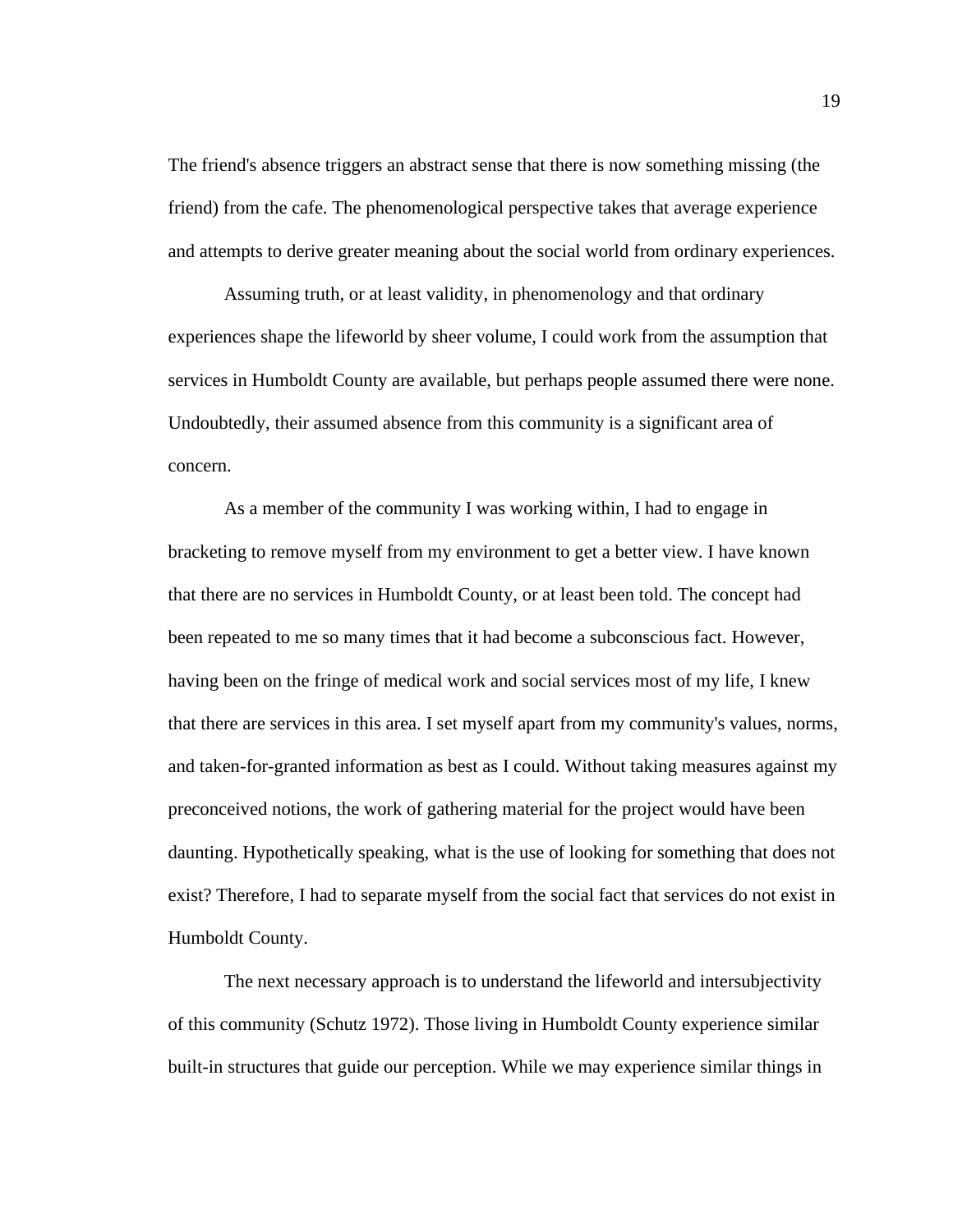our lifeworld, we also experience them differently from one another. The experiences known to be confirmed on the individual level are subjective and based on an object/ subject relationship, as described by Carnap (1967). I (the subject) have experienced a lack of resources (the object) in this area, giving intersubjective meaning to my lifeworld.

Meanwhile, the intersubjective (Schutz 1972) value placed on the items within the lifeworld shapes the meaning I derive from my experience. Because we are not alone in the world and we all exist together, and prior experience shapes everyday experience, we can also say that we are all influencing others while also being influenced by others; which, of course, further develops and reinforces our view of the lifeworld (Berger  $\&$ Del Negro 2002; Duranti 2010; Schutz 1972; Trondalen 2019;).

The last approaches consider recipes and stocks of knowledge, focusing on how prior experience provides navigation information (recipes) for handling an event. All navigation information is stored in our memory and becomes a stock of knowledge. A knowledge stock is comparable to a storeroom full of items that can be used to make new things. In this way, our stock of knowledge is filled with recipes that tell us how to create an outcome based on a given situation.

 At the heart of this project are stocks of knowledge. It is an unconscious social fact based on the taken-for-granted experiences that people in this area know no available services (Hinkle 1974; O'Shea 2021). This stock also dictates behavior among social groups by providing a stock of knowledge that renders actions good or bad. If one reports to their social group that they have no access to a needed service, it is met with approval and agreement from the group who likewise have similar experiences. Here we get into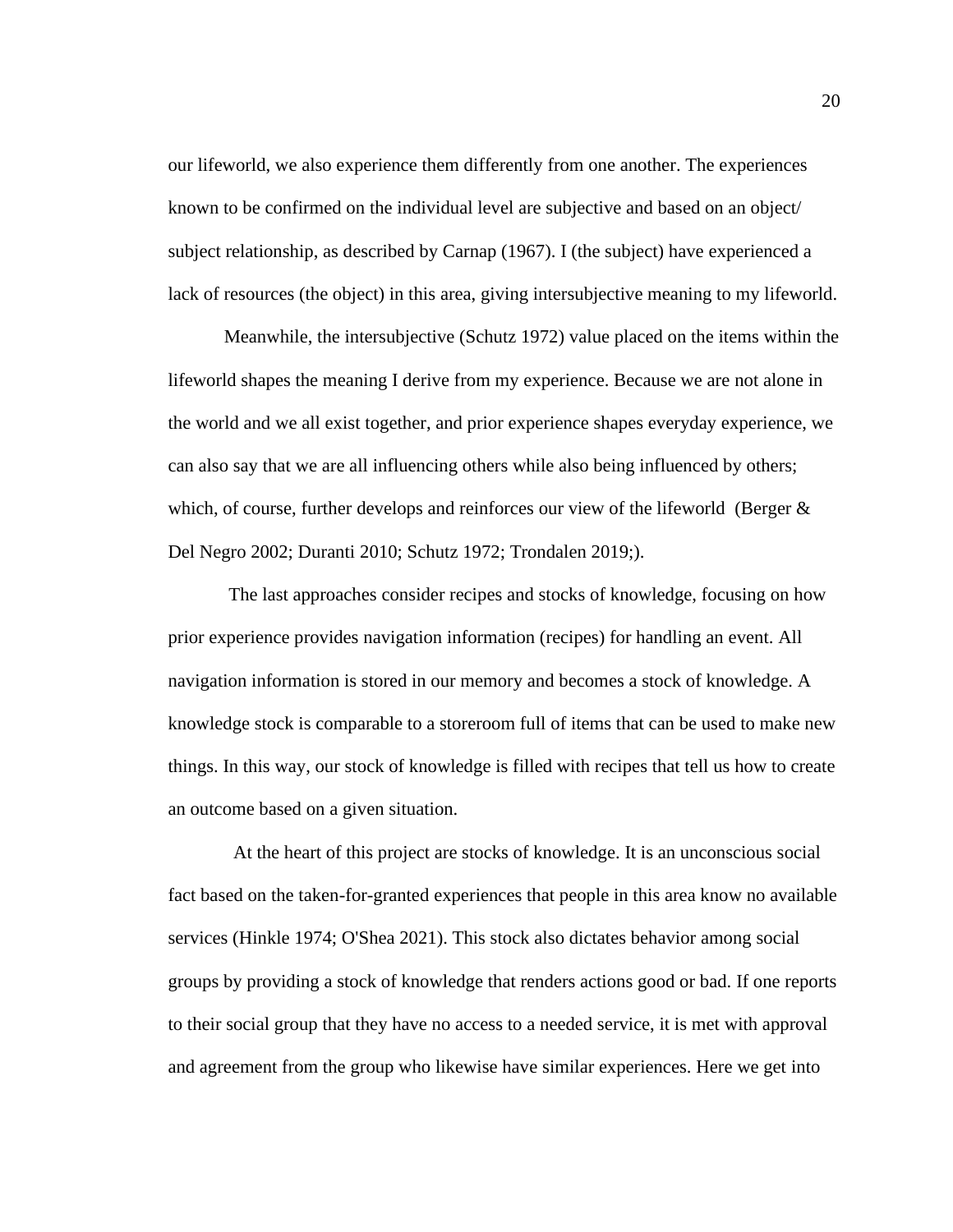the recipes or the instructions for behavior based on knowledge stocks. It is known that looking for services is a fruitless venture, so the predetermined recipe based on the stock of knowledge is to do nothing then unless necessary. In some cases, lack of behavior, or inaction, is a behavior.

## *Myth.*

<span id="page-25-0"></span>Myth is an abstract concept but one that is well known. Socially, myth is popularly considered a historical recounting of an event that can explain something about our environment (Barthes 1972; Frog 2018; Mayr & Schmid 2010). Myth or mythologies can also be described as a social contract or an agreement widely accepted by a group who have had similar experiences to the content of the myth (Leeson 2008; Yen & Dey 2019).

To the detriment of those subscribing to a myth, whether consciously or not, such explanations act as a blinder in that myth provides an excuse not to explore a situation and creates a separation between a subject (myth) and an object (agent) (Biebel 2018; Kasprzak 2022; Robichaud 2014; Slater et al. 2018).

Myth is an essential aspect of this work because myth provides a narrative regarding lived experiences. Myth creates a bond or social contract that, in many ways, alleviates harm from a social condition. In Humboldt County, the myth that there are no services here, while harmful, provides cohesion as well as an excuse. It is not unusual to see people in this area bond over not being able to see a provider; meanwhile, they may not have ever sought help; they have only assumed there is none to be had.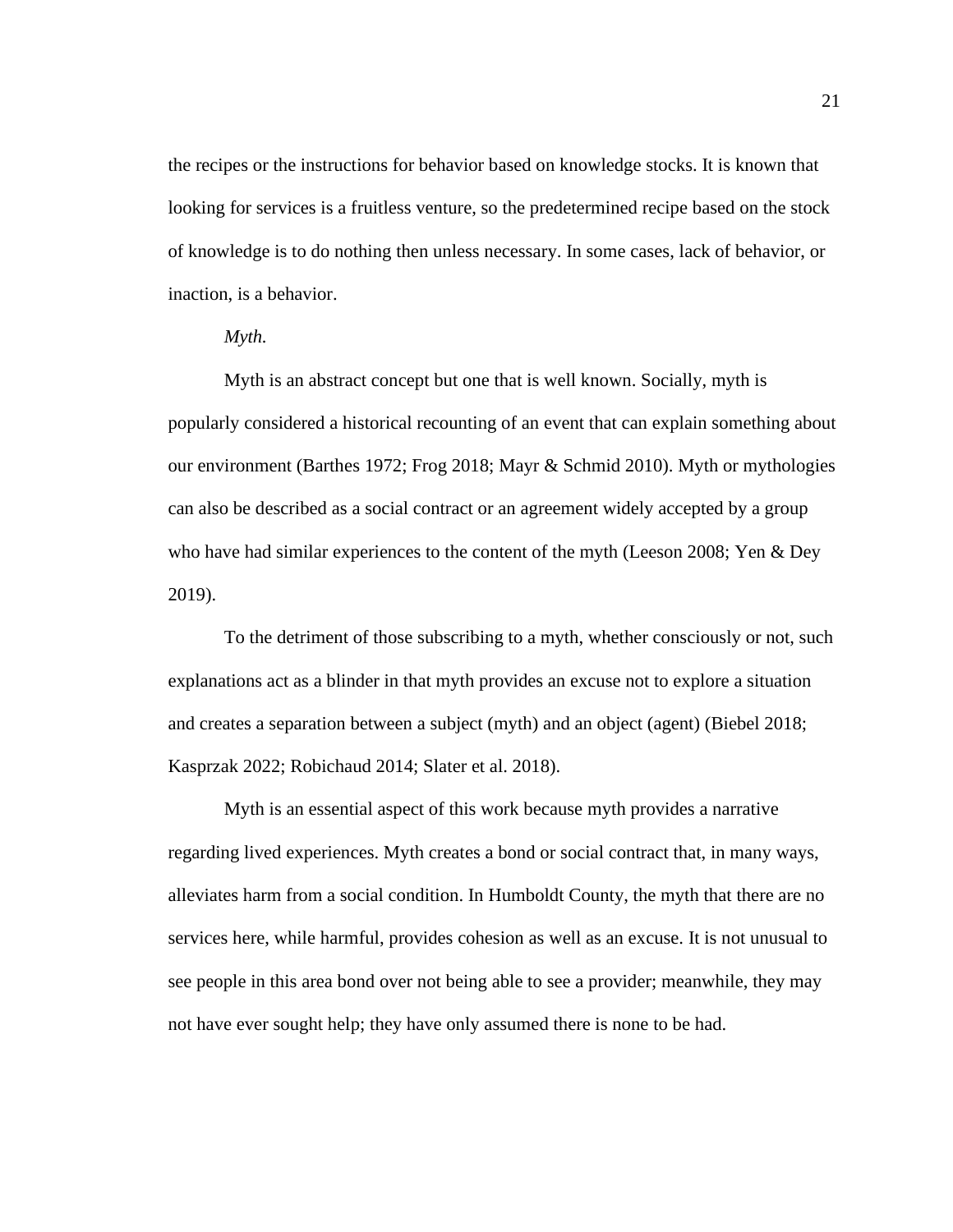It is important to note that there is some disagreement on the dangers of social myth. Stanislaw Brzozowski (1878-1911) viewed social myth as an elevating factor in the lifeworld because of its ability to be interpreted. Brzozowski described myth as an organ that enabled the flow of life (Brzozowski 2020, 86-87). The organ or myth, which is made up of inherited languages, provides an open interpretation of the meaning of the myth, which in turn can allow people to use myth to elevate their social status (Barthe 1957, 107-115; Brzozowski 2020, 86).

## *Pragmatism.*

<span id="page-26-0"></span>Pragmatism is a socio-philosophical tool that considers words, thoughts, and signs as tools for actions; actions such as problem-solving, predictions, and making meaning (Ghiraldelli & Carr 2005; Peirce 1878). A pragmatic approach to sociology also holds that words and thoughts as environmental factors will affect the beliefs of individuals and groups (Gao 2018; Ghiraldelli & Carr 2005).

As pragmatism makes meaning from words, thoughts, and signs (Peirce 1878), it is relativistic in nature. The items we use to determine meaning are not always the same from one group to the next or even over time in a given setting. Because pragmatism looks different at different times and places, it is not a complete philosophy, and it is exempt from rationality (Margolis 2021); it follows few patterns and has no beginning or end. Because of the intersubjectivity of pragmatism, the concept is not concerned with truth or fact; instead, the focus is on outcomes (Brendel 2006; Gillespie & Cornish 2009).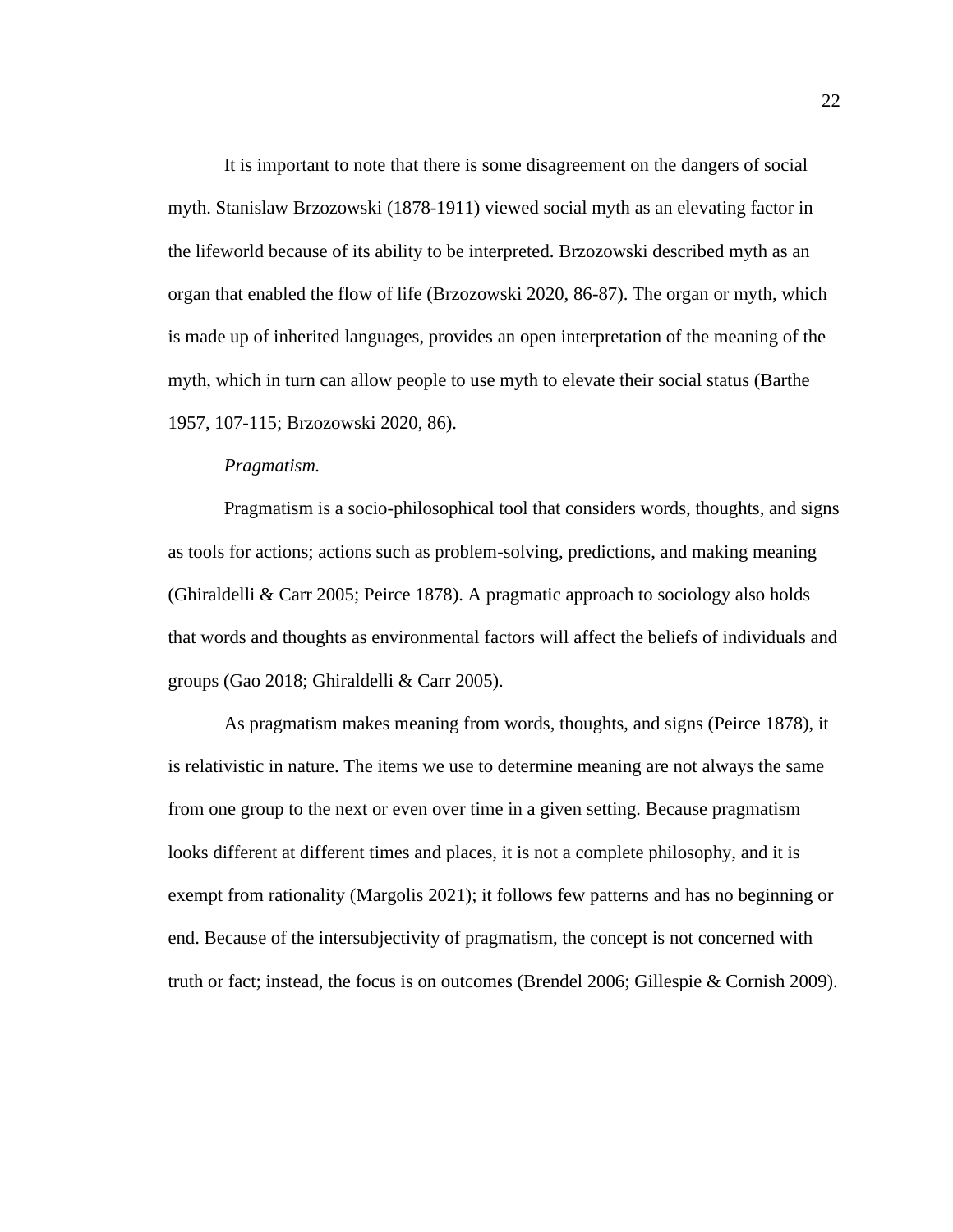## *Semiotics.*

<span id="page-27-0"></span>Semiotics is related to pragmatics but in a broader sense. Semiotics studies signs and their ability to create meaning over time and space while also influencing actions, language, and thought (Barthes 1972; Manning 2010; Zolyan 2019). As Roland Barthes (1972) described, myth is language, and language is made of words, thoughts, symbols, signs, culture, and so on (Chandler et al. 2001; Peirce 1878). Semiotics becomes one of the many studies of creating meaning out of the contents of the lifeworld.

The previously described theoretical orientations, Phenomenology, myth, pragmatics, and semiotics all come together to describe a process of creating meaning. A myth which is a sort of language, is also made up of signs and symbols. Interpretations of a myth are made at various times and places by different people who each interpret and recite the myth differently depending on what is relevant to their experience. Different interpretations of the myth will affect the belief and capacity for action, which further alters the meaning and representation.

Through the previous process, we can begin to understand how an idea based on a mechanism of existence and experience (there are no services in Humboldt County) can evolve to become a fact of life in a community. The social fact is so ingrained in the community that it has become a reason for inactivity or, in some cases, a cause to encourage others not to act against the fact.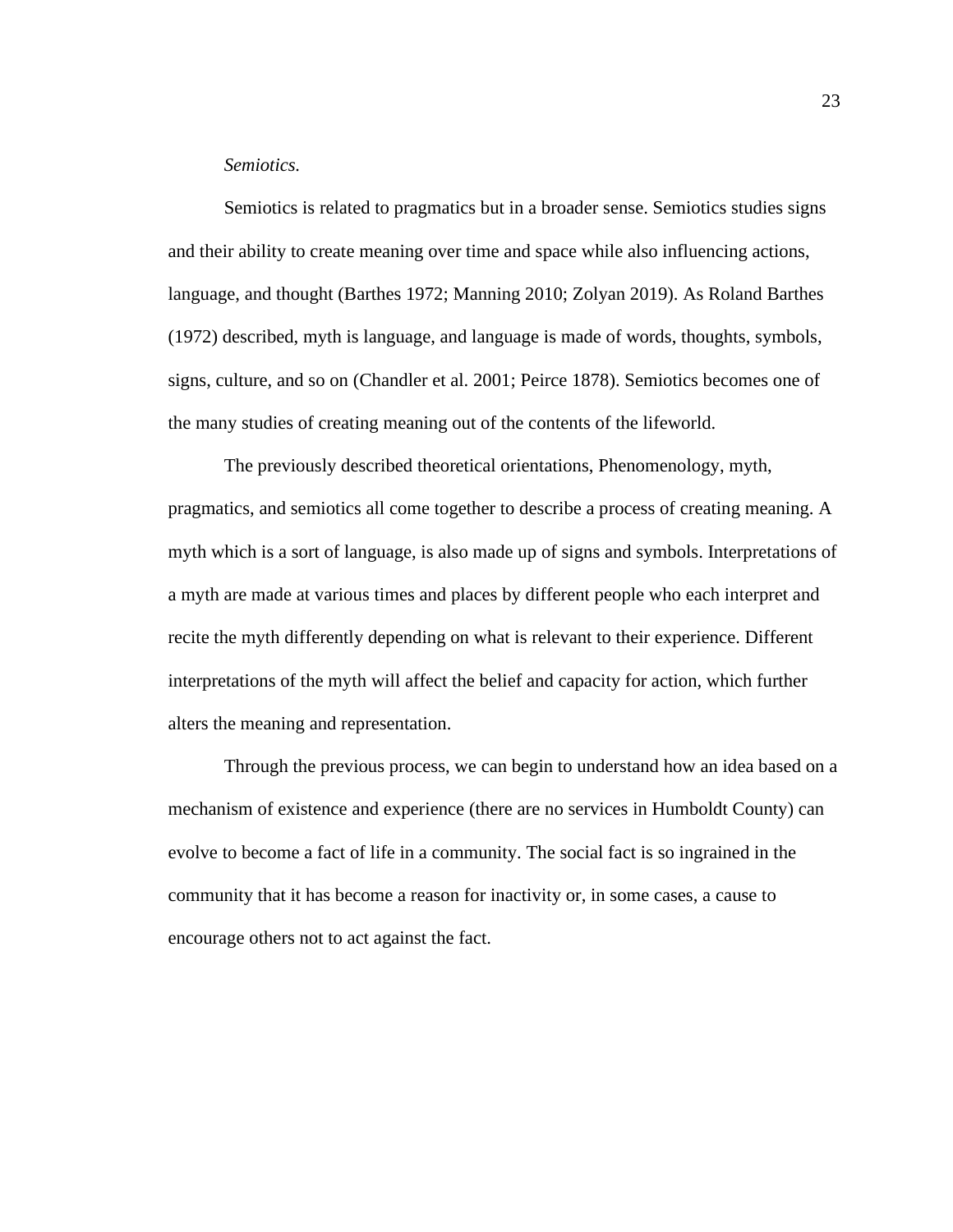#### <span id="page-28-0"></span>FIELD PLACEMENT AND ACTIVITIES

Humboldt County, like anywhere, has its social facts that influence its residents. With the themes of social myth and social fact in mind, I thought about the social facts in this area. Many things are taken for granted in Humboldt County. Because taken for granted knowledge is well established, the knowledge stock is rarely challenged (O'Shea 2021). Perhaps the most prolific stock of knowledge in this area is that there are no social and medical services. Those that exist are inadequate and leave residents wanting more or going without.

Wanting to examine social myths and social facts surrounding healthcare services, my next step was to find local health and social service experts who would be willing to talk with me or allow some amount of collaboration. I was introduced to the memberservices director for Open Door Community Health Centers (ODCHC) through connections and cold-calling. I told her my concerns and thoughts about local services and if the talk about no services was a serious concern. We spoke about the issues at length, and then she told me that ODCHC had been examining the same questions with increasing vigor since COVID-19 forced statewide lockdowns in mid-2020. Health and safety protocols had isolated so many people and forced many to learn new and sometimes intimidating ways to navigate social services. Likewise, many people working in the health and social service industry had been laid off as locations closed, leaving too few people to service the area's residents.

Local service providers noticed a trend that indicated that fear and doubt regarding the health crisis and lack of knowledge about navigating new protocols had led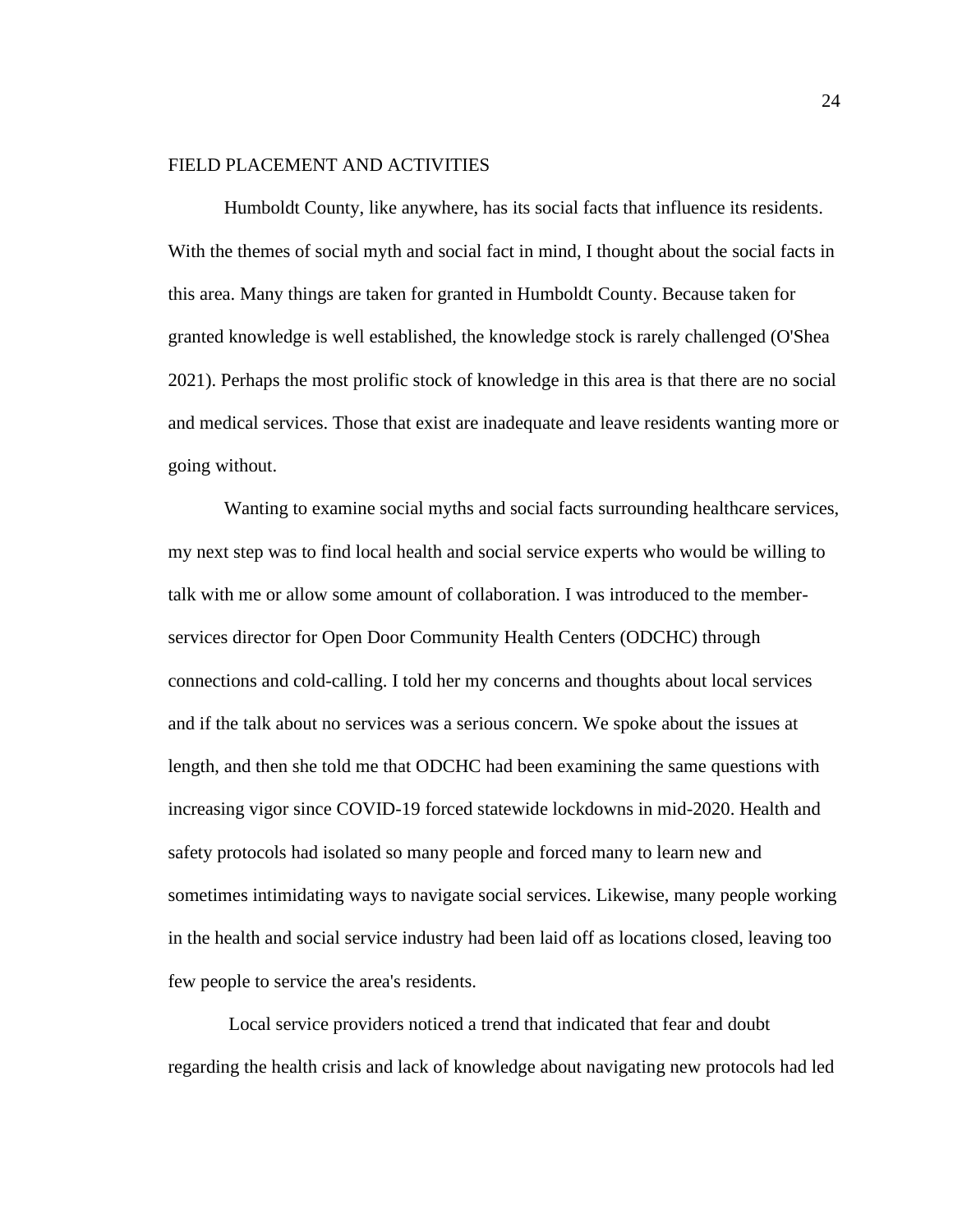many vulnerable people to go without needed care. New and relevant information dispersal slowed down as care groups and support services were shuttered.

The member services director described to me two projects that may suit me. Both projects concerned resource knowledge in the local area, with one project focused on juvenile resources and care and the other more generalizable to the larger community. Both projects sought to address knowledge gaps identified as risks to Humboldt County residents. The projects were described to me in terms of a juggling act. The juggler has multiple balls in the air. Some of the balls are made of rubber, and some are glass. If the juggler were to drop a rubber ball, they could pick it up again without repercussions. However, the glass ball cannot be dropped without it shattering. Olmstead's analogy demonstrated that ODCHC has many issues and projects they work on; some require less direct attention than others and are akin to a rubber ball. Other tasks they work on are more urgent, require more focus, and are comparable to the glass ball. The juvenile resource project was considered a glass ball, while the more generalizable project was a rubber ball. I asked for the rubber ball. The rationale was that there was room for the project to evolve and change if need be. There were very few fixed parameters with only one objective; to improve access and knowledge of resources in this area.

To return to the analogy of the juggler, an organization such as ODCHC is like the juggler, and a juggler's props are an organization's projects and goals. The more projects, the bigger the organization, or to speak of performances, the more props, the bigger the show. Saul Alinsky tells us that an organization with a single-issue focus cannot survive and will stifle itself (Walls 2014). An organization must set itself up to be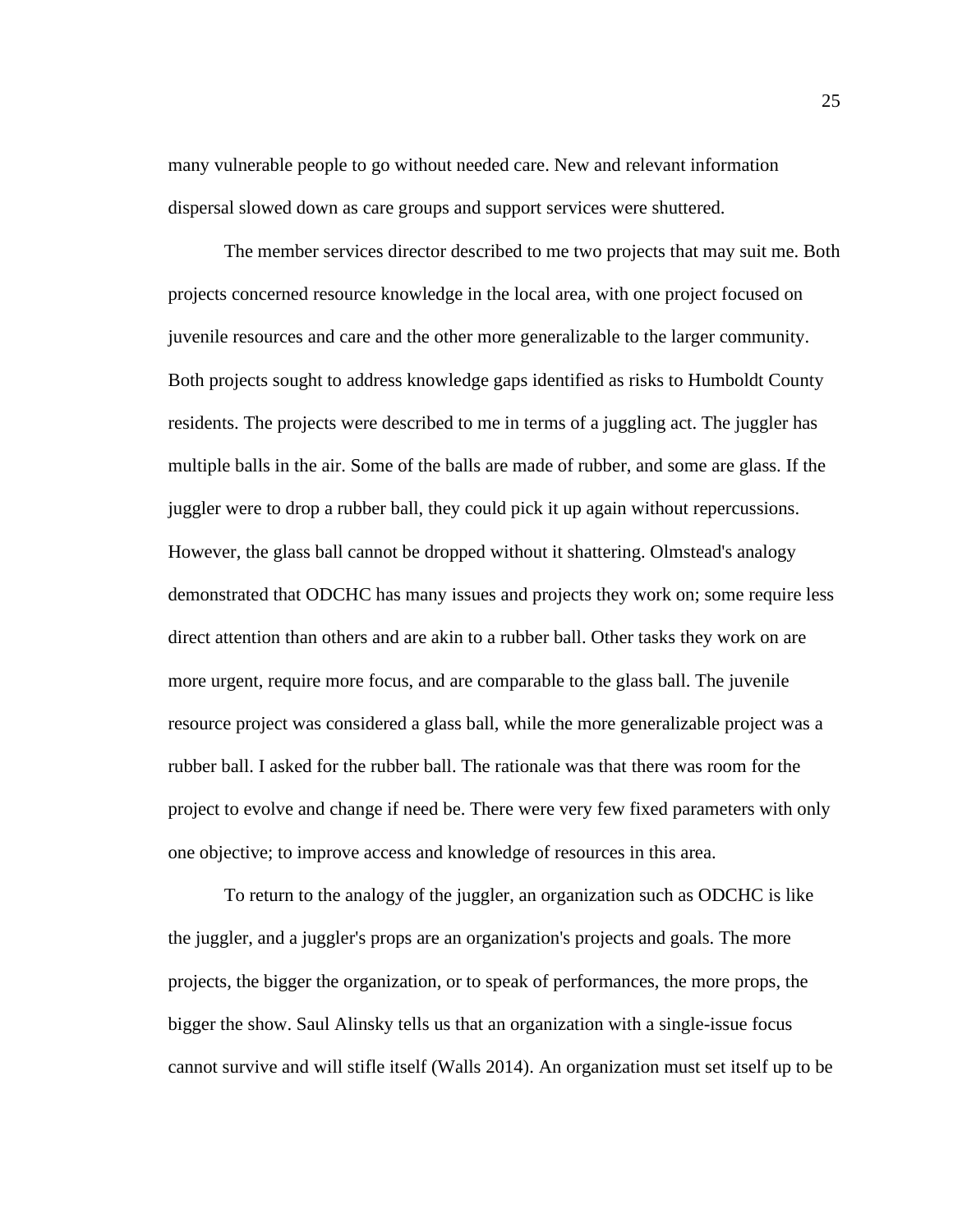a multi-issue organization to last because more issues in focus mean more membership or engagement in the organization (Walls 2014). ODCHC, as a non-profit organization (NPO), has so many projects and affiliated organizations that it stands as an excellent example of a multi-issue organization in a small community. Because of its capacity to handle many issues and projects simultaneously, ODCHC was able to act as a catalyst to investigate and improve the knowledge of smaller organizations throughout the area. ODCHC has taken on many ventures to increase its services and employs many people to run those projects.

Having selected my preferred project, ODCHC and I began to discuss how the question of health and social services is not strictly about their absence but is about the lack of awareness of the services. It was explained that the most significant obstacle to accessing service was the lack of awareness not just from resource seekers but also from providers. To that point, referrals to services were based on the individual's ability to effectively navigate internet searches or information given by a service provider, which frequently depended on the provider's knowledge of services. Likewise, there was little cohesion among local non-profit organizations (NPOs), health services, and social services. Many organizations were unaware of their neighboring groups, which only worsened the awareness problem.

Additional issues were on the rise. Not only was awareness of available services low across the population and service providers, but the COVID-19 health crisis had reduced employee numbers for many services. Local health and social service employees were being furloughed, which meant that while there were technically services, there was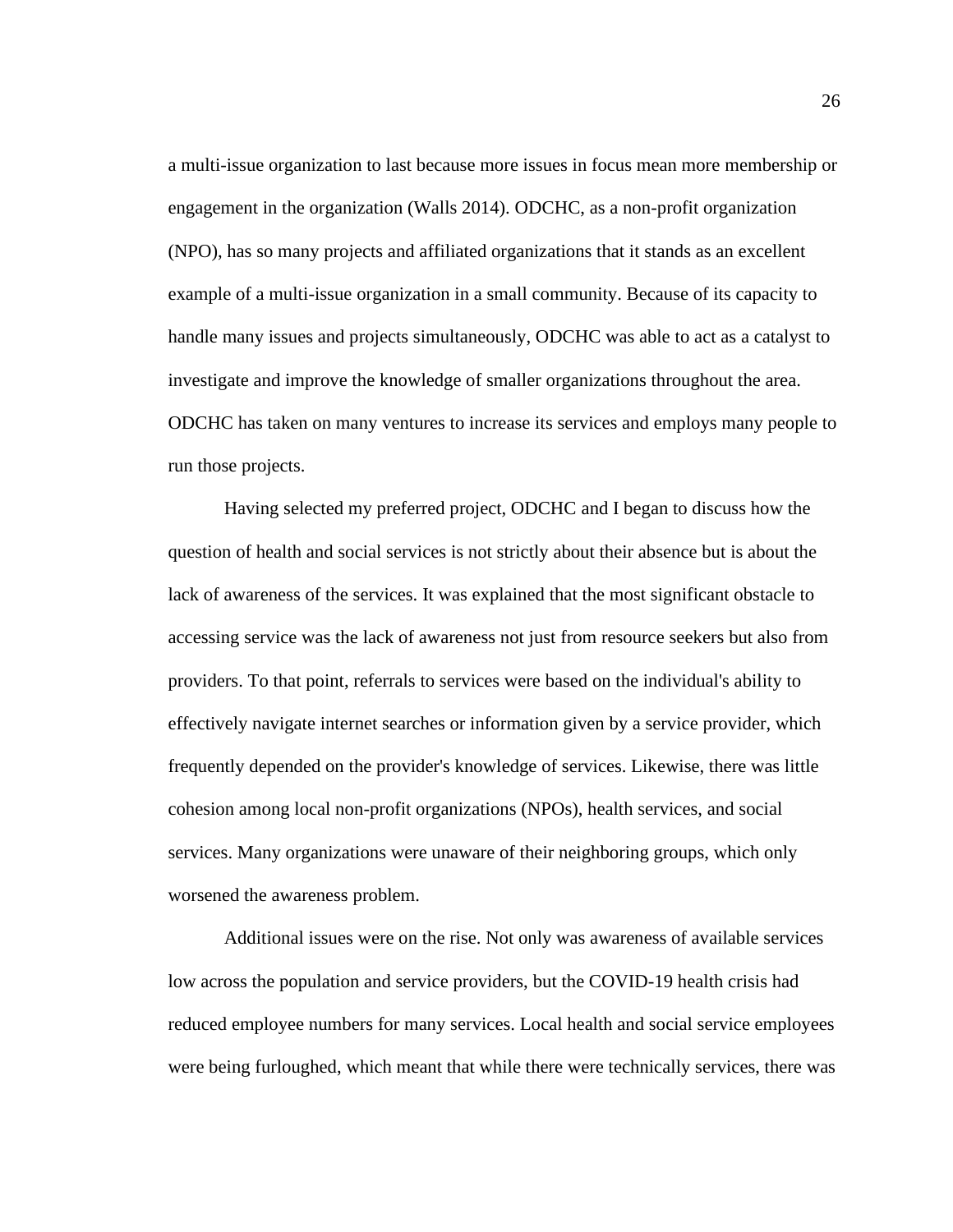no one to keep their doors open. The global health crisis served to further strengthen the idea that there were no services.

The solution seen by ODCHC was to develop a tool they had access to called "Aunt Bertha" (See Appendix B), also called "FindHelp." Aunt Bertha is an online platform that shows users what free services are available in their area; the system allows users to search based on demographic information. Aunt Bertha is not a ready-to-use system; however, for it to be helpful, the system needs to be populated with information about CBOs. Information like addresses and contact information were collected at first, and as work progressed, the gathered info was refined. Once a site was cached, a user could see contact info, websites, mission statements, care types, other services provided by the same site, and more.

#### <span id="page-31-0"></span>*Placement and Activities*

The project had been chosen, a description of the issues at play had been given, and the tasks broadly laid out. I was paired with a team of case managers working under an executive from ODCHC who was similarly concerned with the lack of service utilization and awareness in this area. Working with the team, we developed a shortlist of target sites for me to contact right away; the team added to the list as they could.

Although we were primarily focused on senior resources, I was allowed to research other services as well because the resource list needed to be comprehensive. I was engaged with researching and developing a site list to work from (see appendix A), and many community-based organization leads were given to me to follow up on.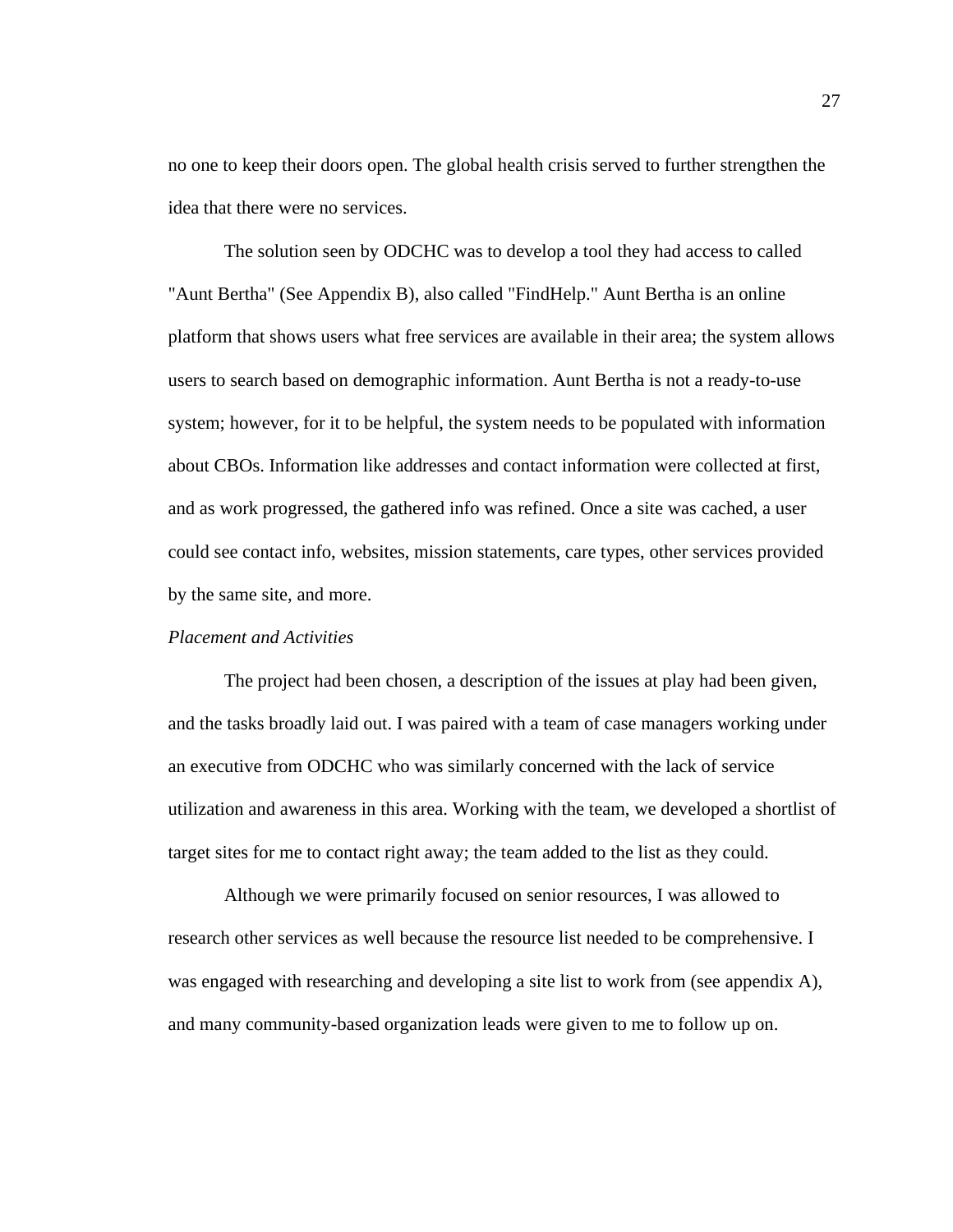The next step in the process was to develop a plan of action for how to contact target sites. The ODCHC team and I initially agreed that we needed to reach out to individual sites to discuss this project's dimensions and gauge interest. We all anticipated that contact would be difficult as many smaller CBOs were operating by appointment only and were not regularly staffed due to public health concerns. I began to develop a process of contacting sites. A task made more difficult due to a CSU prohibition on faceto-face meetings for students. My process and methods are detailed below:

## <span id="page-32-0"></span>*Process*

The process to add CBOs to FindHelp took three primary forms and required periodic modifications in order to overcome challenges or new approaches. The approaches were in part guided by a contact whom the developers of the FindHelp platform employ.

#### *1st approach.*

<span id="page-32-1"></span>I wrote several drafts of an introduction letter explaining who I am (see appendix D), my connection to ODCHC, and my role as a graduate student. The introductory letter went on to explain why I was contacting the CBO. The next section of the document explained our community goals and the project details. The introduction also served as a script for phone calls if there was no way to reach a site by email. The first method did not yield good results. I received one email in response and no return phone calls.

The one response I received was very positive. We had a brief conversation in which I provided more details about Aunt Bertha and how it could help the organization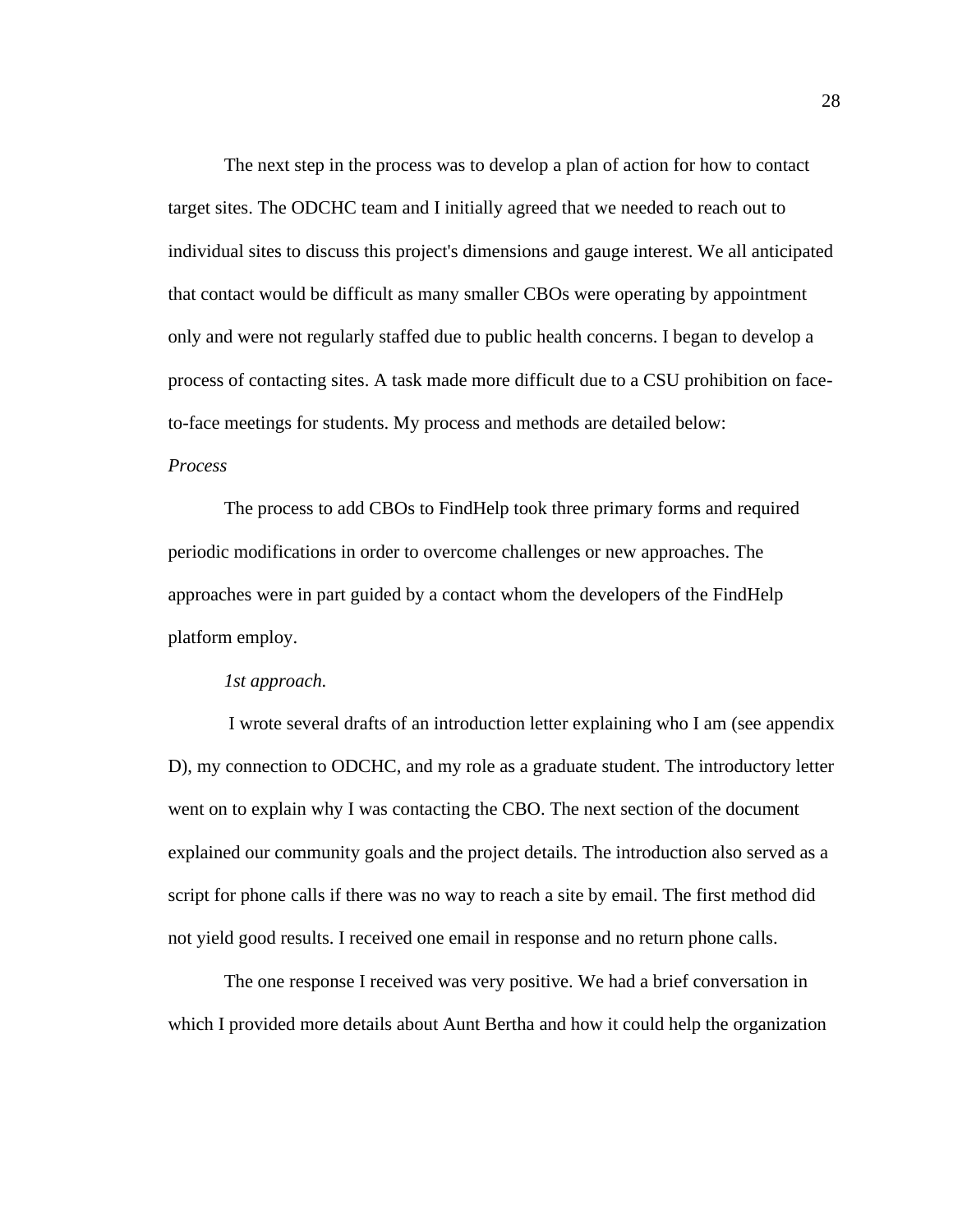and community members. The site liked the concept but would not confirm their desire to be added to the Aunt Bertha list.

The general lack of response to my introduction was likely due to an overabundance of information upfront. I was advised by the team that my email was too long and a bit complicated. Anyone from a CBO reading it might disregard it as a solicitation or otherwise not worth the time to address. I was put in contact with a representative from FindHelp. He reviewed my process and told me that I was overcomplicating the outreach and that FindHelp would be doing outreach on its own once a CBO was submitted to the program, which led me to the following approach.

#### *2nd approach.*

<span id="page-33-0"></span>The second approach was an abridged version of the first letter of introduction (See appendix D). I removed much of the introduction letter that explained my role as a student and intern for ODCHC. Instead, I introduced myself as a representative of ODCHC and would like to add their CBO to the FindHelp platform. Unfortunately, no one responded yet again. There was an obstacle present that I had not anticipated; Emails and phone calls were going unanswered, and I could not figure out why.

The ODCHC team suggested that there was nearly no response due to local pandemic precautions. We discussed the possibility that smaller organizations had sent employees home and their offices were perhaps not regularly staffed. The irony was pointed out that there were fewer accessible services in this area than ever before in a time of health and social crisis. Precautions taken to reduce the spread of COVID-19 in Humboldt County were contributing to the rise of other adverse health outcomes.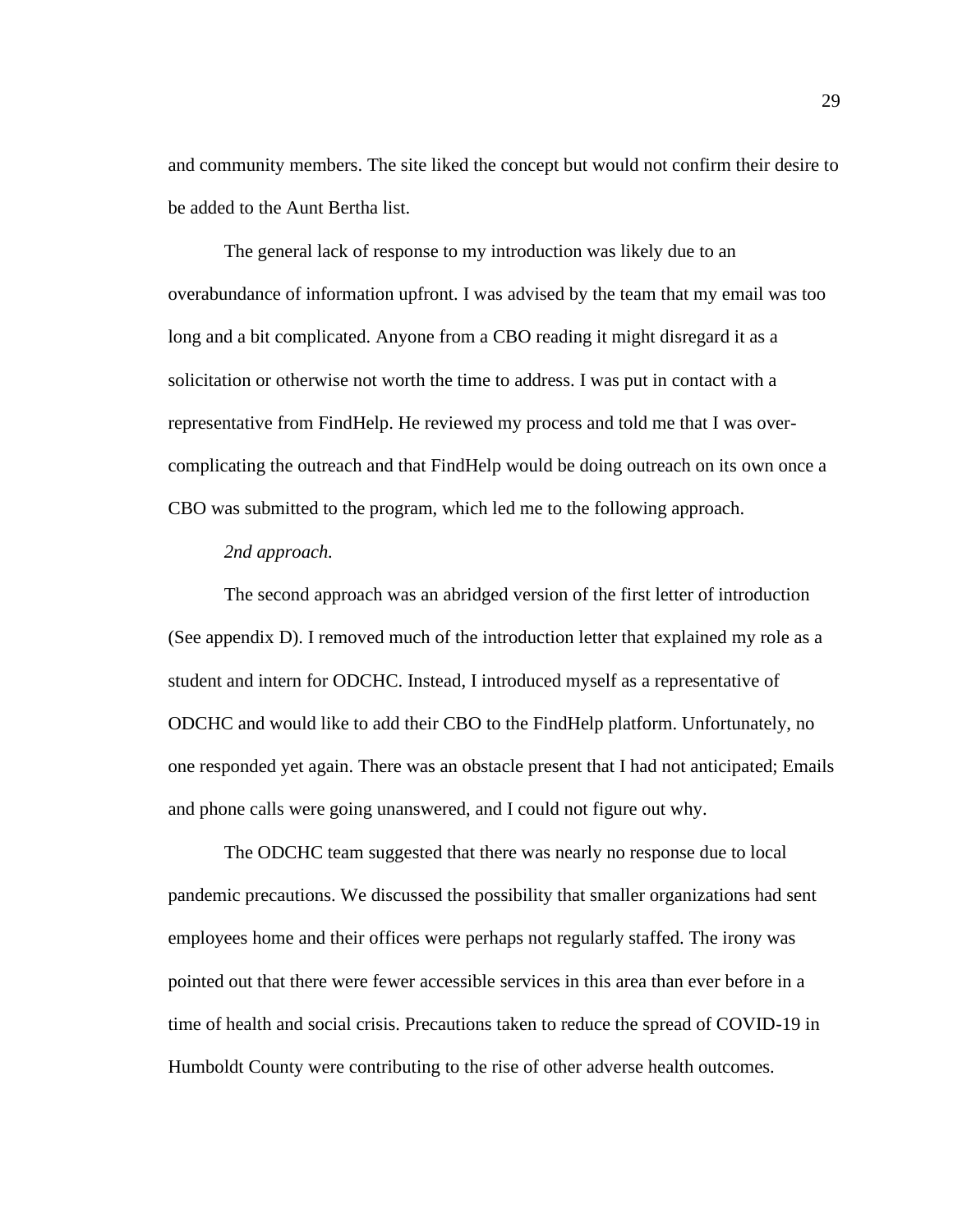Negative health outcomes such as isolation and loneliness, which according to the ODCHC case management team, heavily impact mental and emotional well-being.

After consulting with the representative from FindHelp, he suggested I stop soliciting the service altogether and begin submitting CBOs to the FindHelp team as I found them. His rationale was that my methods were wasting time because Aunt Bertha's staff would vet and screen potential CBOs before adding them to the system. After taking the suggestions with the ODCHC team, we began to create our final strategy.

## *3rd approach.*

<span id="page-34-0"></span>It was agreed upon by myself and the case management team that we would no longer be cold contacting CBOs. Our efforts to that point had accomplished remarkably little in a relatively long period. We agreed to take the advice of FindHelp and focus our efforts on the platform.

At this point, I devoted my time to creating a comprehensive list of CBOs (see appendix A) that could fit our project goals and parameters. Once the list was complete, I screened for organizations that worked with our initial goals and tabled others that were not suited to our project. I created these lists from publicly available information and from searching out existing service lists (see appendix C) that were kept by providers. I again asked ODCHC staff for any additional CBOs they would like added.

As lists were generated, I would submit them to the FindHelp team. Some were accepted, and others were rejected. The FindHelp platform will only accept organizations that offer free services and are open to the public. There are a few exceptions to their guidelines. An organization can be closed to the general public if its services are designed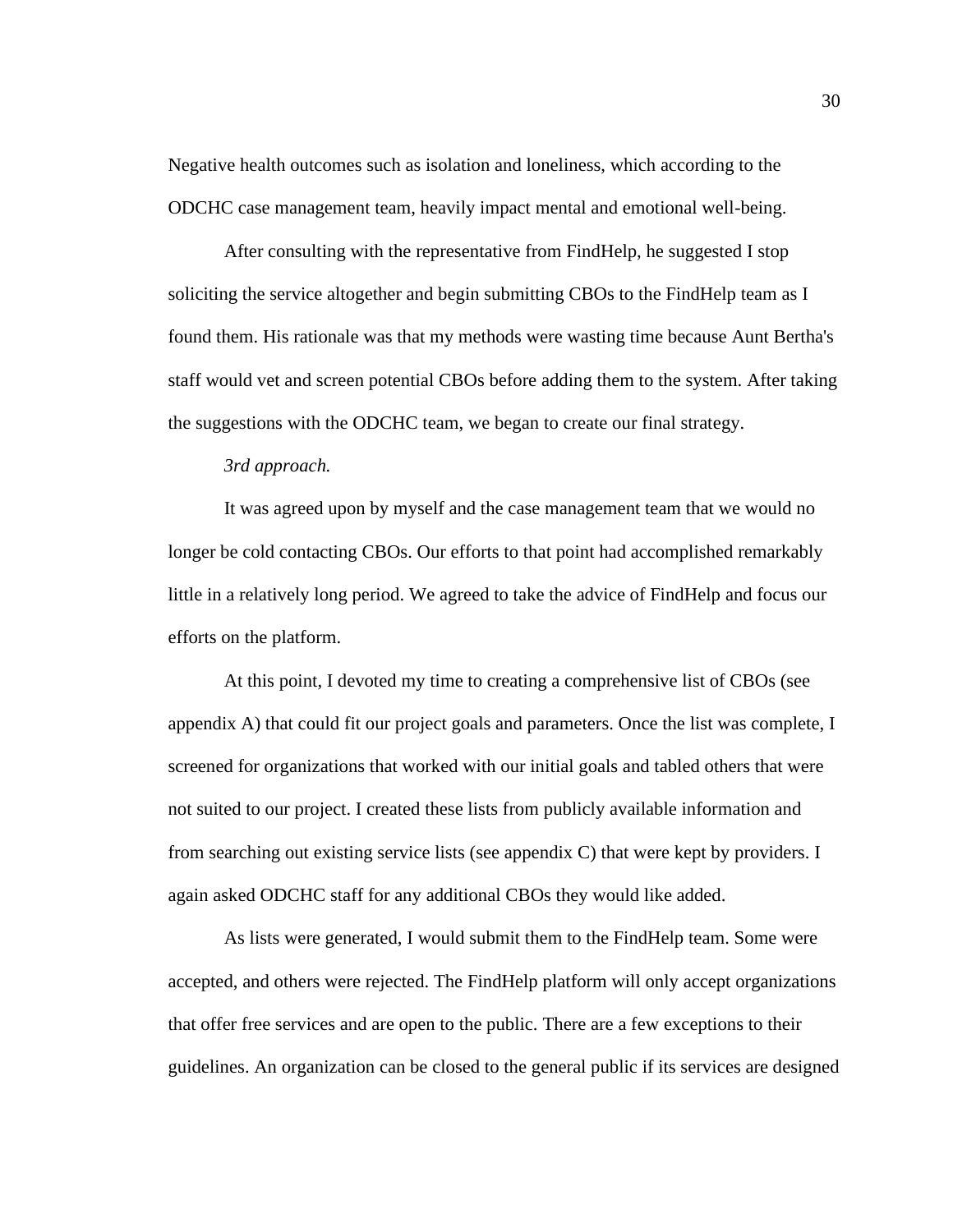for a specific demographic. For example, senior services are added even though they do not serve everyone. Culturally specific programs are also allowed; while they do not serve the public, they are beneficial to typically smaller cultural groups in this area, such as the Hmong community or Tribal members.

The turnaround time for approval or rejection ranged from hours to two weeks, depending on the information provided with the submission. If a site were to be approved, the CBO and myself would be notified, and the organization staff would be able to enter FindHelp and customize their information. If a site were rejected, I would be notified by FindHelp staff. I was typically asked for additional information or to confirm incomplete information. Once approved, a CBO profile was created, and their staff could service the profile if desired.

The third approach, which was the most simple, was also the most effective method of populating the FindHelp platform. However, the lack of response to the initial contact attempts raised several questions among the team.

## <span id="page-35-0"></span>*Questions*

Why was there so little response from CBOs? The one response given was positive, but the site was unwilling to approve or deny my request to populate CBO information.

After consulting with the ODCHC case management team, we began to examine the possibility that CBOs are largely unaware of each other. Therefore, they do not see an immediate need to support other CBOs who need the same resources. Most social service organizations in this area are small and serve a particular part of the population. The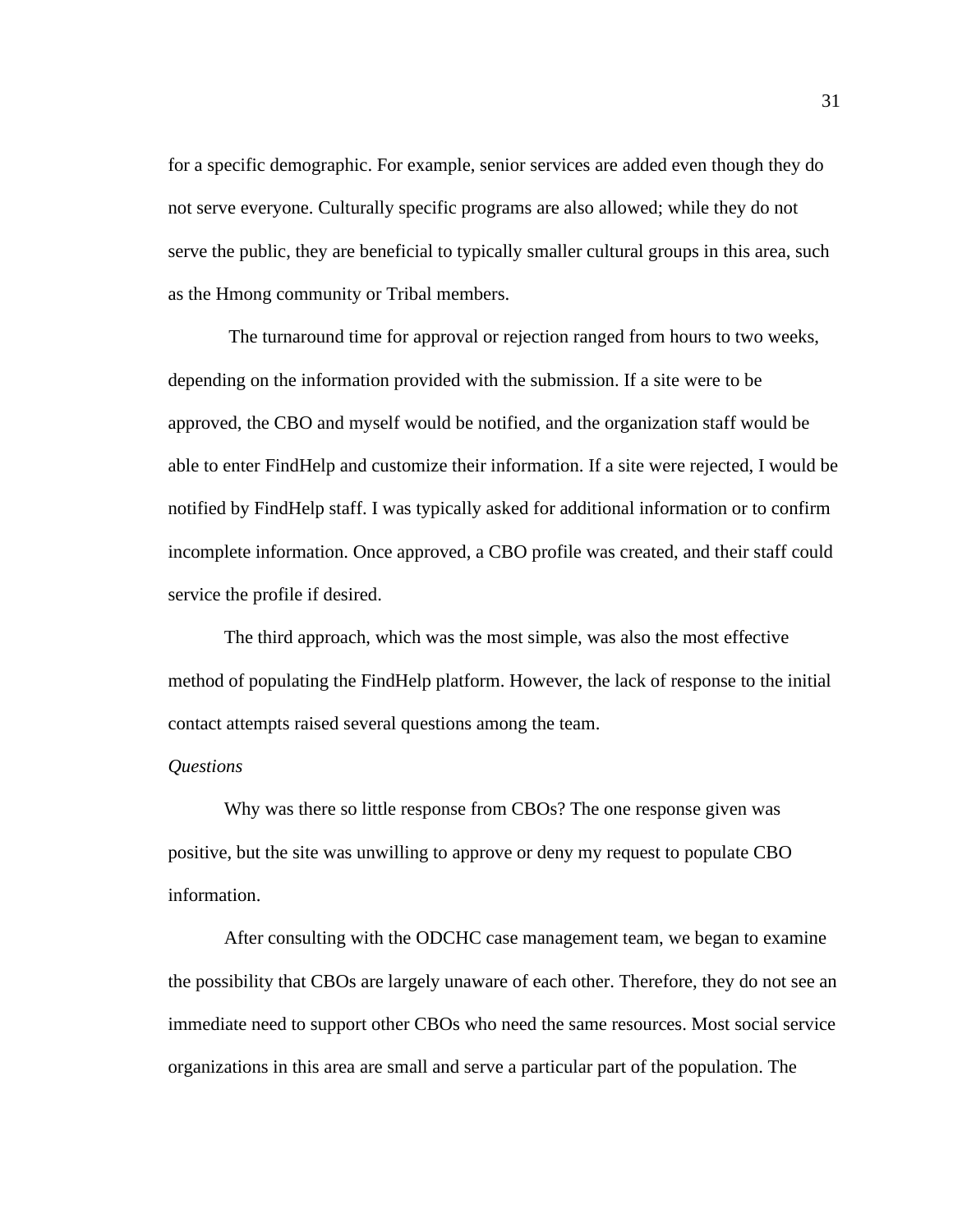possibility that these organizations have become insular to focus on their primary concern seemed to be confirmed. With the scope of the problem generalized apart from client/ provider service ignorance to organizational ignorance, I began to consider that their differences in service type also reflect differences in execution. Each group was different in some way from its counterparts. Possible differences in structure and service methods would undoubtedly determine how these organizations interact with other organizations and outside interests.

Different organizational approaches bring up the multiplicity of public sociologies (Burawoy, 2004). Each organization is in conversation with the public somehow, just as Burawoy (2004) described public sociologies or people themselves to be engaged in public discourse to achieve a desired outcome (Bandura 1971; Burawoy 2004). To go further, based on descriptions of organic public sociology and social learning, each group or agent interacts with a particular community element according to its preference (Burawoy 2004; Jucker 2012), the organizations in Humboldt County fill a similar role.

In terms of organic public sociologies, or in this case, organizations, the connection can be strengthened. These organizations seek to educate the public about the issues they are concerned with. However, due to their small size and refined scope, they often remain somewhat invisible to the greater public outside of their frame. The unexpected result is extra-institutional willful ignorance, similarly described by Stephan M. Schaefer (2019), and an action gap that results in a lack of activity to reserve resources (Kretz 2012).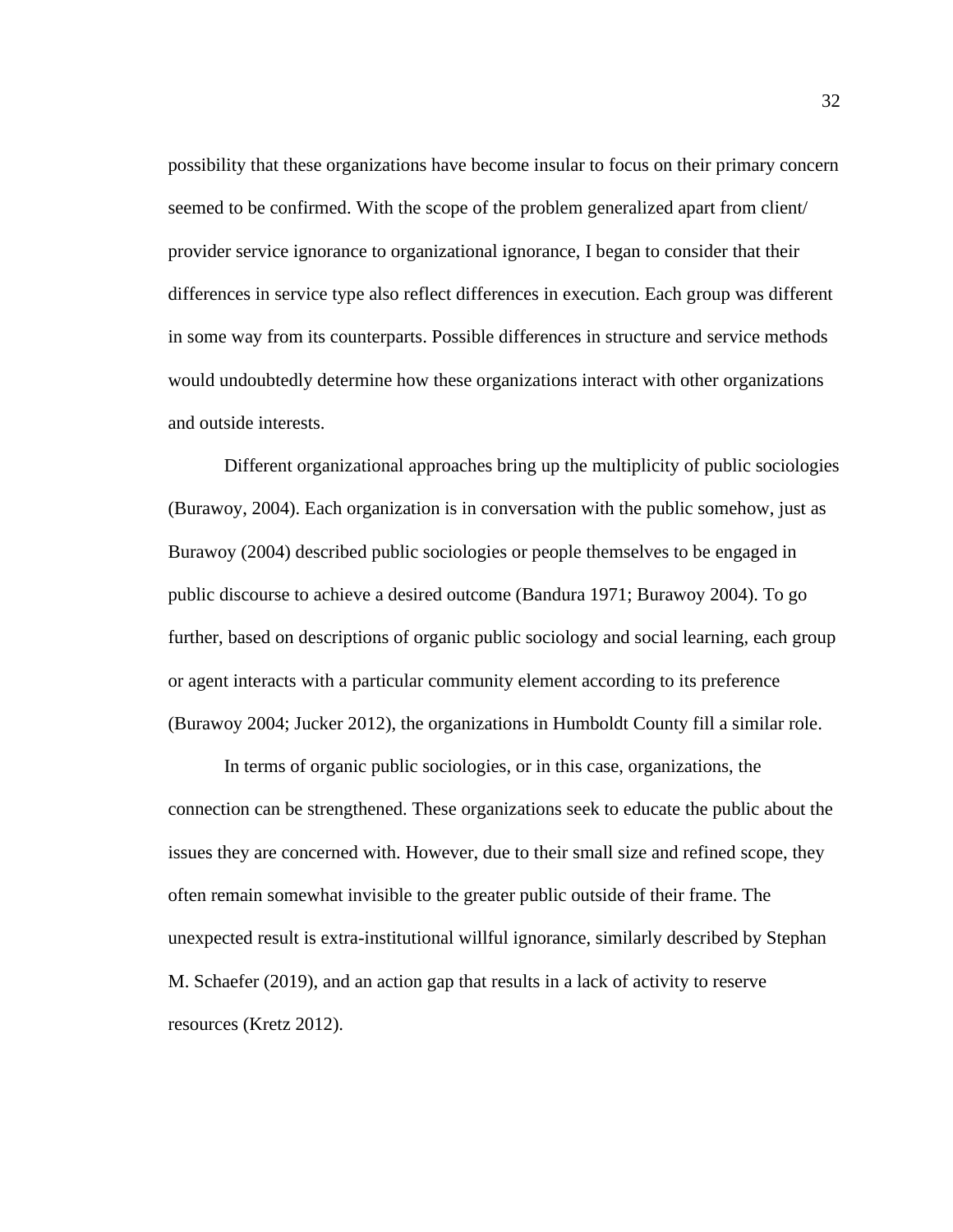Schaefer (2019) and Roberts (2013) argue that organization management may intentionally pull away from an action that may lead to transformative practices. In this case, organizations may have been reluctant to become marginally connected to other services because of the changes such actions may bring (El-Jardali, Bou-Karroum  $\&$ Fadlallah 2020; Gossner & Kuzmics 2015). Other arguments suggest that the unwillingness to engage in organizational transformation stems from a knowledge problem (Zack 1999). Michael Zack (1999) tells us that organization managers are often reluctant to open up to new ways of doing things and instead remain willfully ignorant for four main reasons.

Uncertainty: not having enough information about a change or alternative; Complexity: having to process more information than you can manage or understand; Ambiguity: not having a conceptual framework for interpreting information; Equivocality: having several competing or contradictory conceptual frameworks (Zack 1999). In other words, it is easier to do what has always been done or perform in the way that has worked than it is to adopt new methods of operation.

As the FindHelp project moved forward, I saw that there are services in Humboldt County and diverse services available for many different people. The questions remained. How did it become a social fact that there are no services here, and are the available services capable of aiding Humboldt County effectively?

The work being done by myself and ODCHC was not touching that question even though we were concerned with the question of social facts. The belief in inadequate services is likely the result of repetition. The idea that repetition is a factor in myth-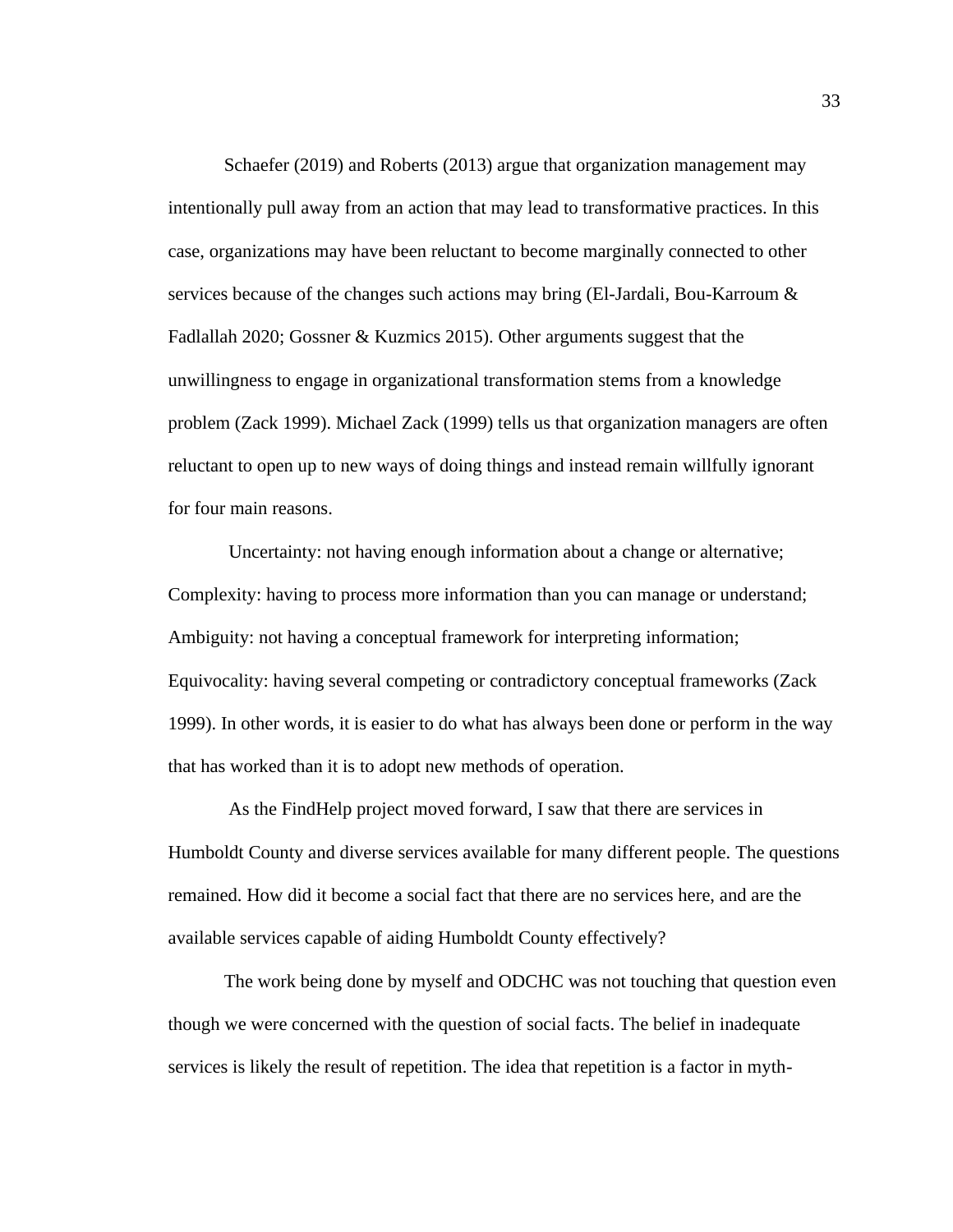making and social learning is reinforced by Greer et al. (2009), who demonstrated that a subject (listener) retains new information from the object (teller) by repeating that information, and in doing so, new information is retained as semantic memory. In other words, the fact emerged because enough people began saying it to others, and they, in turn, repeated it (Hills, Jones, & Todd 2012). Paired with a relevant situation such as having difficulty getting an appointment with a needed service, the idea of being spoken to is attached to one's memory, feelings, and experience. The result is that a simple idea that becomes a myth through sharing also then becomes truth or social fact through repetition and shared experience.

Enough people have parroted the idea that there is no help in this area that the notion is now viewed as accurate and nearly indisputable. Such social actions are reinforced by Olivier Gossner and Christoph Kuzmics (2018). Gossner and Kuzmics (2018) show us that when it comes to decision-making or constructing new beliefs, people will base their new decisions on the successes or failures of their peers. In the case of services in Humboldt County, people voicing the lack of services may be viewed as the authority or a successful peer because they are in the majority. Irving Janis (1971) and Em Griffin (2006) confirmed the majority rule idea by examining groupthink mentality. As described by Griffin (2006), groupthink is based on the notion that an event in question would have been inevitable, and because something was inevitable, the group supporting the idea is rational in its beliefs. Thus, a decision of ignorance is made by service seekers who are following the examples of others and are receiving social validation as a part of the in-group (Gossner & Kuzmics, 2018).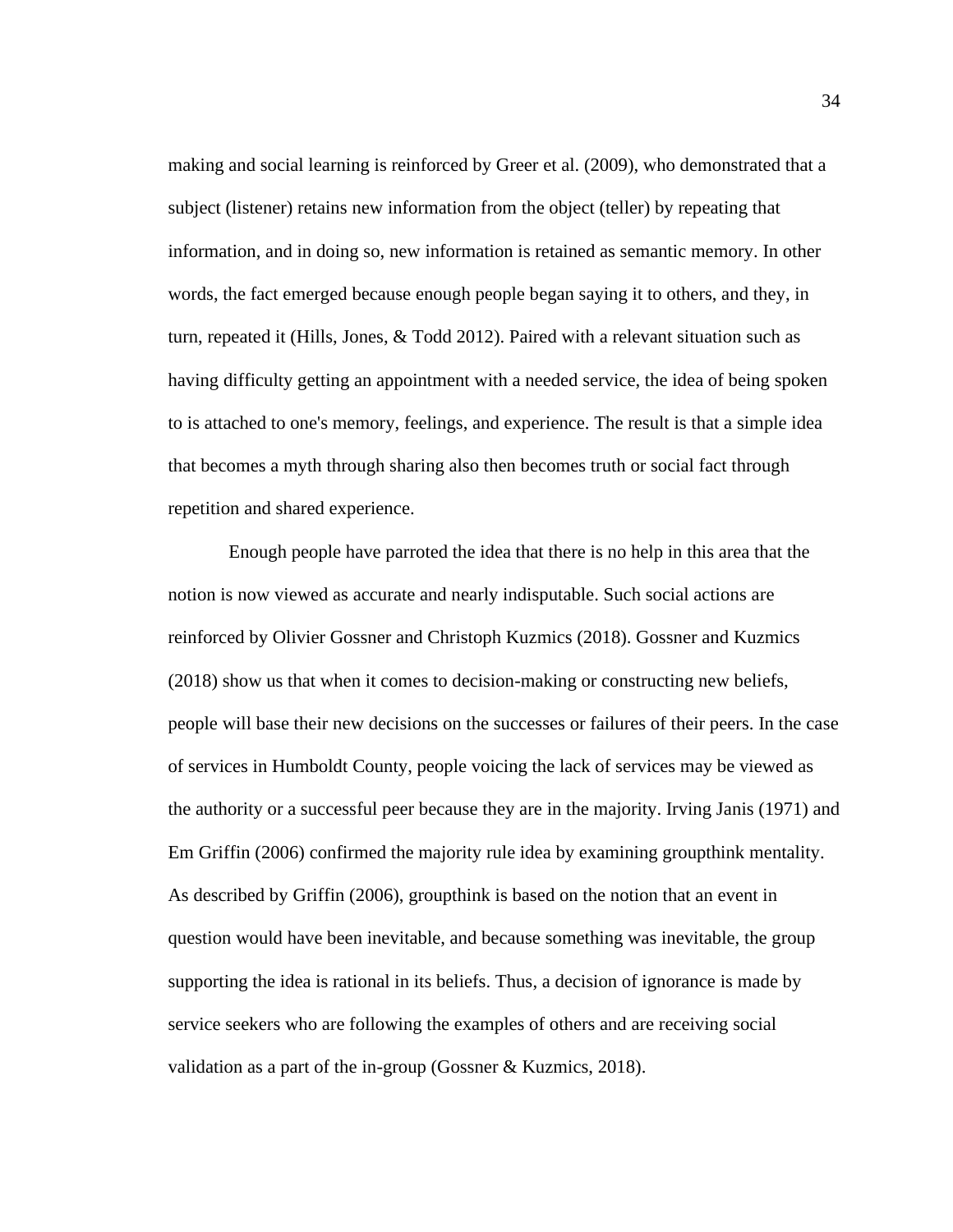To feel out reasons for a myth becoming a fact, we can likewise turn to Philip Robichaud (2014), who tells us that culpable ignorance can exist separately from akratic actions (but not always). Robichaud's interpretation means that culpable ignorance can be separate from akrasia. Culpable ignorance as a stand-alone condition indicates that the individual or group is steadfast in their belief and feels no need to expand their thinking (Robichaud, 2014) which is likewise a symptom of groupthink (Griffin 2006; Janis 1971). In the presence of akrasia and ignorance, the agent knows that the initial thought or action is incorrect, and they maintain the trajectory through weakness of will (Robichaud, 2014) or through the desire to maintain group cohesion (Griffin 2006; Park 2000).

Taken together, the myth and the fact that there are no services in Humboldt County is the result of a social decision to make it accurate and to maintain that truth to preserve in-group acceptance or, at the very least, to avoid standing out and becoming ostracized.

I prefer the derived explanation of the social myth described above. Nevertheless, it only provides a middle-ground basis for the process. Roland Barthes (1972) explains that myth is a type of speech enforced by discourse. Myth is also born out of interpretations, histories, linguistics, implications, and more (Barthes (1972). Barthes' approach to myth-making is a particularly complicated sociological mechanism. Myth must come from something; it is built over time and is reinforced by its affiliated community.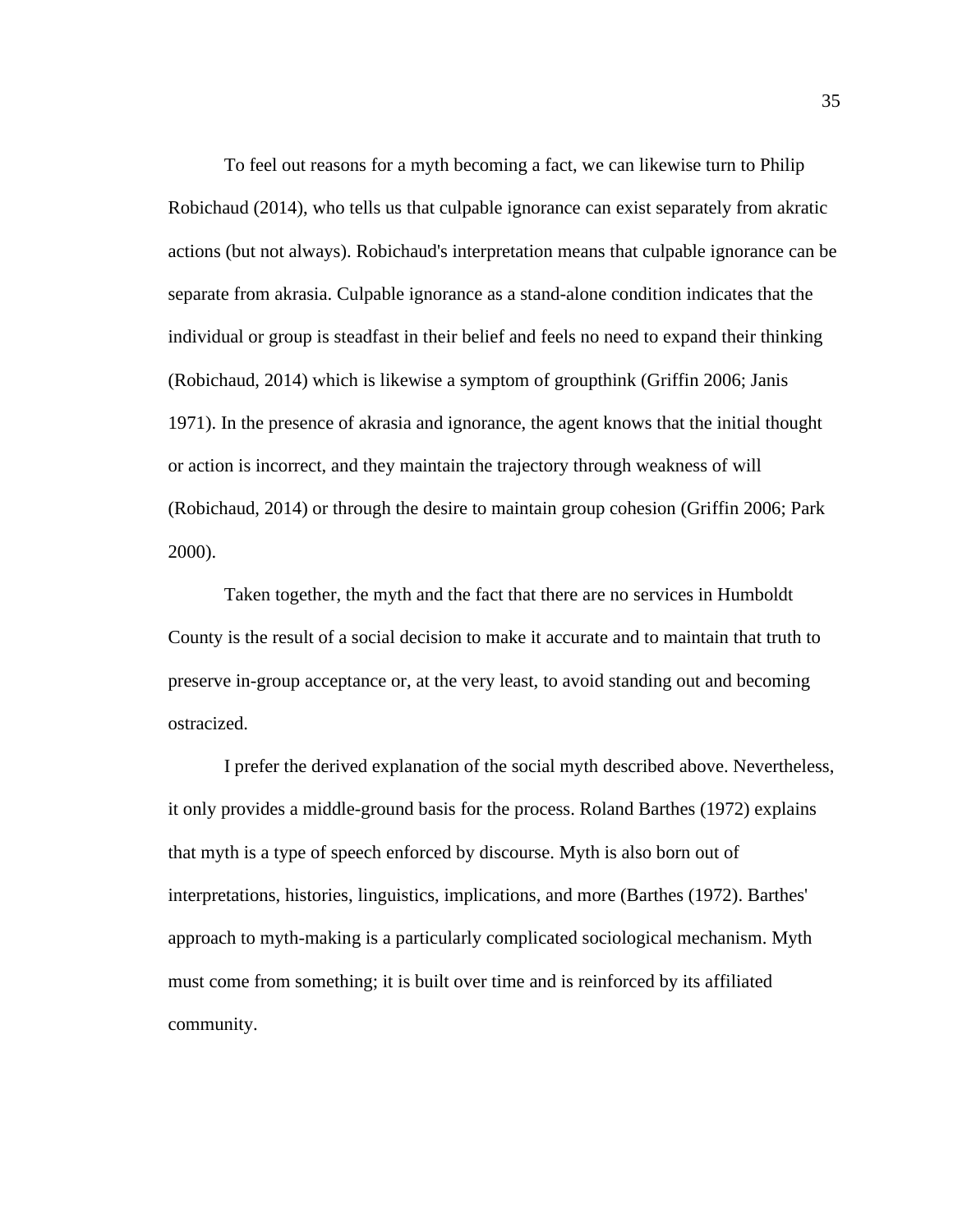Interestingly, Barthes argues that the process to make a myth is erased once the myth becomes fact or takes form (Barthes, 1972). Once valid, the myth sheds its history and any other component that made it true. In many ways, the newly created fact exists on its own with little or no framework to support it (Park 1990). Any framework left with the form is at a distance. So while the meaning of the new fact remains, the process that built the fact has been eroded (Griffin 2006). The bridging characteristics only serve to justify the existence of the fact through a vague social history (Barthes 1972).

The arguments used to shed light on how a social fact is created helped the ODCHC team better conceptualize the long-term goals of this project. Most people know there are no services here (The fact), but I have yet to find anyone who knows why they know that fact. They may relay a narrative example of a time when themselves or a peer had difficulty finding services, but the stories seem to end with the agent doing nothing after an initial negative result (The vague history that built the fact).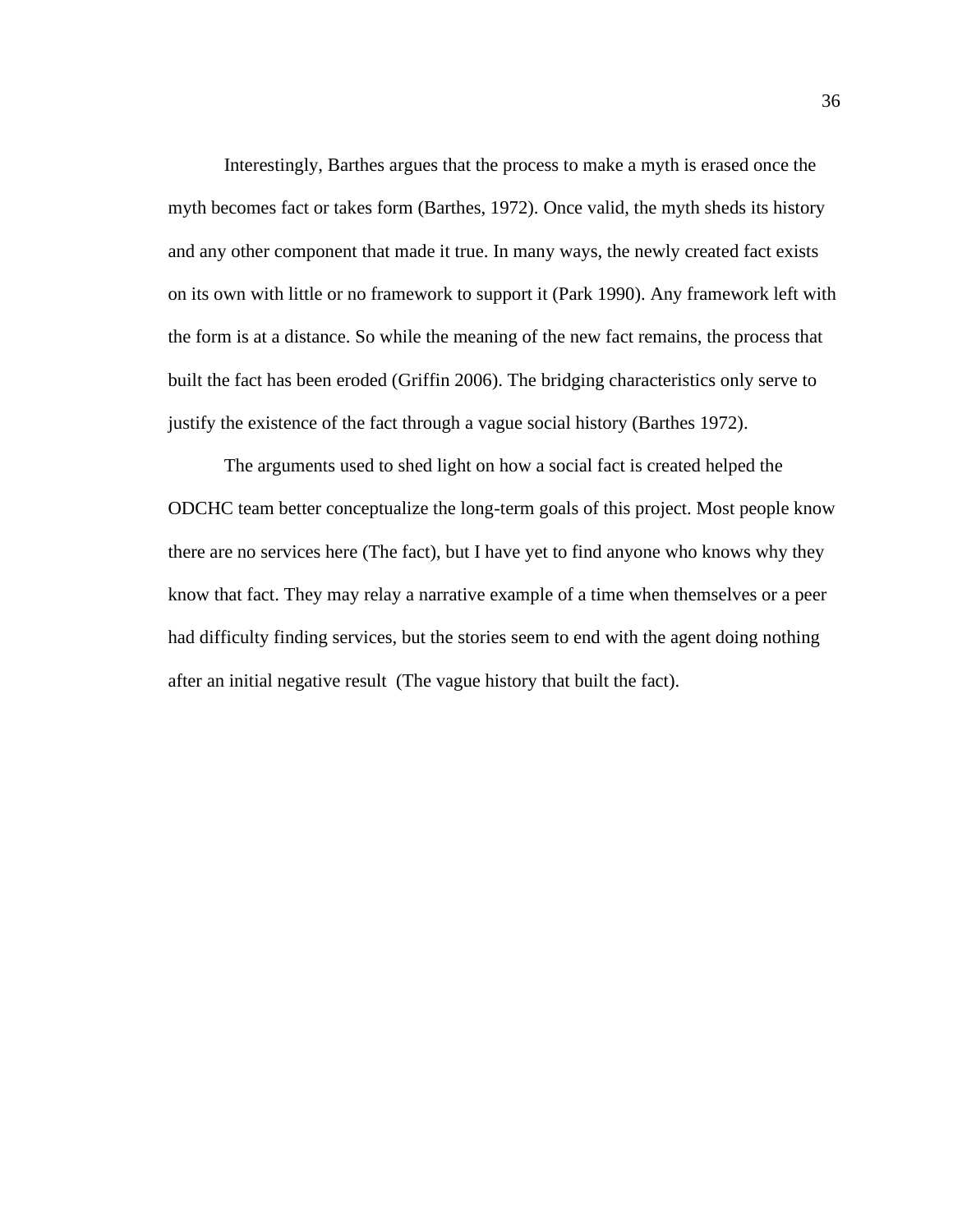## <span id="page-41-0"></span>CHALLENGES AND SUCCESSES

The project's goal was to explore and populate a digital database called Aunt Bertha/ Find Help (See appendix B) with local community-based organizations (CBOs). Each CBOs is a non-profit organization and must offer free services to low-income and at-risk people to be included in the database.

The Aunt Bertha/ Find Help platform is a health and social care tool designed to simplify access to services by creating a list of services in a given area and allowing the user to filter services by need. The program is available to companies and individuals. Individuals have free access from a personal device or through a care provider at their leisure. Additionally, anyone may submit a CBO or information update to Aunt Bertha for screening and integration.

The work I did for this project was all simple in its implementation. However, there were several challenges throughout the process.

#### <span id="page-41-1"></span>*Challenges*

The primary challenge and consumer of time was contacting CBOs. Many organizations in this area are small and do not have dedicated staff to handle inquiries outside of normal operations. Getting responses was a matter of persistence that was, at times, discouraging. When I was able to contact a site, there was a mixed response. Some were excited at the possible opportunities improved access could bring. Others were excited by the project but pushed me to other offices to get final approval (some sites were reluctant to permit someone outside the organization to add information to an external list); many more gave no response.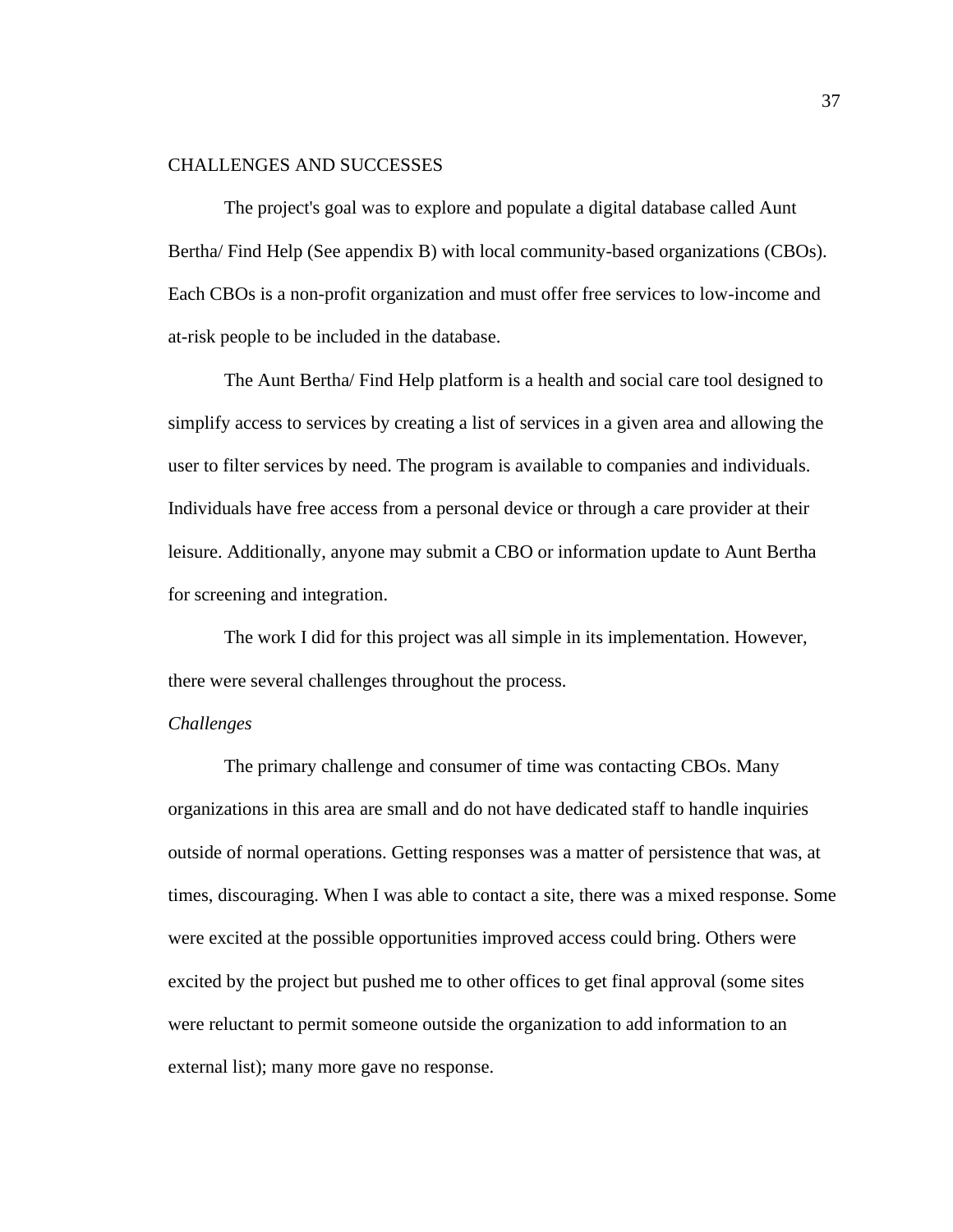The challenge of reluctance is likely the result of the previous hypothesis that many organizations are not particularly concerned with other bodies outside their work scope. Because most CBOs are small, they cannot bother to concern themselves with other organizations or external projects.

There was a single internal challenge that I resolved on my own. OCHIN, an affiliated non-profit medical organization specializing in medical information technologies, wanted me to stop the project for a short time because they felt I needed access to the tech tools that ODCHC uses, which would have included access to records. I pushed back against the request because there was no need for me to have advanced technical access to systems and records. Getting access to their tools, connected records, and other documents would have derailed my involvement in the project. Total access would have meant access to internal data, patient documents, and some degree of employee documents. An operational change of that scale would have required me to have spent considerable time with the Humboldt State University Institutional Review Board and ODCHC staff, explaining the project changes and how I would keep the project information confidential and protected.

One challenge that has yet to be resolved is how to teach ODCHC clients and staff about FindHelp and how to use it. Apart from reducing social isolation, loneliness, and negative health outcomes, this project improves access to services through awareness. If we do not correct the lack of service awareness in Humboldt County, people will continue without needed services. Therefore, an information campaign is required to teach people about FindHelp and its use.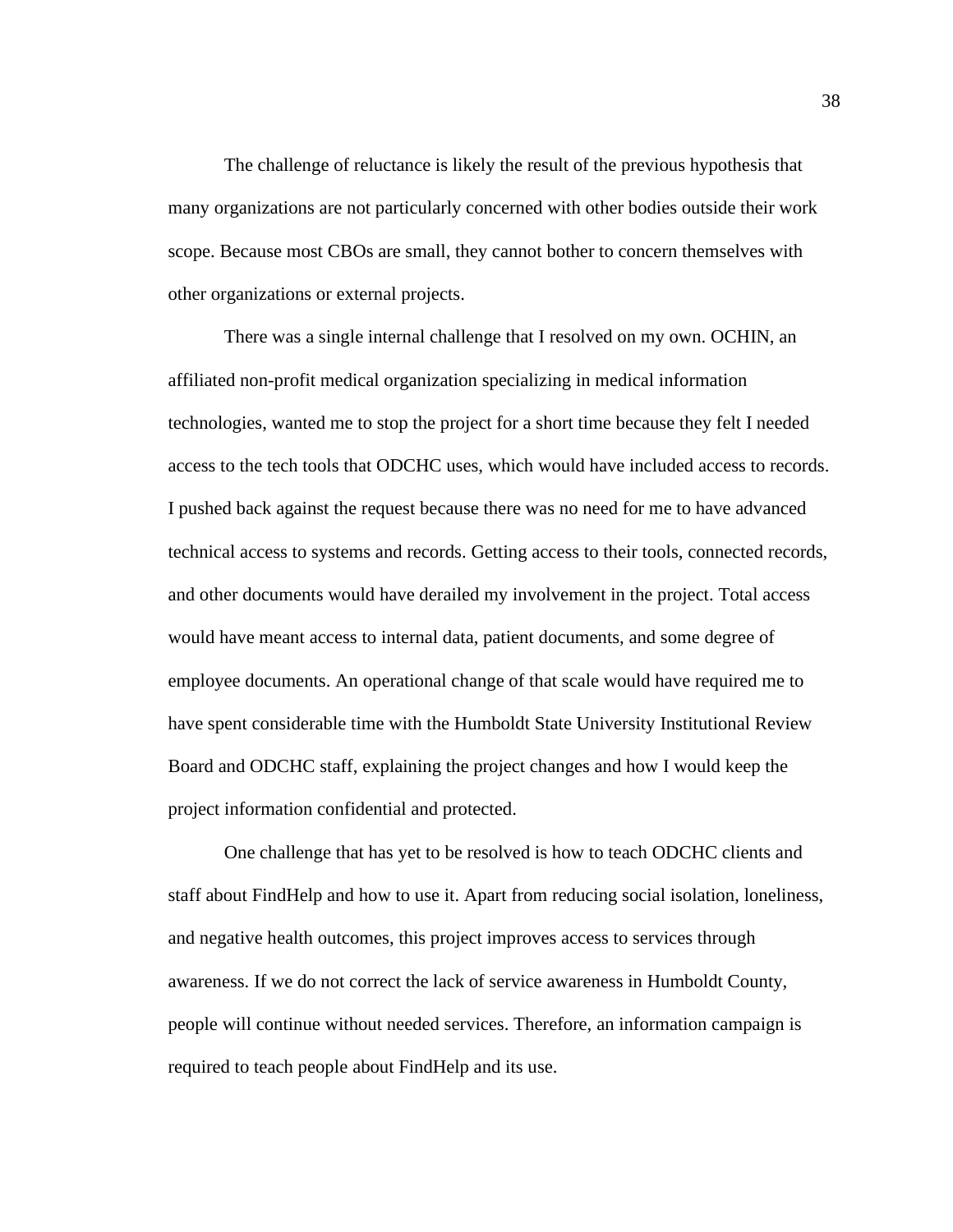As a team, we had discussed creating instructional pamphlets and mailers to be sent to ODCHC clients and affiliates. We had also discussed organizing a training module to teach case managers and staff how to use the new program. None of the information campaigns came to fruition due to time and availability constraints. A personal challenge has emerged from this project as well. I will not be present for its completion. When my time requirement as a graduate intern was fulfilled, ODCHC thanked me for my work and dismissed me on good terms. The result is that I can now not see the project I was responsible for through to its completion, and I have no more say in its application and execution. Disturbingly, I was also told that this project may have been for nothing. I was told that this platform might never be implemented through ODCHC, not for lack of benefit but due to internal conflicts within my host site.

There were those within my host site who did not want to use the tool or spend time working on it. They raised several concerns about FindHelp and how it may not be a solution to pursue. Interestingly, their concerns were non-issues that would have been dispelled had they engaged with the platform. The unwillingness to use the system, although from a minority of employees and management, reflects the previous idea that organizational management will sometimes refuse a change to existing structures. I will be clear, though, that most staff at the host site were pleased with the project and supported the work.

#### <span id="page-43-0"></span>*Successes*

The immediate success of this project has been in its ability to draw interest from the community. While my efforts to inform CBOs about FindHelp were primarily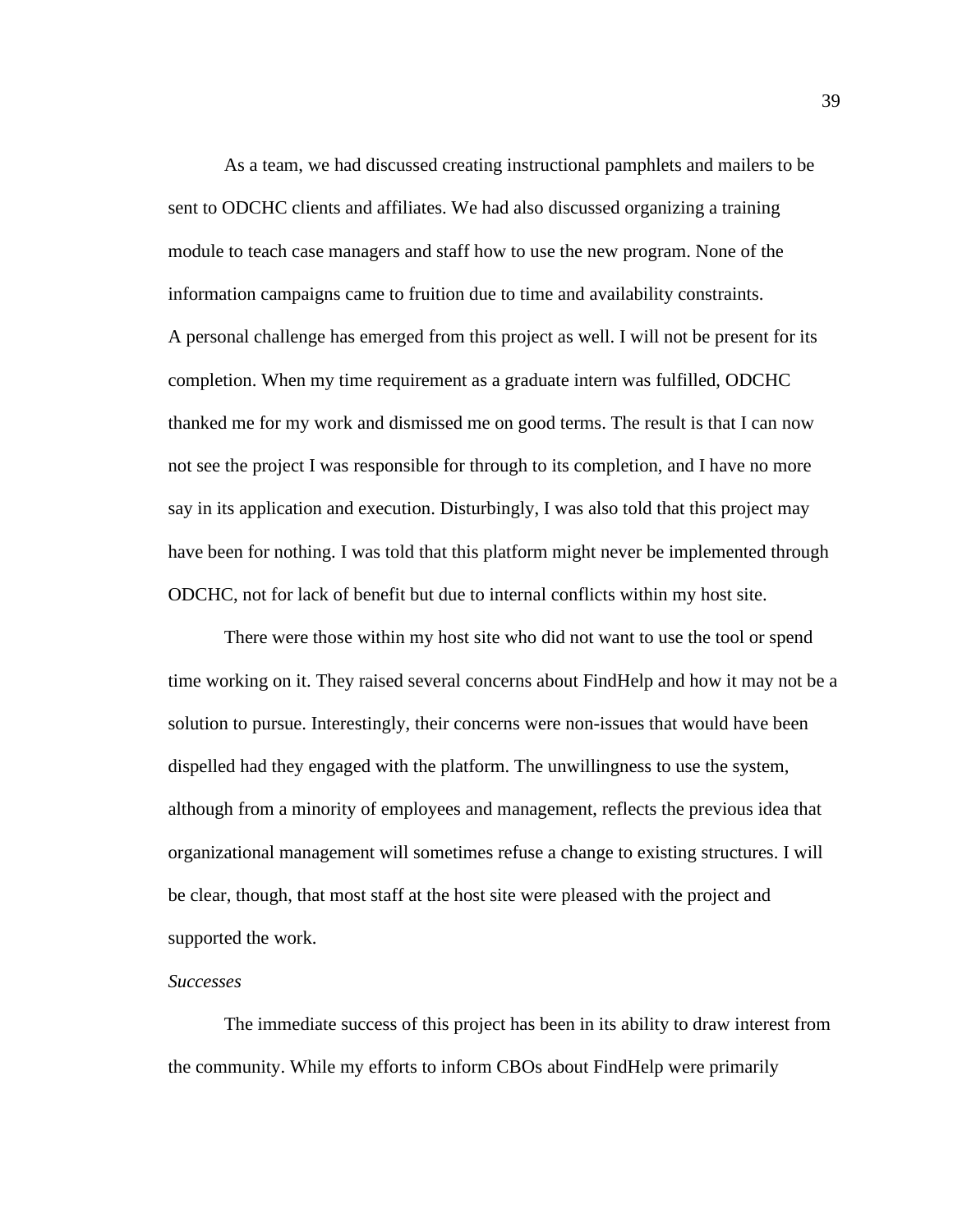positive, I frequently received no response. The success that emerged from the project was independent interest from the community. I noticed that CBOs I had received no response from and CBOs that were out of my scope was being entered into Aunt Bertha without me having submitted their information.

To me, the additions are explained by organizations entering their information into FindHelp independently or people in the community engaging with the FindHelp platform. Perhaps, the independent engagement is a sign that others in Humboldt County have also recognized a gap in service knowledge, and they wish to improve local conditions. If there is enough effort to improve service knowledge, it is not unreasonable to hope that service utilization will also improve, which may also improve service scope and operation.

Perhaps local organizations were reluctant to have an outsider deliver their information to a further removed organization and instead preferred to handle the process independently. Whatever the reason for the previous, this project is successful because it has gained community interest and involvement that does not require effort from ODCHC.

As it was when I ended my formal involvement with the ODCHC team, the FindHelp platform now lists numerous local resources in its directory. Anyone can access the list and filter for what they need and then use the platform to get in contact with the desired service.

Further project success and perhaps our crowning achievement is that the platform will stand without ODCHC. While my work might not be implemented within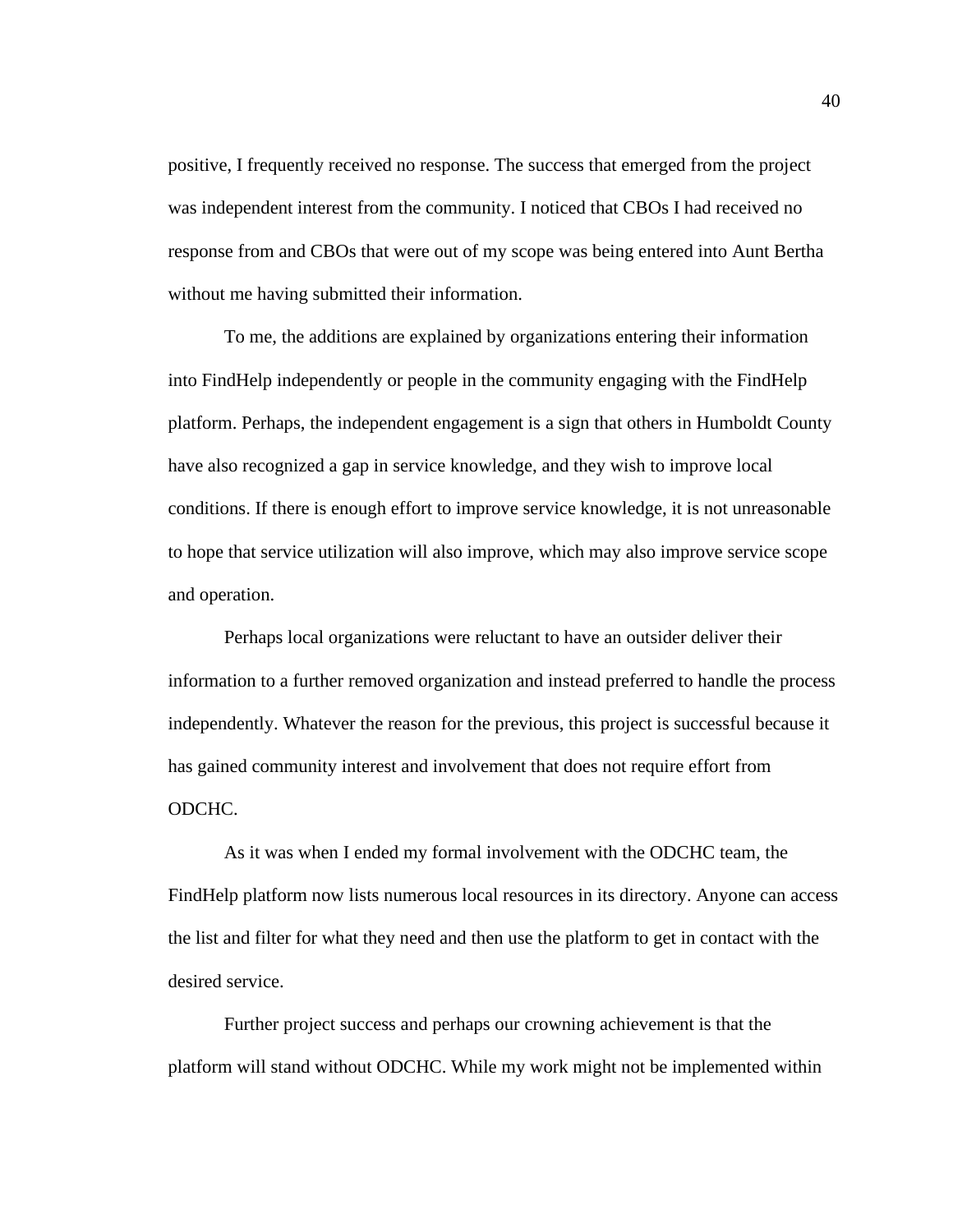my host site, I am relieved that there is now a community-built and driven tool for Humboldt County citizens to quickly and easily find their resources.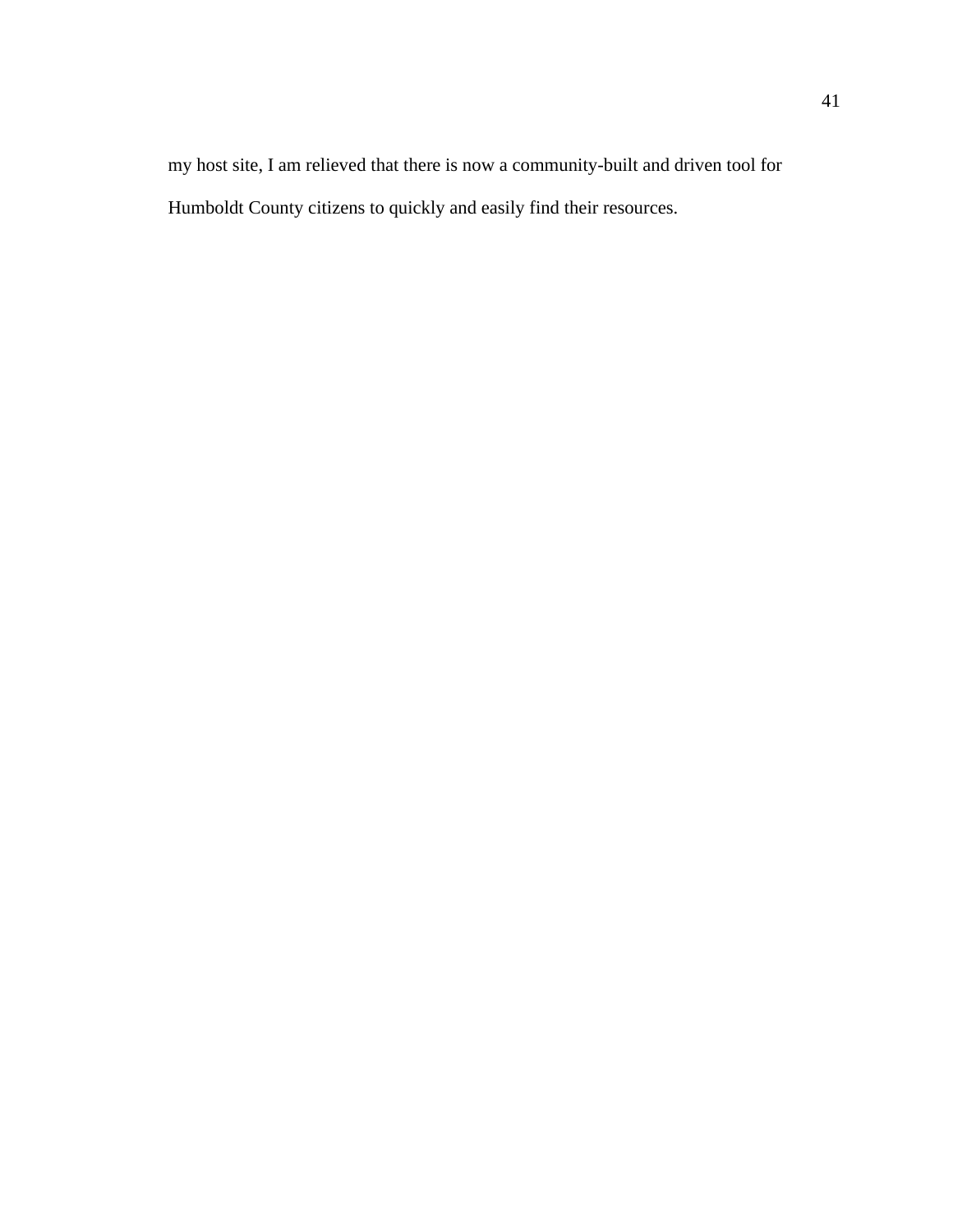## <span id="page-46-0"></span>SUGGESTIONS AND NEXT STEPS

#### <span id="page-46-1"></span>*Suggestions*

Going forward with community work to bring social services together in a rural area or neighborhood, I suggest a mutual-aid-driven approach. The ways that mutual aid would be a positive in this venture would not be typical of how the method has worked in other places. As Jia Tolentino (2020) tells us, mutual aid thrives on personal relationships and a commitment to community empowerment. Mutual aid would work to bring organizations together in a similar way. If community-based organizations could forge those close relationships in how community members practice mutual aid, the FindHelp project's issue would be mitigated.

Tolentino (2020) shows us that mutual aid in a neighborhood or across a city depends on people willing to do more for the good of everyone. Indeed, organizations can function similarly through building aid networks that connect people to different organizations. Realistically, one CBO cannot supply every necessary service, so a mutual aid organization web becomes essential.

Further suggestions call back to the challenges faced during this project. The work being done as part of ODCHC was met with some internal resistance. The resistance was coming from people who had not engaged with the platform but considered using it when complete. Had they engaged with the platform and learned the basics of its operation, they would have had a more precise understanding of the platform. An unwillingness to engage with the new materials or methods confirms Michael Zack's (1999) explanations for organizational and managerial reluctance to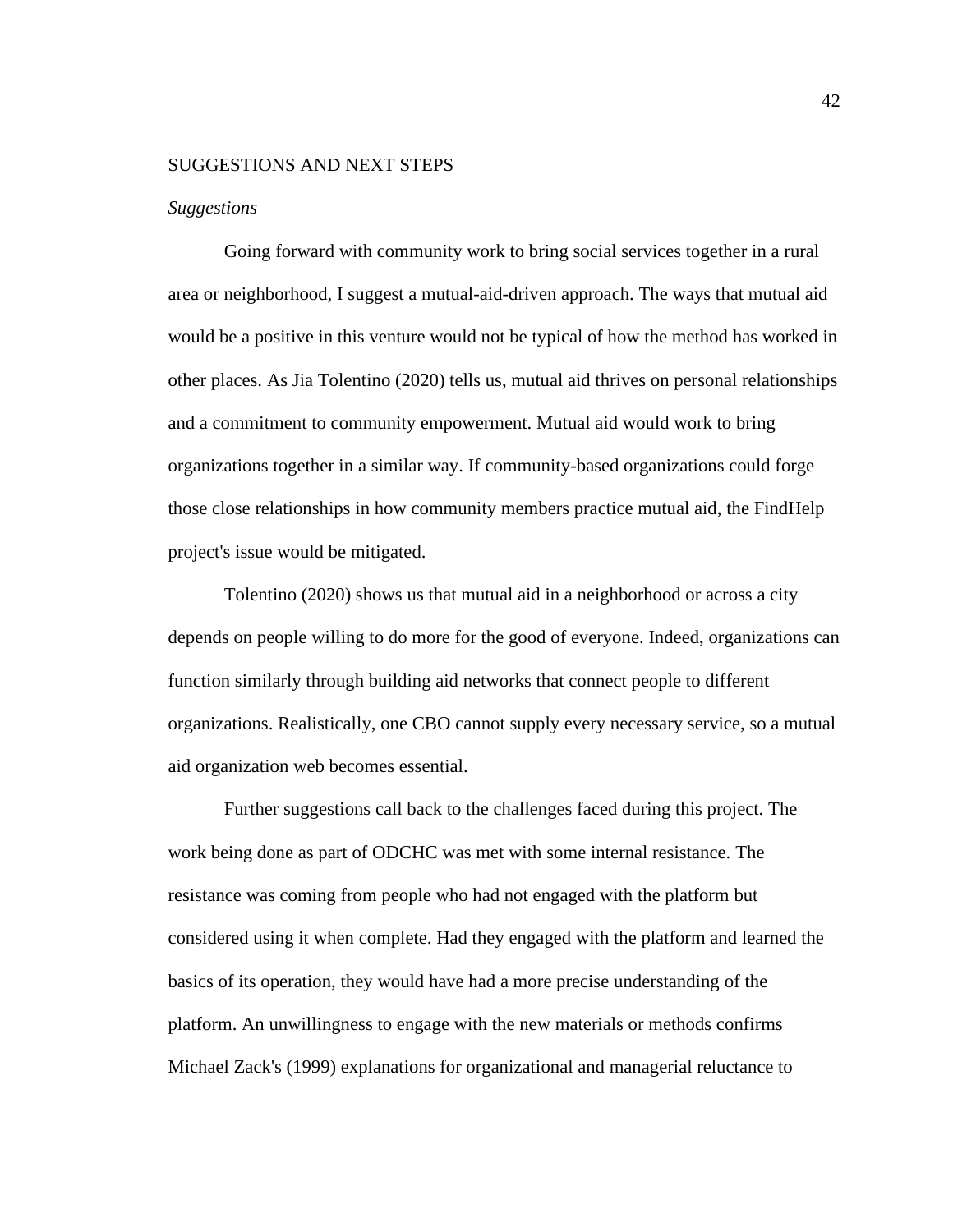engage the unfamiliar and therefore produce institutional ignorance. The suggestion would then be to designate a team member or members to act as an operations team tasked with providing updates and workshops to potential users while the product is rolling out. Focusing solely on development did not create the support the project needed for a full launch.

## <span id="page-47-0"></span>*Next Steps*

FindHelp represents the beginning of an answer to a problem that has plagued Humboldt County for decades while also being at the core of this community. I do not view this project as an end game for improving access. I see it as a stepping stone on the path to enhancing access or, at the very least, an arrow pointing in a better direction. The platform works well, but it is still necessary to have internet access, the ability to read and comprehend typed text, or access to health and social services to use the platform. The previous requirements expose an irony in the project. We built a platform to help at-risk people, but some of the most at risk may still go underserved by its very nature. Again, tech access and literacy, reading comprehension skills, or access to a care provider are necessary to use the program. People missing those crucial items remain underserved. Due to that irony, the path forward is mirky if a digital database is the desired path. Thankfully, FindHelp can be accessed from a personal device in its current form, so a service provider acting as a medium is not always necessary.

To further improve accessibility and awareness, the FindHelp platform should be used in tandem with existing information, such as the list printed by the Humboldt County Department of Health and Human Services (DHHS) (See appendix C). While the

43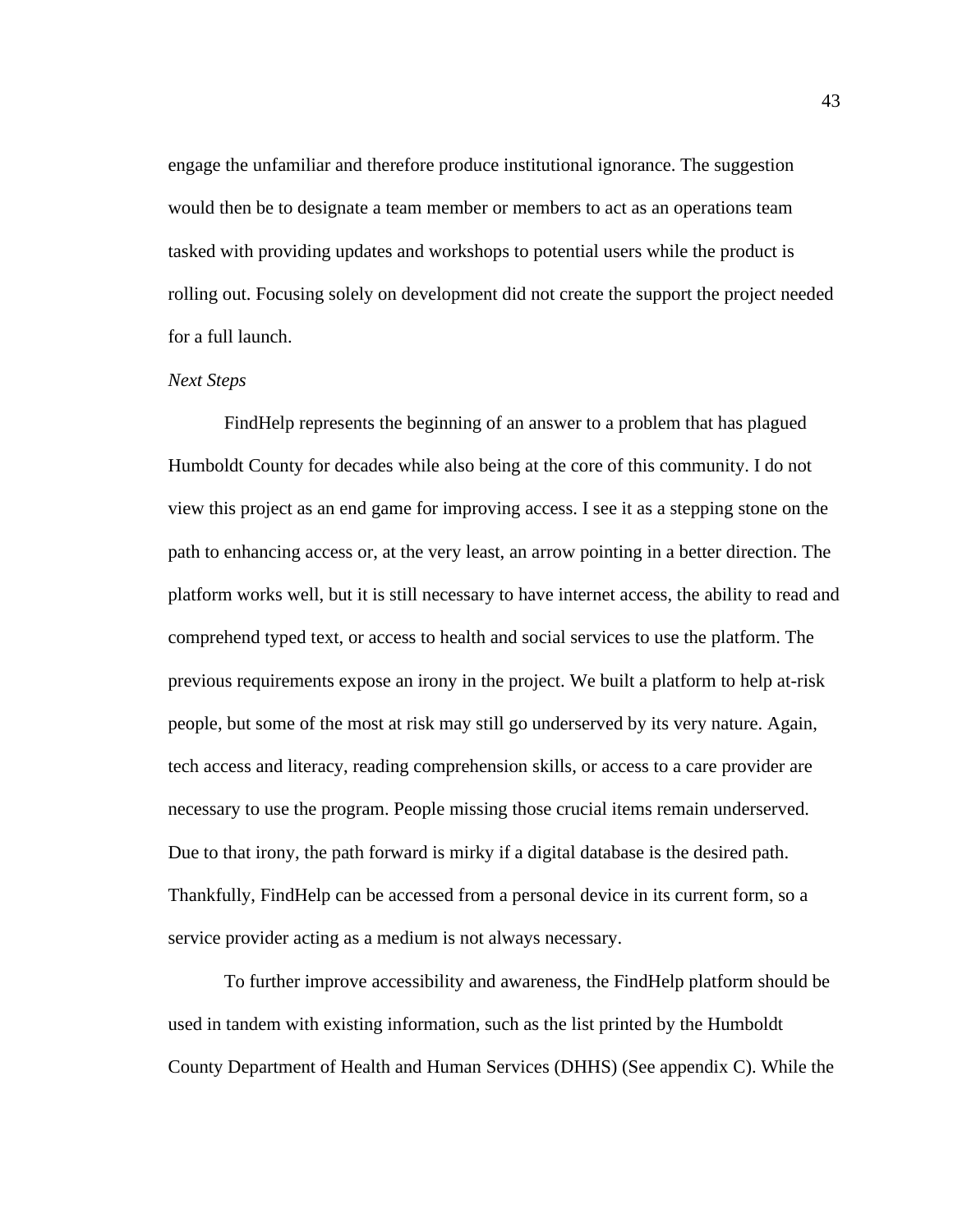DHHS list comes with its issues, a hard copy list is sometimes more desirable than a digital database. A field outreach team may benefit from a hard copy; likewise, someone who has difficulty using smart technology or computers would reap more benefits.

Additional steps to improve access could look like annual conferences among local CBOs. Organizations could come together to deliver updates about their group. While in-person conferences may not be ideal, an online forum could be a good middleground. Due to a lack of awareness and communication between CBOs, bridging the knowledge and communication gap is key to better resource utilization in Humboldt County.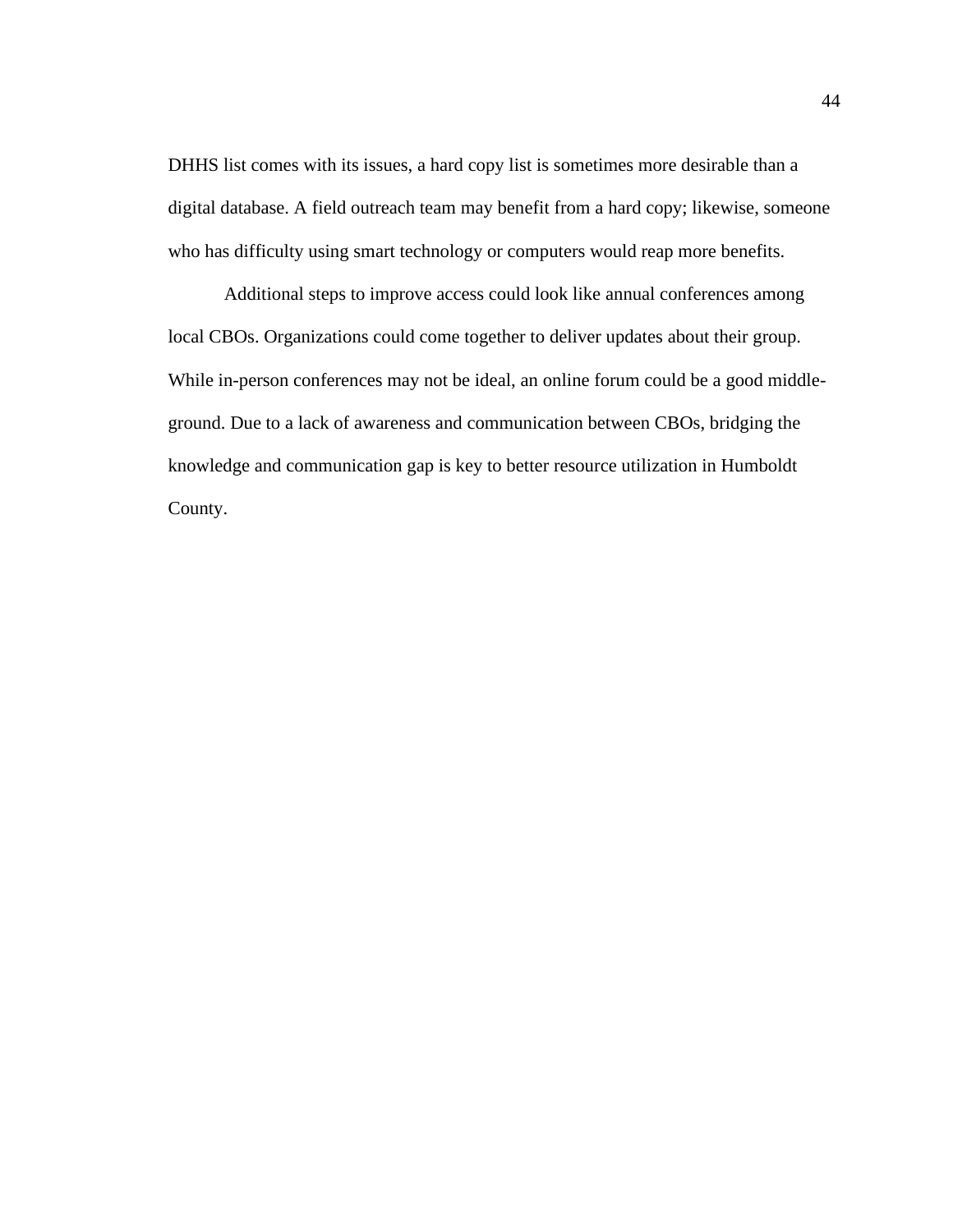## <span id="page-49-0"></span>**CONCLUSION**

I arrived at this project with Open Door Community Health Centers after serious consideration for my community's problems and how I could have a positive impact. Being charged with constructing a community-based organization support web sounded like a relatively simple endeavor, but the approach was far from easy. Completing the project goals required personal tenacity fueled by the desire to see my community do well. I was met with reluctant positivity by community organizations. Their responses or lack thereof spawned two critical questions; why are community organizations unwilling to come together? A service network would mean better access and perhaps more money for organizations.

The other question which requires much more exploration is how myth becomes fact. There are numerous possibilities, and they are all likely correct. Myth comes from innumerable pathways, as does the interpretation of facts. A story is passed to someone who interprets the story based on their own experiences and knowledge. Over time, a story can become a myth when it is established among a group, at which point, the myth may become a social fact. Interestingly, like a myth, a social fact is not based on objective fact. Social facts come from shared experiences and interpretations that have become accepted as truth even if the social fact is incorrect.

The main question of this project remains. Are there services in Humboldt County? The answer is yes, there are. However, there are difficulties in the answer. While there are services here and many great organizations serving this area, their scale and scope are inadequate to provide services to everyone who needs them. Moreover, many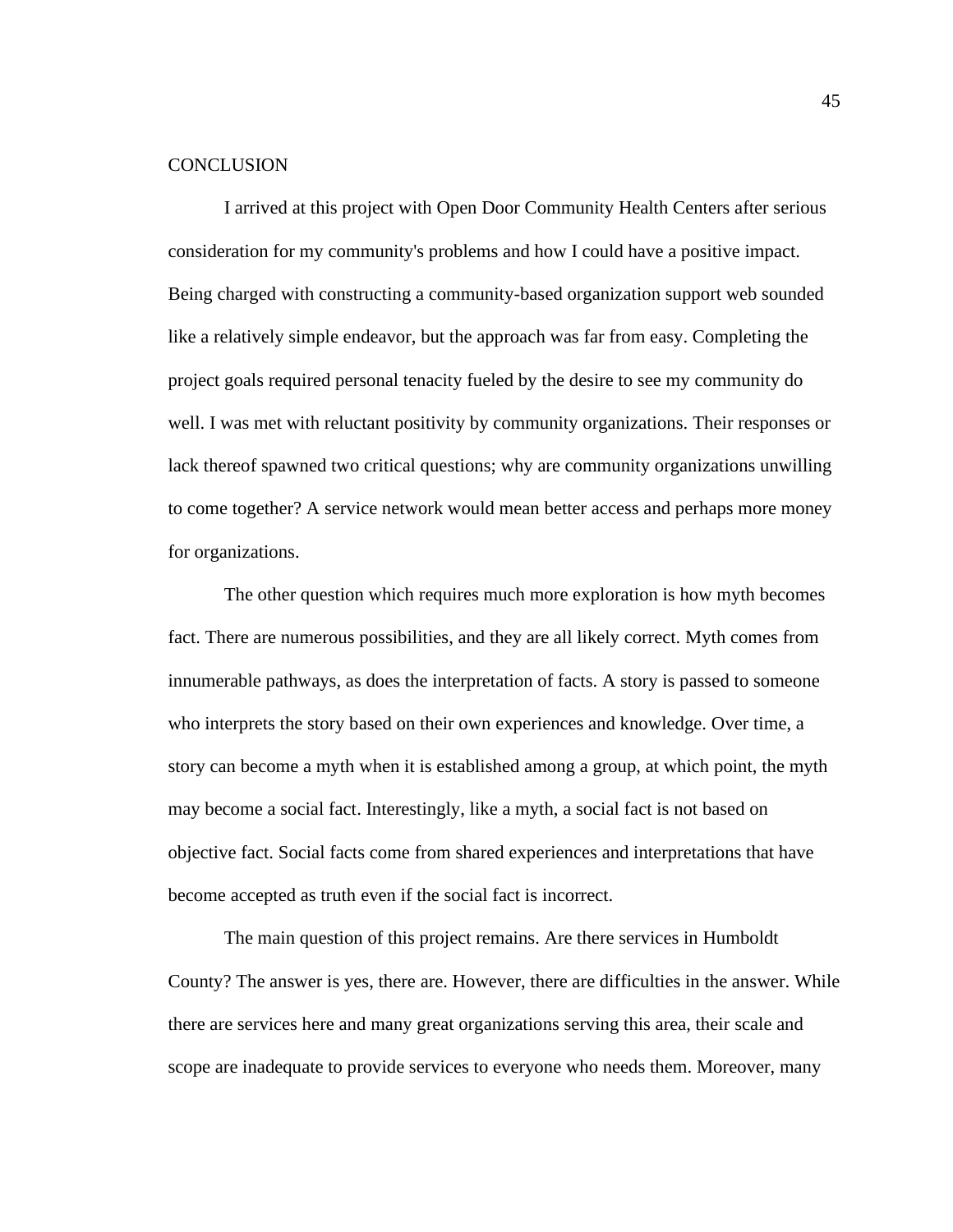organizations have little to no communication with other organizations. So while there are services here, they are not enough.

An unexpected finding during this project is that the belief or social fact indicating a lack of services has driven people in this area to inaction. Because it is known and established that there is no help to be had here, people have started to go without services or, in some cases, to search outside of the area for assistance. The unexpected consequence is that what services there are, begin to fade away. Lack of knowledge leads to lack of utilization which further decreases available services. In order to see projects like FindHelp make a positive impact on rural communities, prolonged effort from organizations and community members is necessary. Future resource access projects cannot succeed without community intervention and care.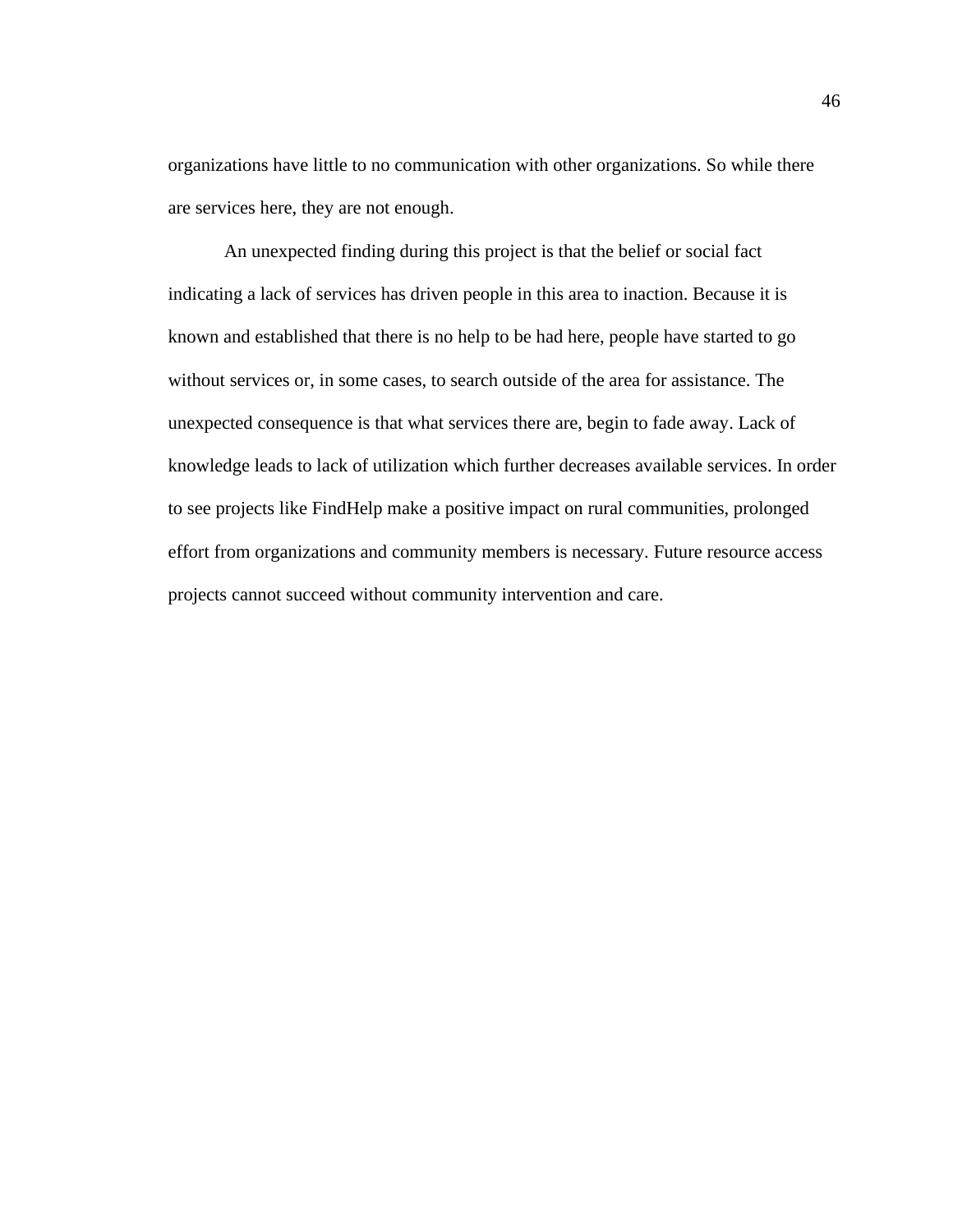## <span id="page-51-0"></span>REFERENCES

- Anon. n "Evaluating Information: The Cornerstone of Civic Online Reasoning." Stanford History Education Group. Retrieved February 26, 2020 (sheg.stanford.edu).
- Anon. n.d. "Findhelp.org, by Findhelp the Social Care Network." Findhelp.org. Retrieved April 24, 2022 (https://www.findhelp.org/).
- Anon. 2021. "Humboldt Community Resource List." 44.
- Arkhipova, Alexandra, and Ian Brodie. 2020. "When Rumours Fly like Helicopters: An International Conspiracy 'Language' for the New Reality?" *Social Anthropology* 28(2):223–24. doi: [10.1111/1469-8676.12826.](https://doi.org/10.1111/1469-8676.12826)
- Balmas, Meital. 2014. "When Fake News Becomes Real: Combined Exposure to Multiple News Sources and Political Attitudes of Inefficacy, Alienation, and Cynicism." *Communication Research* 41(3):430–54. doi[:](https://doi.org/10.1177/0093650212453600) [10.1177/0093650212453600.](https://doi.org/10.1177/0093650212453600)
- Bandura, Albert. 1971. "Social Learning Theory." *Library of Congress Catalog*.
- Barthes, Roland. 1972. *Mythologies*. New York, NY: The Noonday Press.
- Baudrillard, Jean. 1983.in *Simulations*. New York: Semiotext(e).
- Bauer, Patricia J., and Felicia L. Jackson. 2015. "Semantic Elaboration: ERPs Reveal Rapid Transition from Novel to Known." *Journal of Experimental Psychology. Learning, Memory, and Cognition* 41(1):271–82. doi: [10.1037/a0037405.](https://doi.org/10.1037/a0037405)
- Bauman, Zygmunt. 2013. *Identity: Coversations With Benedetto Vecchi*. John Wiley & Sons.
- Berger, Harris M. and Giovanna Del Negro. 2002. "Bauman's Verbal Art and the Social Organization of Attention: The Role of Reflexivity in the Aesthetics of Performance." *Journal of American Folklore* 115(455):62–91.
- Biebel, Nathan. 2018. "Epistemic Justification and the Ignorance Excuse." *Philosophical Studies* 175(12):3005–28. doi: [10.1007/s11098-017-0992-4.](https://doi.org/10.1007/s11098-017-0992-4)
- Birgisdóttir, Dröfn, Anette Duarte, Anna Dahlman, Bengt Sallerfors, Birgit H. Rasmussen, and Carl Johan Fürst. 2021. "A Novel Care Guide for Personalised Palliative Care – a National Initiative for Improved Quality of Care." *BMC Palliative Care* 20(1):176. doi: [10.1186/s12904-021-00874-4.](https://doi.org/10.1186/s12904-021-00874-4)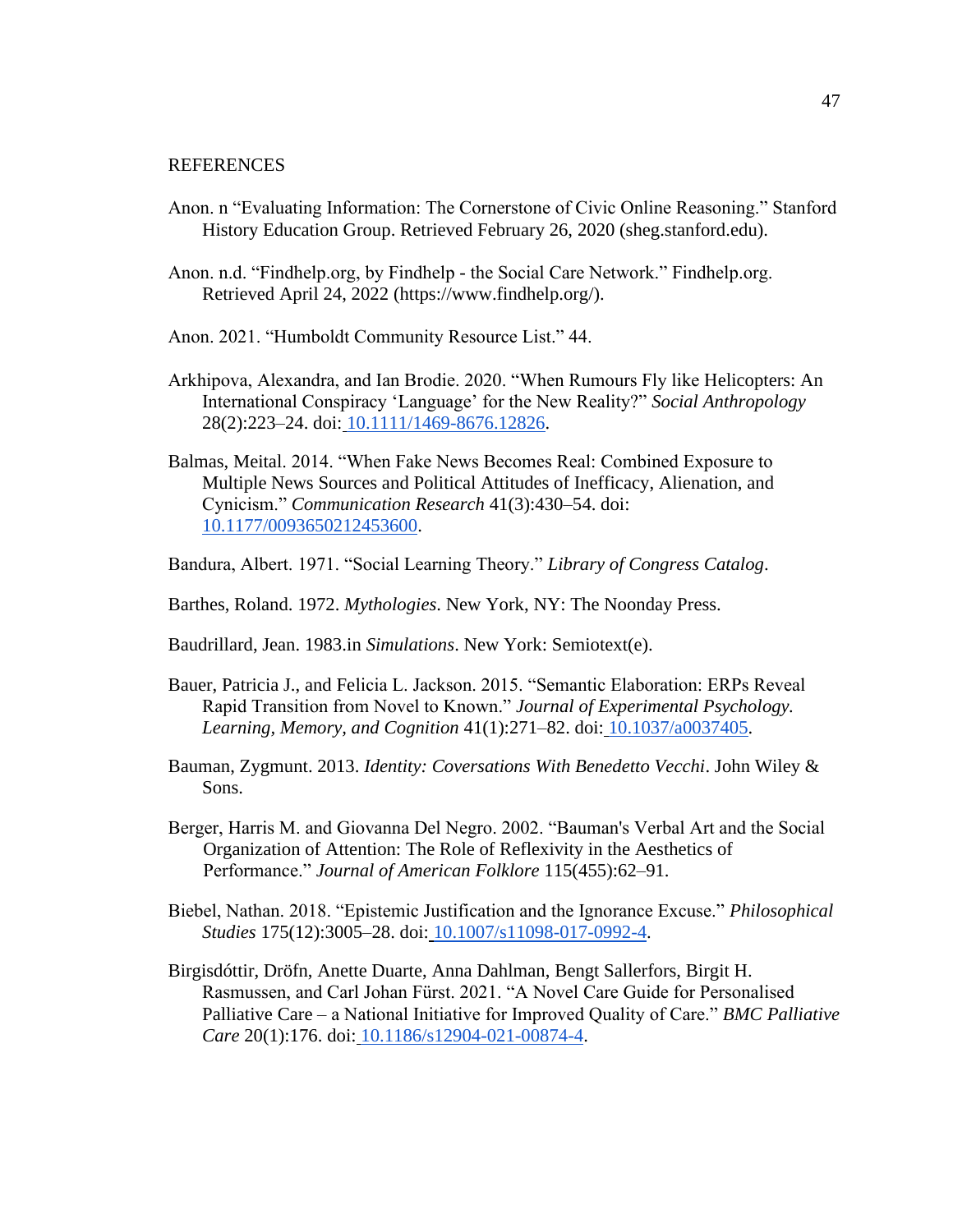- Brashier, Nadia M., and Elizabeth J. Marsh. 2020. "Judging Truth." *Annual Review of Psychology* 71(1):499–515. doi: [10.1146/annurev-psych-010419-050807.](https://doi.org/10.1146/annurev-psych-010419-050807)
- Brendel, David H. 2006. *Healing Psychiatry: Bridging the Science/Humanism Divide*. Cambridge, MA, USA: MIT Press.
- Brzozowski, Stanislaw. n.d. *The Legend of Young Poland. Studies on the Structure of the Cultural Spirit*. Digital Library of National Thought. Retrieved February 16, 2022 (https://cbmn.pl/stanislaw-brzozowski/legenda-mlodej-polski).
- Buckingham, David. 2019. "Teaching Media in a 'Post-Truth' Age: Fake News, Media Bias and the Challenge for Media/Digital Literacy Education / La Enseñanza Mediática En La Era de La Posverdad: Fake News, Sesgo Mediático y El Reto Para La Educación En Materia de Alfabetización Mediática y Digital." *Culture and Education* 31(2):213–31. doi: [10.1080/11356405.2019.1603814.](https://doi.org/10.1080/11356405.2019.1603814)
- Burawoy, Michael. 2004. "For Public Sociology." *Soziale Welt* 56(4):347-74. Retrieved December 12, 2021 (http://www.jstor.org/stable/40878618.).
- Campbell, James. 2017. "Pragmatism." Pp. 111–59 in *Experiencing William James*, *Belief in a Pluralistic World*. University of Virginia Press.

Carnap, Rudolf. 1967.in *The logical structure of the world: Pseudoproblems in philosophy*. London: Routledge and Kegan Paul.

- Chandler, Daniel, Vanessa Hogan Vega, and Iv??n Rodrigo Mendiz??bal. 2001. *Semi??Tica Para Principiantes*. Quito, Ecuador: Ediciones Abya-Yala : Escuela de Comunicaci??n Social de la Universidad Polit??cnica Salesiana.
- Cornish, Flora, and Alex Gillespie. 2009. "A Pragmatist Approach to the Problem of Knowledge in Health Psychology." *Journal of Health Psychology* 14(6):800–809. doi: [10.1177/1359105309338974.](https://doi.org/10.1177/1359105309338974)
- Duranti, Alessandro. 2010. "Husserl, Intersubjectivity and Anthropology." *Anthropological Theory* 10(1–2):16–35. doi: [10.1177/1463499610370517.](https://doi.org/10.1177/1463499610370517)
- Duschl, Richard A., Richard John Hamilton, Kenneth A. Strike, and George J. Posner. 1992. "A Revisionist Theory of Conceptual Change." Pp. 147–76 in Philosophy of science, cognitive psychology and educational theory and Practice. Albany, NY: State University of New York Press.
- El-Jardali, Fadi, Lama Bou-Karroum, and Racha Fadlallah. 2020. "Amplifying the Role of Knowledge Translation Platforms in the COVID-19 Pandemic Response." *Health Research Policy and Systems* 18(1):58. doi: [10.1186/s12961-020-00576-y.](https://doi.org/10.1186/s12961-020-00576-y)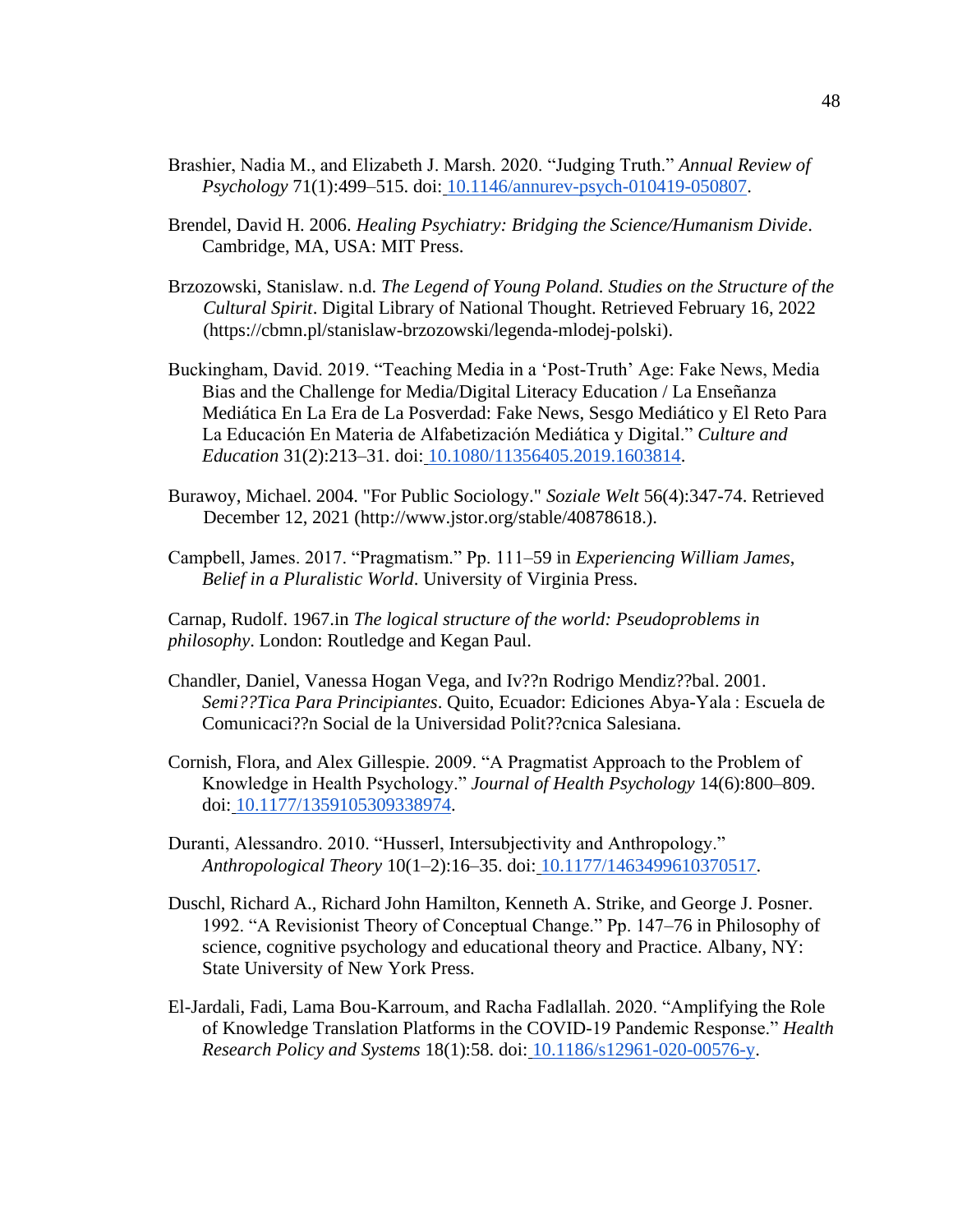- Entman, Robert M. 2007. "Framing Bias: Media in the Distribution of Power." *Journal of Communication* 57(1):163–73. doi: [10.1111/j.1460-2466.2006.00336.x.](https://doi.org/10.1111/j.1460-2466.2006.00336.x)
- Feldman, Sue S., Scott Buchalter, and Leslie W. Hayes. 2018. "Health Information Technology in Healthcare Quality and Patient Safety: Literature Review." *JMIR Medical Informatics* 6(2):e10264. doi: [10.2196/10264.](https://doi.org/10.2196/10264)
- Fiorini, Daniela, and Paula Socolovsky. 2014. "Argentinian Myths: Semiotics and Cultural Identity." *Society* 51(1):27–30. doi: [10.1007/s12115-013-9732-3.](https://doi.org/10.1007/s12115-013-9732-3)
- Frog. 2018. "Myth." *Humanities* 7(1):14. doi: [10.3390/h7010014.](https://doi.org/10.3390/h7010014)
- Galantucci, Bruno, Simon Garrod, and Gareth Roberts. 2012. "Experimental Semiotics." *Language & Linguistics Compass* 6(8):477–93. doi: [10.1002/lnc3.351.](https://doi.org/10.1002/lnc3.351)
- Gao, Jie. 2019. "Credal Pragmatism." *Philosophical Studies* 176(6):1595–1617. doi[:](https://doi.org/10.1007/s11098-018-1081-z) [10.1007/s11098-018-1081-z.](https://doi.org/10.1007/s11098-018-1081-z)
- Ghiraldelli, Paulo, and Cody Carr. 2005. "What Is Pragmatism in Brazil Today?" *Studies in Philosophy and Education* 24(6):499–514. doi: [10.1007/s11217-005-1888-x.](https://doi.org/10.1007/s11217-005-1888-x)
- Gilbert, Susan. 2017. "Facts, Values, and Journalism." *The Hastings Center Report* 47(2):page inside front cover. doi: [10.1002/hast.678.](https://doi.org/10.1002/hast.678)
- Goff, Andrew. n.d. "Arcata City Councilmember Announces Resignation, Citing Family Medical Issues, Poor Local Healthcare Options." *Lost Coast Outpost*. Retrieved February 27, 2022 [\(https://lostcoastoutpost.com/2022/feb/3/arcata-city-council](https://lostcoastoutpost.com/2022/feb/3/arcata-city-council-member-announces-resignation-c/)[member-announces-resignation-c/\)](https://lostcoastoutpost.com/2022/feb/3/arcata-city-council-member-announces-resignation-c/).
- Gossner, Olivier, and Christoph Kuzmics. 2015. *Preferences under Ignorance*. 546. Center for Mathematical Economics, Bielefeld University.
- Greer, Tim, Vivian Andrade, Jeff Butterfield, and Agnes Mischinger. 2009. "Receipt through Repetition." *JALT Journal* 31(1):5. doi: [10.37546/JALTJJ31.1-1.](https://doi.org/10.37546/JALTJJ31.1-1)
- Griffin, Em. 2006. *A First Look at Communication Theory, 6th Ed*. New York, NY, US: McGraw-Hill.
- Grossman, Zachary, and Joël J. van der Weele. 2017. "Self-Image and Willful Ignorance in Social Decisions." *Journal of the European Economic Association* 15(1):173–217. doi: [10.1093/jeea/jvw001.](https://doi.org/10.1093/jeea/jvw001)

Gustafsson, Johan E. n.d. "Decisions under Ignorance." 40.

Hall, Stuart., Fiona Smyth, Paul Du Gay, and Simon Frith. 1996. *Questions of Cultural Identity*. Sage.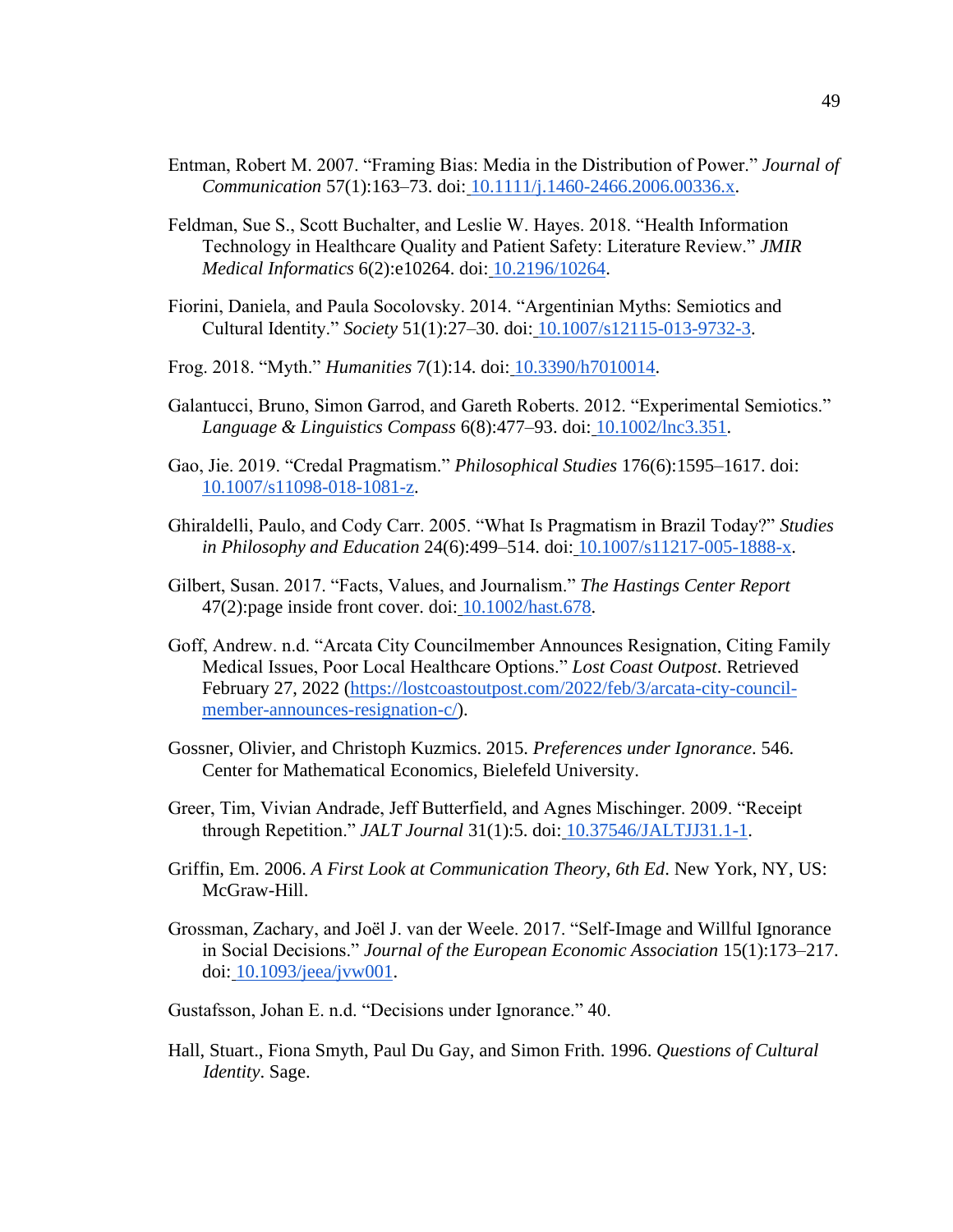- Hills, Thomas T., Michael N. Jones, and Peter M. Todd. 2012. "Optimal Foraging in Semantic Memory." *Psychological Review* 119(2):431–40. doi: [10.1037/a0027373.](https://doi.org/10.1037/a0027373)
- Hedding, Kylah J., Kaitlin C. Miller, Jesse Abdenour, and Justin C. Blankenship. 2019. "The Sinclair Effect: Comparing Ownership Influences on Bias in Local TV News Content." *Journal of Broadcasting & Electronic Media* 63(3):474–93. doi[:](https://doi.org/10.1080/08838151.2019.1653103) [10.1080/08838151.2019.1653103.](https://doi.org/10.1080/08838151.2019.1653103)
- Hinkle, Gisela J., and H. Tristram Engelhardt. 1974. "Review of The Structure of the Life-World., H. Tristram Engelhardt, Jr." *Contemporary Sociology* 3(2):112–14. doi[:](https://doi.org/10.2307/2062873) [10.2307/2062873.](https://doi.org/10.2307/2062873)
- Hoshide, Reid R., Jenny D. Manog, Thomas Noh, and Jill Omori. 2011. "Barriers to Healthcare of Homeless Residents of Three Honolulu Shelters." *Hawaii Medical Journal* 70(10):214–16.
- Kasprzak, Krystof. 2022. "The Social Myth and Human Domination of Nature in Georg Sorel and Stanisław Brzozowski." *Studies in East European Thought* 74(1):93–110. doi: [10.1007/s11212-021-09411-8.](https://doi.org/10.1007/s11212-021-09411-8)
- Keenan, Ciara, Sarah Miller, Jennifer Hanratty, Jayne Hamilton, Christopher Coughlan, Peter Mackie, Suzanne Fitzpatrick, and Alan Maddock. 2020. "PROTOCOL: Improving Access to Health and Social Services for Individuals Experiencing, or at Risk of Experiencing, Homelessness." *Campbell Systematic Reviews* 16(4):e1118. doi: [10.1002/cl2.1118.](https://doi.org/10.1002/cl2.1118)
- Koehler, Christina, and Pablo B. Jost. 2019. "Revealing the Hybrid Patterns: Conflict Coverage as a Product of a Commercial and a Normative Media Logic." *The International Journal of Press/Politics* 24(2):233–53. doi[:](https://doi.org/10.1177/1940161218821802) [10.1177/1940161218821802.](https://doi.org/10.1177/1940161218821802)
- Kretz, Lisa. 2012. "Climate Change: Bridging the Theory-Action Gap." *Ethics & the Environment* 17(2):9–27.
- Janis , Irving L. 1971. "Groupthink ." *Psychology Today* 84–90.
- Jucker, Andreas H. 2012. "Pragmatics in the History of Linguistic Thought." *The Cambridge Handbook of Pragmatics* 495–512.
- Leeson, Peter T. 2009. "The Calculus of Piratical Consent: The Myth of the Myth of Social Contract." *Public Choice* 139(3/4):443–59.
- Lewis, C. S. 1970. "Myth Becomes Fact." Pp. 54–60 in *God in the dock*. Grand Rapids,MI: William B. Eerdmans Publishing Co.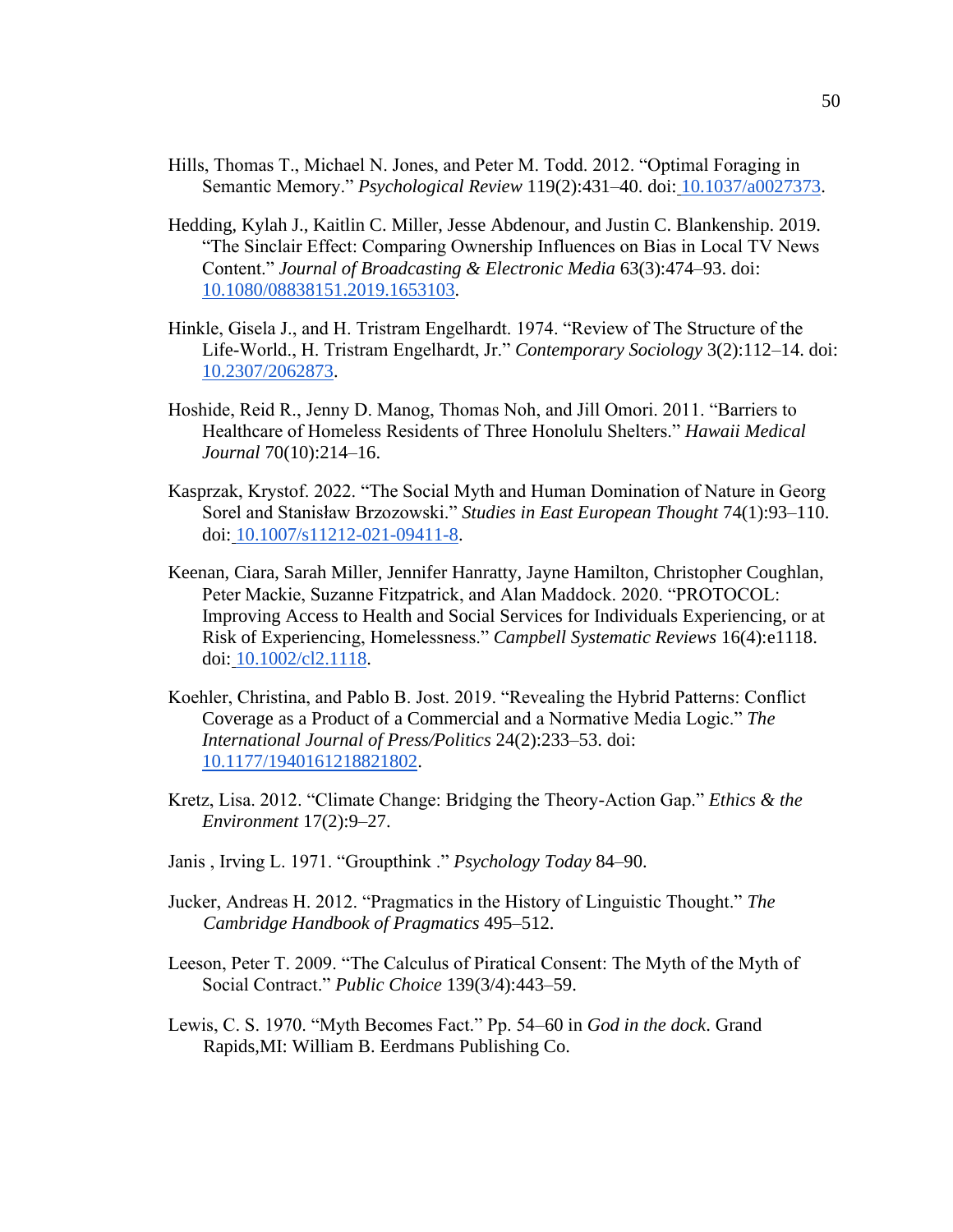- Manning, Paul. 2010. "The Semiotics of Brand." *Annual Review of Anthropology* (39):33–49. doi: [10.1146/annurev.anthro.012809.104939.](https://doi.org/10.1146/annurev.anthro.012809.104939)
- Martimianakis, Maria Athina (Tina), Jon Tilburt, Barret Michalec, and Frederic W. Hafferty. 2020. "Myths and Social Structure: The Unbearable Necessity of Mythology in Medical Education." *Medical Education* 54(1):15–21. doi[:](https://doi.org/10.1111/medu.13828) [10.1111/medu.13828.](https://doi.org/10.1111/medu.13828)
- Mayr, Martina, and Roland M. Schmid. 2010. "Pancreatic Cancer and Depression: Myth and Truth." *BMC Cancer* 10(1):569. doi: [10.1186/1471-2407-10-569.](https://doi.org/10.1186/1471-2407-10-569)
- Margolis, Joseph. 2021. "Pragmatism Regained." *Metaphilosophy* 52(1):75–91. doi[:](https://doi.org/10.1111/meta.12474) [10.1111/meta.12474.](https://doi.org/10.1111/meta.12474)
- Nissani, Moti, and Donna Marie Hoefler-Nissani. 1992. "Experimental Studies of Belief Dependence of Observations and of Resistance to Conceptual Change." *Cognition and Instruction* 9(2):97–111.
- Novak, Mark W. 2018. Issues in Aging. New York, NY: Routledge.
- O'Shea, James R. 2021. "What Is the Myth of the Given?" *Synthese* 199(3):10543–67. doi: [10.1007/s11229-021-03258-6.](https://doi.org/10.1007/s11229-021-03258-6)
- Park, Won-Woo. 1990. "A Review of Research on Groupthink." *Journal of Behavioral Decision Making* 3(4):229–45. doi: [10.1002/bdm.3960030402.](https://doi.org/10.1002/bdm.3960030402)
- Park, Won-Woo. 2000. "A Comprehensive Empirical Investigation of the Relationships among Variables of the Groupthink Model." *Journal of Organizational Behavior* 21(8):873–87. doi: [10.1002/1099-1379\(200012\)21:8<873::AID-JOB56>3.0.CO;2-8.](https://doi.org/10.1002/1099-1379(200012)21:8%3C873::AID-JOB56%3E3.0.CO;2-8)
- Peirce, Charles Sanders. 1878. " ILLUSTRATIONS OF THE LOGIC OF SCIENCE II." *Popular Science Monthly* 12.
- Prelec, Drazen, and Ronit Bodner. 2003. "Self-Signaling and Self-Control." Pp. 277–98 in *Time and decision: Economic and psychological perspectives on intertemporal choice*. New York, NY, US: Russell Sage Foundation.
- Proctor, Robert, and Londa L. Schiebinger, eds. 2008. *Agnotology: The Making and Unmaking of Ignorance*. Stanford, Calif: Stanford University Press.
- Reyes, Angela. 2021. "Postcolonial Semiotics." Annual Review of Anthropology 50(1):291–307.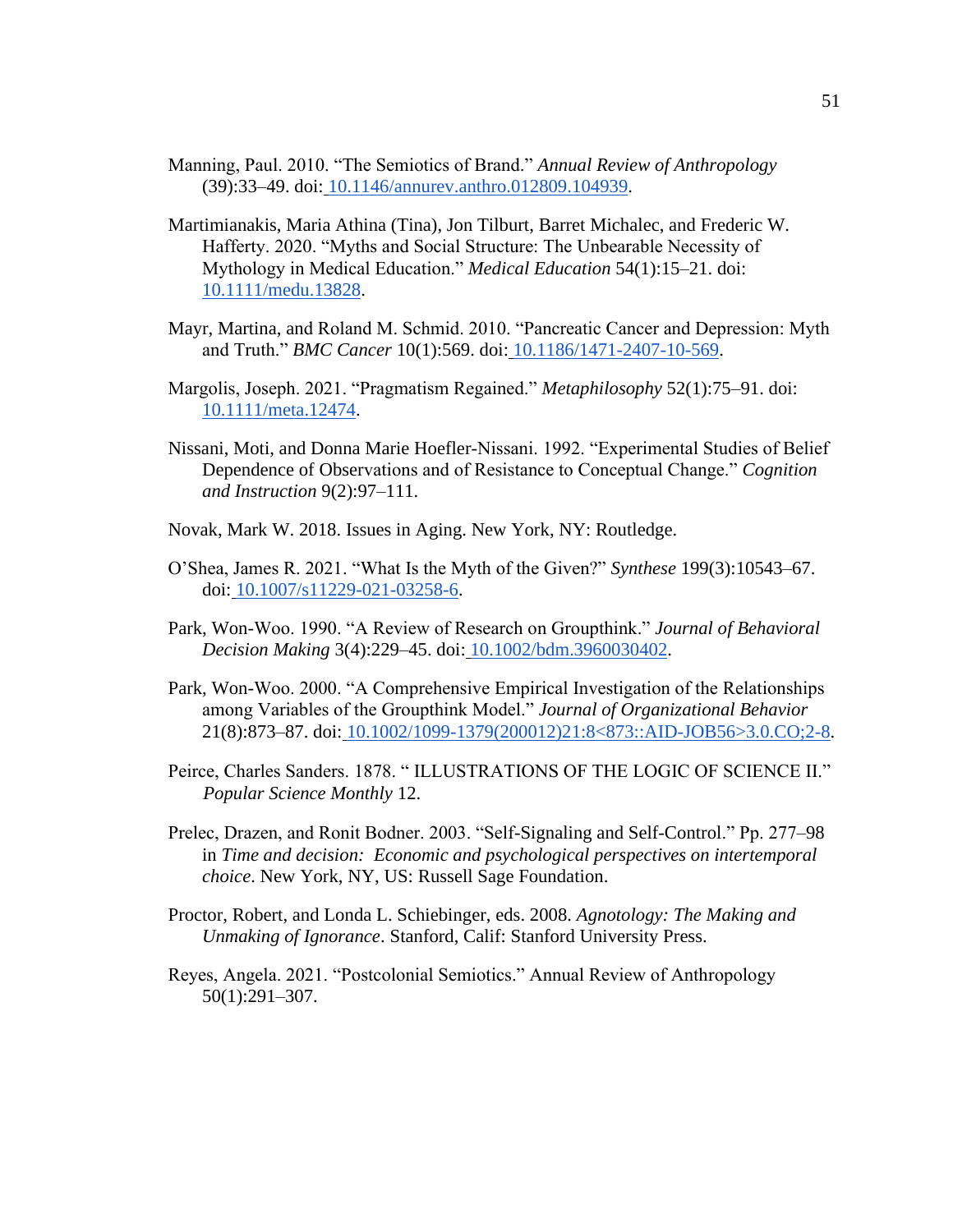- Roberts, Joanne. 2013. "Organizational Ignorance: Towards a Managerial Perspective on the Unknown." *Management Learning* 44(3):215–36. doi[:](https://doi.org/10.1177/1350507612443208) [10.1177/1350507612443208.](https://doi.org/10.1177/1350507612443208)
- Robichaud, Philip. 2014. "On Culpable Ignorance and Akrasia." *Ethics* 125(1):137–51. doi: [10.1086/677139.](https://doi.org/10.1086/677139)
- Rose, Lydia, and Teresa Bartoli. 2020. "Agnotology and the Epistemology of Ignorance: A Framework for the Propagation of Ignorance as a Consequence of Technology in a Balkanized Media Ecosystem." *Postdigital Science and Education* 2(1):184–201. doi: [10.1007/s42438-019-00084-5.](https://doi.org/10.1007/s42438-019-00084-5)
- Rosen, Gideon. 2003. "Culpability and Ignorance." *Proceedings of the Aristotelian Society* 103:61–84.
- Rudy-Hiller, Fernando. 2017. "A Capacitarian Account of Culpable Ignorance." *Pacific Philosophical Quarterly* 98(S1):398–426. doi: [10.1111/papq.12190.](https://doi.org/10.1111/papq.12190)
- Ruiz-Ballesteros, José Antonio, and Sergio Moreno-Ríos. 2017. "Concessive and Semifactual Interpretations during Reasoning with Multiple Conditionals." *Quarterly Journal of Experimental Psychology* 70(7):1140–50. doi[:](https://doi.org/10.1080/17470218.2016.1172098) [10.1080/17470218.2016.1172098.](https://doi.org/10.1080/17470218.2016.1172098)
- Sartre, Jean-paul. 2010. Imaginary. Routledge.
- Saussure, F. De and Charles Bally. 1983.in F. De Saussure: Course in general linguistics. London: Gerald Duckworth & amp; Co. Ltd.
- Schaefer, Stephan M. 2019. "Wilful Managerial Ignorance, Symbolic Work and Decoupling: A Socio-Phenomenological Study of 'Managing Creativity.'" *Organization Studies* 40(9):1387–1407. doi: [10.1177/0170840618772600.](https://doi.org/10.1177/0170840618772600)
- Schutz, Alfred. 1972.in *The phenomenology of the social world: Transl. by George Walsh and Frederick Lehnert. with an introd. by George Walsh*. Evanston: Northwestern Univ. Press.
- Seigfried, Charlene Haddock. 2012. "Distinguishing Myth from Reality: Are Pragmatic Tools Sufficient?" *Revue Internationale de Philosophie* 66(260 (2)):187–205.
- Shermer, Michael. 2002. Why People Believe Weird Things: Pseudoscience, Superstition, and Other Confusions of Our Time ; National Bestseller. New York, NY: St. Martin's Griffin.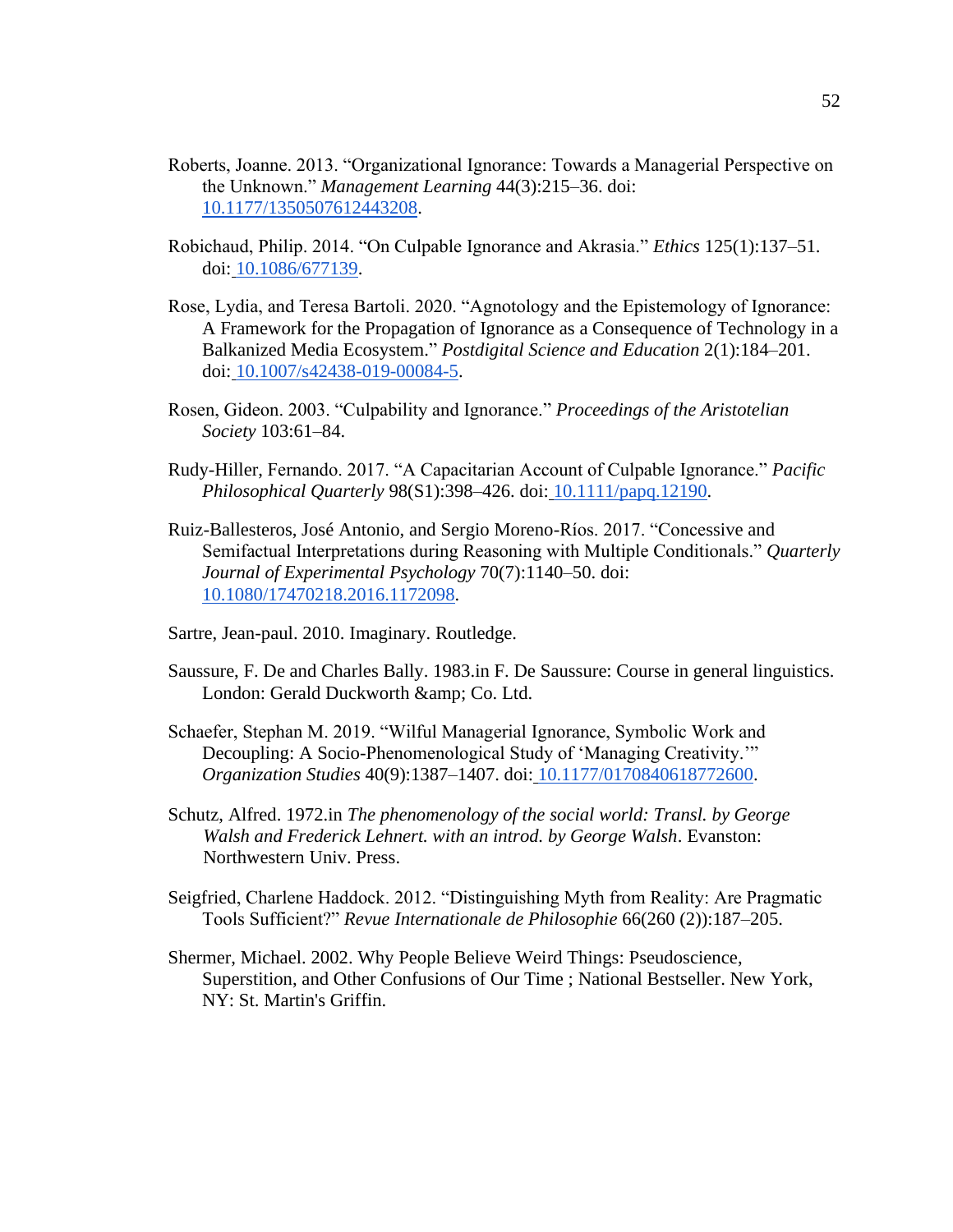- Slater, Matthew, Joanna Huxster, Julia Bresticker, and Victor LoPiccolo. 2018. "Denialism as Applied Skepticism: Philosophical and Empirical Considerations." *Erkenntnis*. doi: [10.1007/s10670-018-0054-0.](https://doi.org/10.1007/s10670-018-0054-0)
- Sterelny, Kim. 2010. "Minds: Extended or Scaffolded?" *Phenomenology and the Cognitive Sciences* 9(4):465–81. doi: [10.1007/s11097-010-9174-y.](https://doi.org/10.1007/s11097-010-9174-y)
- Tolentino, Jia. 2020. "What Mutual Aid Can Do During A Pandemic." The New Yorker. Retrieved December 11, 2021 (https://www.newyorker.com/magazine/2020/05/18/what-mutual-aid-can-do-duringa-pandemic).
- Trondalen, Gro. 2019. "Musical Intersubjectivity." *The Arts in Psychotherapy* 65:101589. doi: [10.1016/j.aip.2019.101589.](https://doi.org/10.1016/j.aip.2019.101589)
- Verwijs, Marije H., Saskia Puijk-Hekman, Ellen van der Heijden, Emmelyne Vasse, Lisette C. P. G. M. de Groot, and Marian A. E. de van der Schueren. 2020. "Interdisciplinary Communication and Collaboration as Key to Improved Nutritional Care of Malnourished Older Adults across Health-Care Settings – A Qualitative Study." *Health Expectations* 23(5):1096–1107. doi: [10.1111/hex.13075.](https://doi.org/10.1111/hex.13075)
- Walls, Margaret. 2014. "Private Funding of Public Parks: Assessing the Role of Philanthropy." *Issue Brief* 1(14):24.
- Yen, Dorothy A., and Bidit Dey. 2019. "Acculturation in the Social Media: Myth or Reality? Analysing Social-Media-Led Integration and Polarisation." *Technological Forecasting and Social Change* 145:426–27. doi: [10.1016/j.techfore.2019.04.012.](https://doi.org/10.1016/j.techfore.2019.04.012)
- Zack, Michael H. 1999. "Managing Organizational Ignorance ." *Managing Organizational Ignorance*. Retrieved April 13, 2022 (http://web.cba.neu.edu/~mzack/articles/orgig/orgig.htm).
- Zolyan, Suren. 2019. "General Sociolinguistics, Social Semiotics and Semiotics of Culture - Ex Pluribus Unum? Forty Years after Language as Social Semiotic: Üldine Sotsiolingvistika, Sotsiosemiootika Ja Kultuurisemiootika - Ex Pluribus Unum? Nelikümmend Aastat Raamatut "Keel Sotsiaalse Semiootikana"." Общая *Социолингвистика, Социальная Семиотика и Семиотика Культуры - Ex Pluribus Unum? Сорок Лет После Книги «Язык Как Социальная Семиотика»* 47(3/4):400–419. doi: [10.12697/SSS.2019.47.3-4.03.](https://doi.org/10.12697/SSS.2019.47.3-4.03)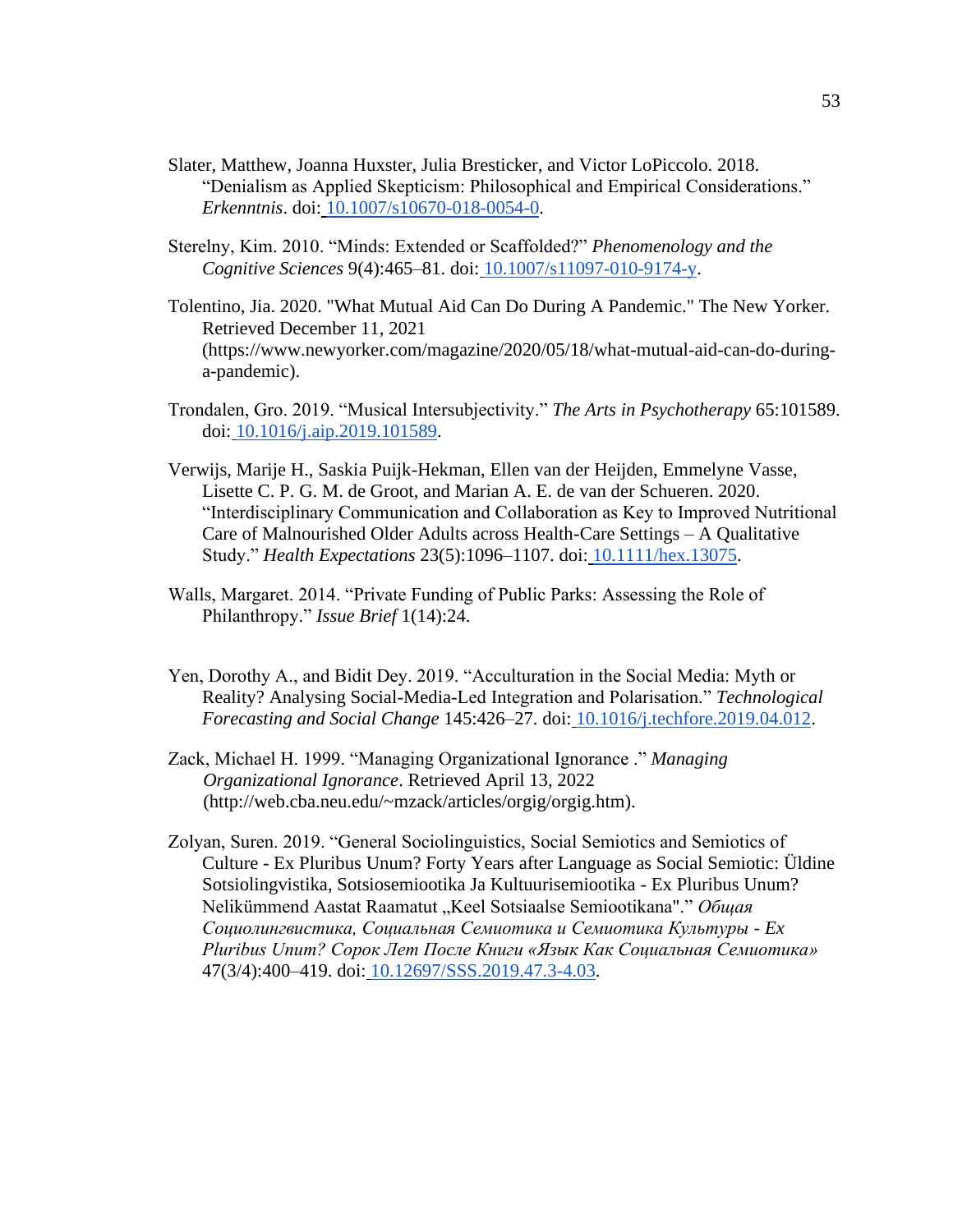## <span id="page-58-0"></span>**APPENDICES**

<span id="page-58-1"></span>*Appendix A: Community Based Organization Target Sites*

Redwood Community Action Agency Arcata House Inc Crescent City Housing Authority Food For People City of Eureka Housing Authority Del Norte Senior Center Area 1 Agency on Aging Humboldt County Emma Center Eureka Rescue Mission Redwood Community Action Agency Remi Vista, Inc. Food For People Humboldt Domestic Violence Services Open Door Community Health Centers Arcata House Inc Two Feathers Native American Family Services Area 1 Agency on Aging Changing Tides Family Services Food For People Food For People Humboldt Senior Resource Center Southern Trinity Health Services Pacific Gas and Electric Company (PG&E) Humboldt County Department of Health & Human Services City of Eureka Housing Authority Del Norte Senior Center Eureka Rescue Mission Food For People Redwood Community Action Agency Food For People Redwood Community Action Agency Food For People California Governor's Office of Emergency Services Inter-Tribal Council of California (ITCC) Fuerza Inc Arcata House Inc United Indian Health Services North Coast Subst Abuse Council Inc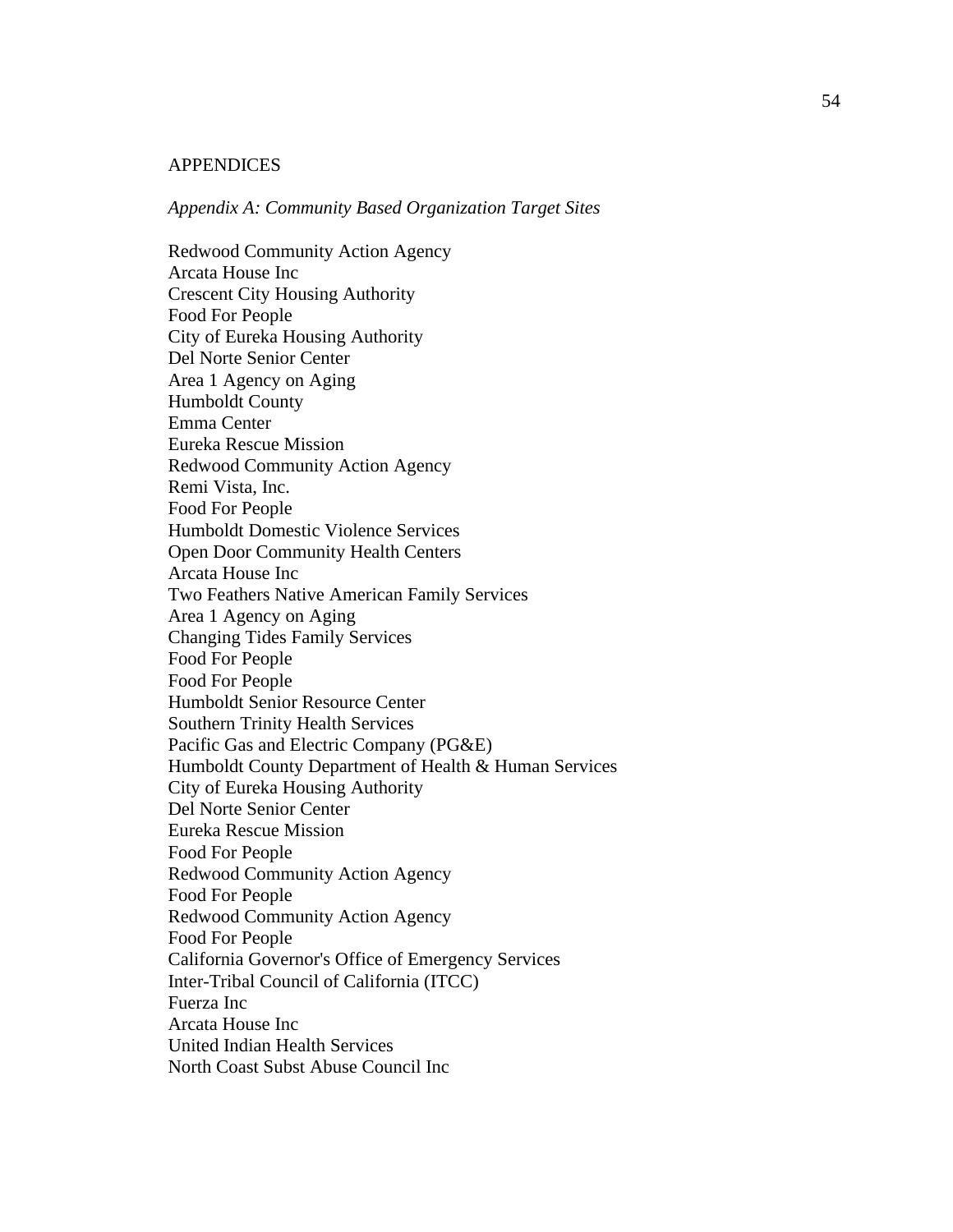Humboldt Network of Family Resource Centers (HNFRC) Redwood Community Action Agency Catholic Charities Diocese of Santa Rosa Humboldt Health Foundation United Indian Health Services Pacific Gas and Electric Company (PG&E) North Coast Stand Down Area 1 Agency on Aging Humboldt County Department of Health & Human Services Pacific Gas and Electric Company (PG&E) Humboldt County Department of Health & Human Services Pacific Gas and Electric Company (PG&E) ResolutionCare AARP Foundation - Arcata Office Salvation Army - Eureka California Department of Social Services (CDSS) Area 1 Agency on Aging California Department of Social Services (CDSS) Del Norte County Open Door Community Health Centers Arcata Interfaith Gospel Choir Alcohol and Drug Care Services Inc Changing Tides Family Services Alcohol and Drug Care Services Inc Food For People Humboldt Area Center for Harm Reduction (HACHR) PDI Surgery Center Our Daily Bread Ministries of Crescent City Habitat for Humanity of Del Norte City of Eureka Changing Tides Family Services Area 1 Agency on Aging Del Norte Unified School District Jordan Recovery Centers Food For People Changing Tides Family Services Pacific Gas and Electric Company (PG&E) Redwoods Rural Health Center California Department of Health Care Services (DHCS) Del Norte Child Care Council Karuk Tribe Humboldt County Department of Health & Human Services - North Coast AIDS Project (NorCAP)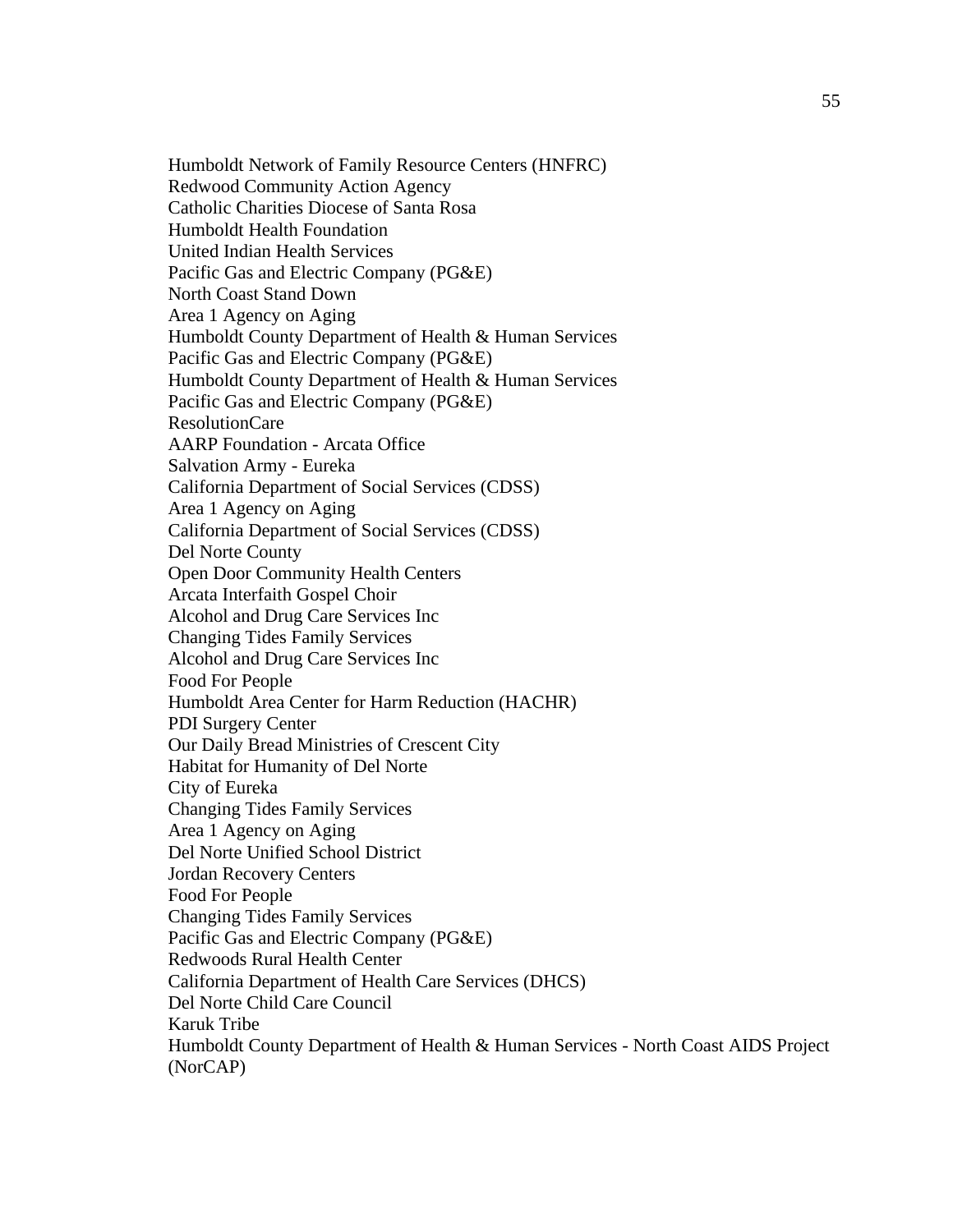Humboldt Family Service Center Sonic Area 1 Agency on Aging Del Norte Unified School District United Indian Health Services USDA - Jefferson Community Center Del Norte Child Care Council Hoopa Valley Tribe United Way of the Wine Country Open Door Community Health Centers California State Library Christian Church Homes (CCH) Humboldt State University Humboldt County Department of Health & Human Services - North Coast AIDS Project (NorCAP) Epilepsy Foundation of Northern California (EFNC) Humboldt County Department of Health & Human Services Humboldt Domestic Violence Services Food For People Humboldt County Department of Health & Human Services Area 1 Agency on Aging Humboldt County Department of Health & Human Services - North Coast AIDS Project (NorCAP) Hoopa Valley Tribe Native American Health Center (NAHC) Del Norte County Redwoods Rural Health Center California Rural Legal Assistance Foundation (CRLAF) Yurok Tribe Education Department Mckinleyville Senior Center Pacific Gas and Electric Company (PG&E) Changing Tides Family Services Family Resource Center of the Redwoods Northern California Region of Narcotics Anonymous Planned Parenthood Northern California Waterfront Recovery Services Hospice Of Humboldt Northcoast Children's Services (NCS) Epilepsy Foundation of Northern California (EFNC) Humboldt County Area 1 Agency on Aging Garberville WIC Changing Tides Family Services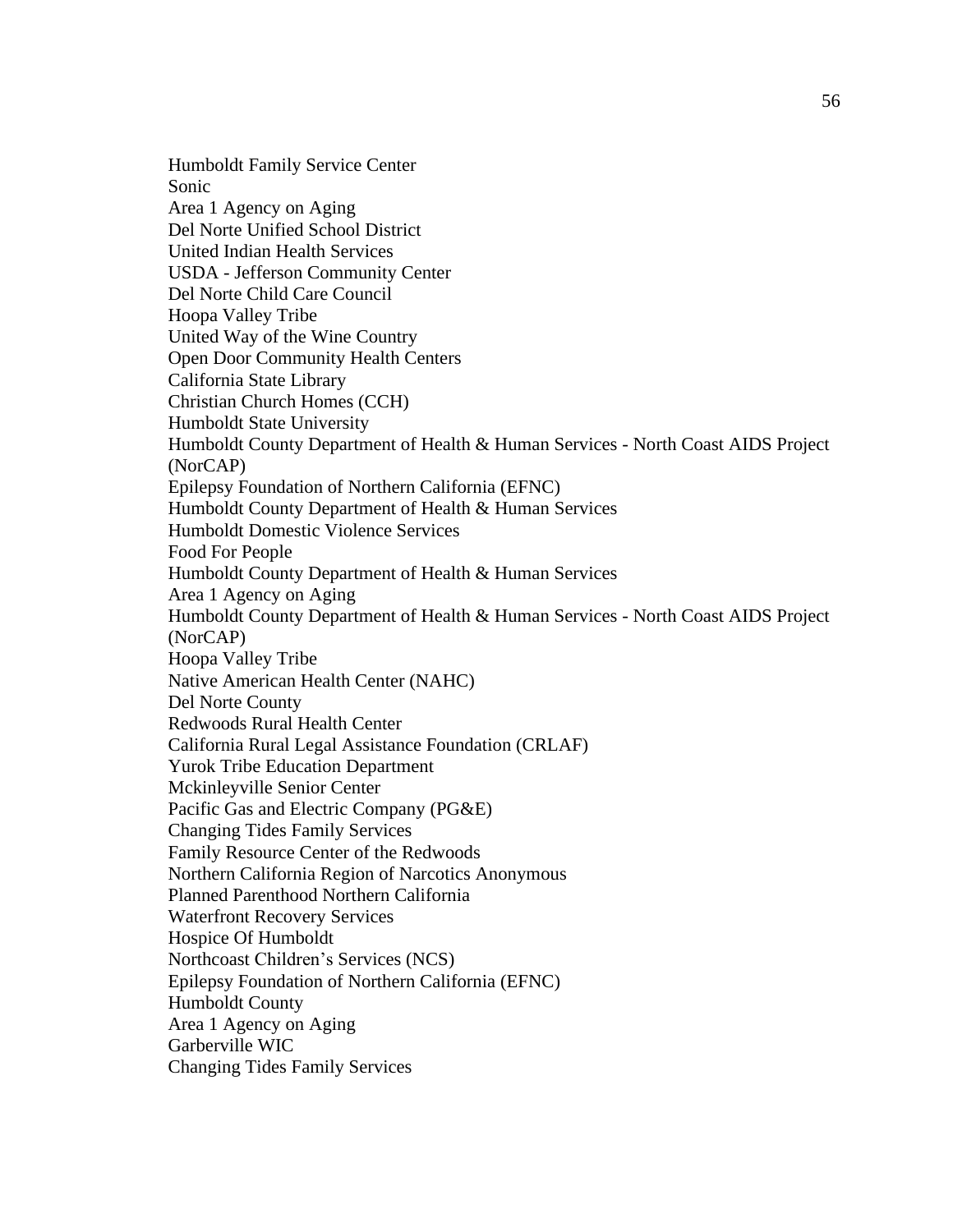<span id="page-61-0"></span>Northcoast Children's Services Changing Tides Family Services American Civil Liberties Union of Northern California (ACLU-NC) Del Norte Child Care Council UCSF Benioff Children's Hospital San Francisco Community Cornerstone Inc Covenant House California (CHC) Catholic Charities Diocese of Santa Rosa Catholic Charities Diocese of Santa Rosa Catholic Charities Diocese of Santa Rosa Lutheran Social Services (LSS) of Northern California The SMART Business Resource Center The County Medical Services Program (CMSP) Governing Board Legal Services of Northern California (LSNC) Catholic Charities Diocese of Santa Rosa Ford Street Project Catholic Charities Diocese of Santa Rosa County Medical Services Program (CMSP) Catholic Charities Diocese of Santa Rosa Employment Development Department Catholic Charities Diocese of Santa Rosa Catholic Charities Diocese of Santa Rosa Catholic Charities Diocese of Santa Rosa Desert Healthcare District & Foundation Coachella Valley Volunteers In Medicine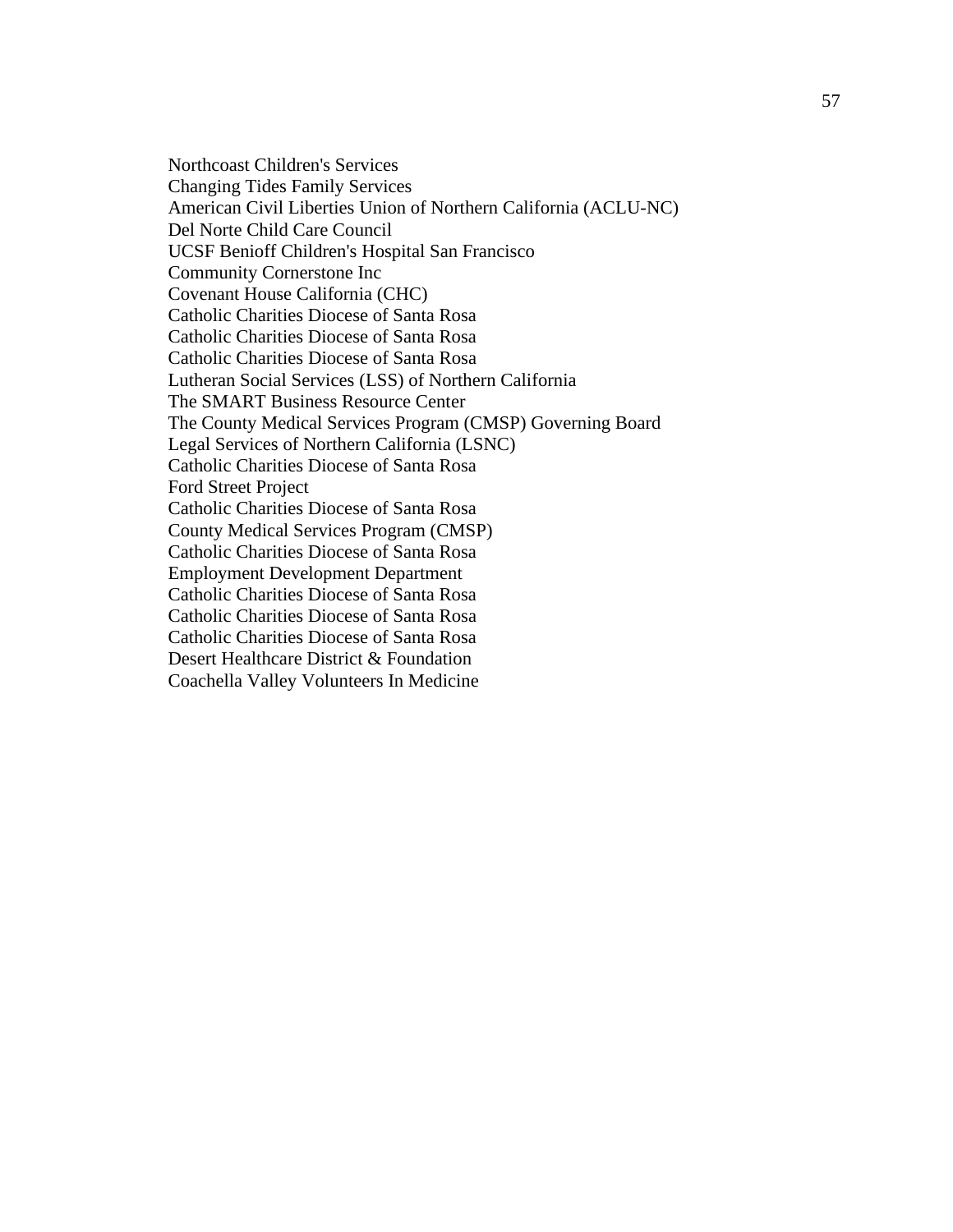# Introduction to Aunt Bertha for Community Based Organizations"

# **What is Aunt Bertha?**

Aunt Bertha is a [social care network](https://www.findhelp.org/) that connects people seeking help with verified social care providers (like you) that serve them. Thousands of nonprofits and social care providers serve their communities across our nation. But for more people, navigating the system to get help has been difficult, time consuming and frustrating. Too many Americans are suffering, and they do not need to.

Our organization \_\_\_\_\_\_\_\_\_\_\_\_\_\_\_\_ is committed to helping our patients and clients get connected to the resources they need, and that is why we are reaching out to you. We are currently screening our patients for social determinants of health needs including social isolation and loneliness. Your organization is one we have partnered with in the past, and we would like to invite you to claim your organization in Aunt Bertha.

## **What does that mean – "claim my organization?"**

The Aunt Bertha social care network is a searchable online resource where organizations can refer patients or clients to community-based organizations (resources like you). Your information has been added to Aunt Bertha, and the next step is to go in the Aunt Bertha platform and [claim your organization.](https://www.findhelp.org/claims?ref=ab_redirect) There is no fee involved with this and there will not ever be as a non-profit organization.

# *Once you claim your organization in Aunt Bertha a whole suite of tools becomes available to you including:*

**Update my Program:** Update your Aunt Bertha listing yourself so that it reflects any program changes in real time. This serves as an additional safeguard to our data quality processes, helping people connect to accurate information. **Listing your organization and keeping your programs up to date can help you reach more patients and clients.**

**Referral Tracking:** Once someone refers a person in need to your organization, you can update the status of that referral and track what happened. This way it is easy for your staff, the Seeker, and the organization helping them (us) to determine right within Aunt Bertha whether you were able to provide help.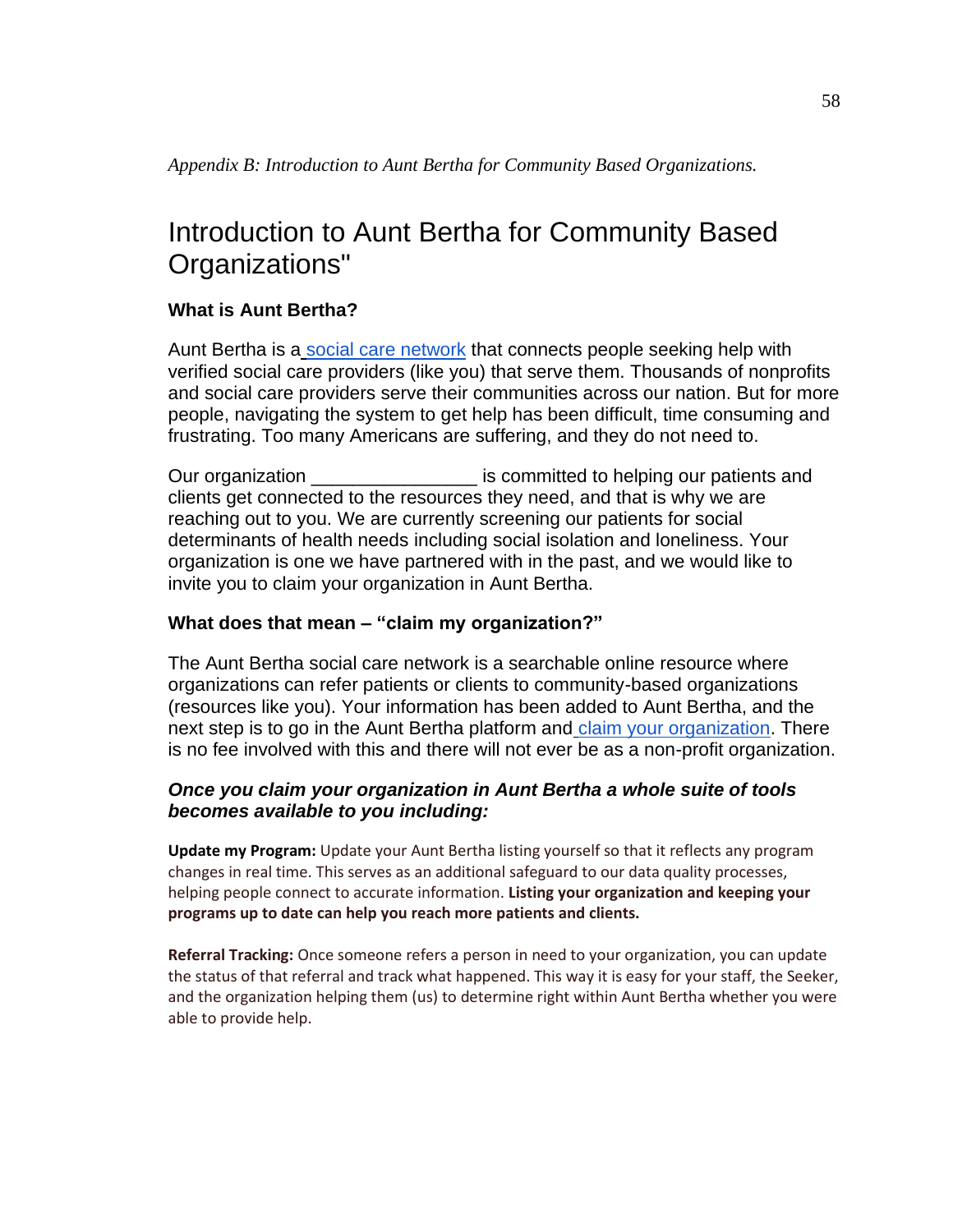**Impact Reports and Analytics:** Get access to reports on any programs that you have claimed in the program database. These reports show how often your programs have displayed in searches on Aunt Bertha, as well as the type and number of actions taken on each program, **demonstrating your value to donors and supporters.**

**Screening:** One of the most popular features among nonprofits, the screening tool offers an additional layer of questions that confirms whether someone is eligible for services. You can vet applicants with a customizable questionnaire that populates right within Aunt Bertha. Your care team has the option of either choosing from pre-made questions or creating their own. **This tool helps your staff spend less time qualifying and more time helping**.

**Eligibility:** You can detail eligibility requirements for income level, age, prerequisites, location/address, as well as custom eligibility criteria, right on your program card. Because programs can be

filtered by eligibility criteria, including this field in your listing is a powerful screening tool. **You can also update your capacity to take new clients as demand and resources change.**

**Team Sharing:** The Aunt Bertha team sharing tool unlocks Open Toolkit access to entire teams at a nonprofit like yours. Team sharing allows staff to invite members of their team to manage their program listing(s), run reports, create, and share favorites, and more; permissions may be set for individual team members, specifying various access levels.

**Appointment Scheduler:** The Aunt Bertha free scheduling tool sends reminders with custom notes and appointment details via email, phone, or text. You can also add appointments to Google Calendar and Outlook. Nonprofits also can set custom availability for staff members, book appointments with individuals over the phone, and allow people in need to book appointments for themselves.

We at the committed to helping our patients and clients receive the resources they need to lead healthy, safe, and happy lives, and we hope you will join us in this effort.

We will be referring our patients to community-based organizations like yours using the Aunt Bertha social care network. Our electronic health record has a link built directly into the interface for ease of referral.

Your next step is to go to the [Aunt Bertha website](https://company.auntbertha.com/for-nonprofits/) and claim your listing, it is just that easy!

#### **How big is Aunt Bertha?**

- There are currently 471,665 program locations across the country
- · 6 million users
- · 75,492 **claimed** program locations across the country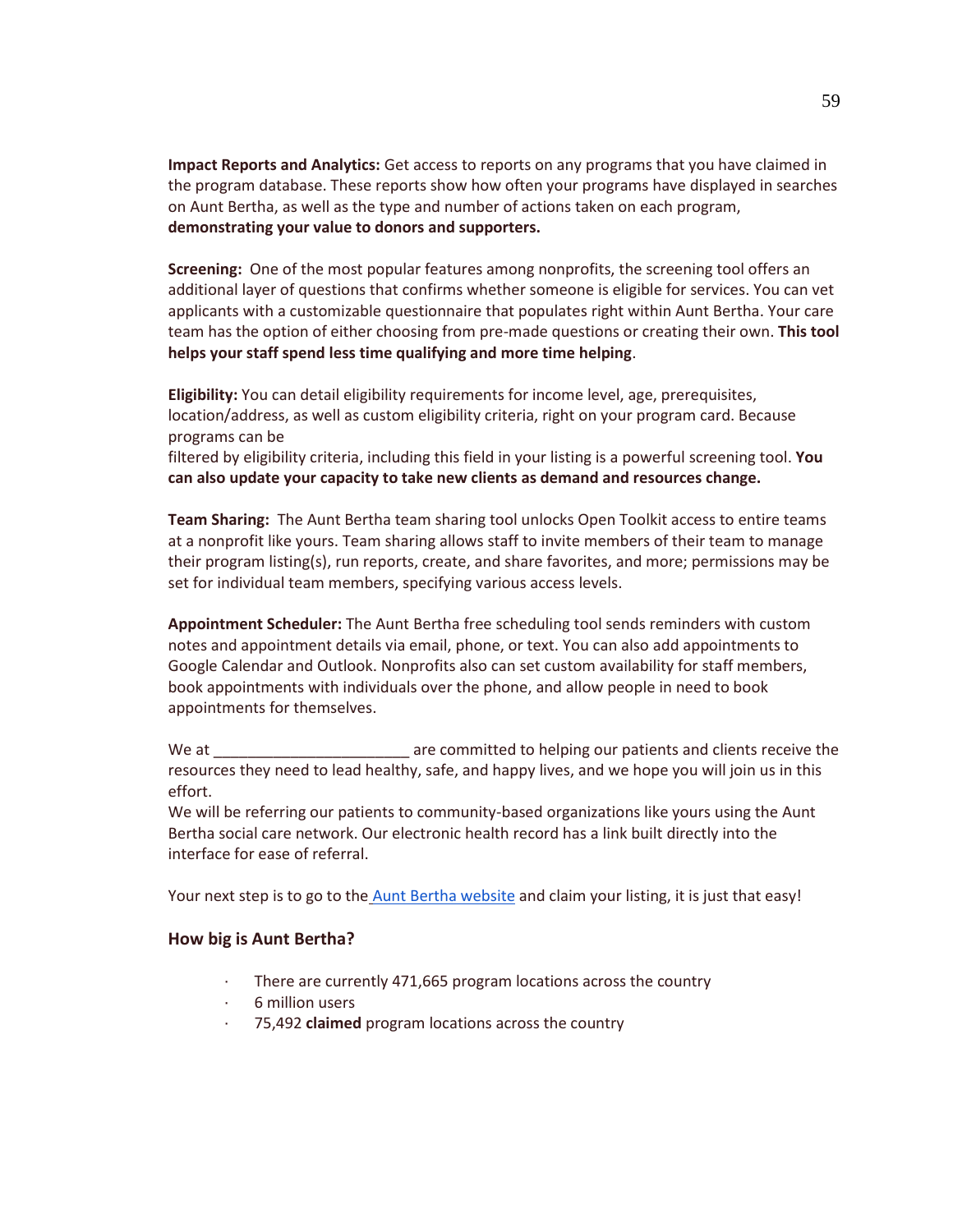## <span id="page-64-0"></span>*Appendix C: Humboldt County Community Resource list*

The following URL leads to the current Humboldt County Community Resource List. This list is a very lengthy document and has fine print.

This list was given to me after a 30-minute wait at a local CBO when I asked if there was a list of local resources available. I was given a large hard copy. The person giving me the copy was not sure such a document existed and if it did, they did not know how to find it. A site administrator became involved and they too had little to no idea of the existence of this list.

The current format is suitable only to those who are tech savvy and patient enough to find the list. Likewise, the format assumes that the viewer has high reading comprehension skills and is fully literate.

The document exists within the Humboldt County government website deep in the complex document center.

<span id="page-64-1"></span>https://humboldtgov.org/DocumentCenter/View/54880/Humboldt-Community-Resource-List-PDF?bidId=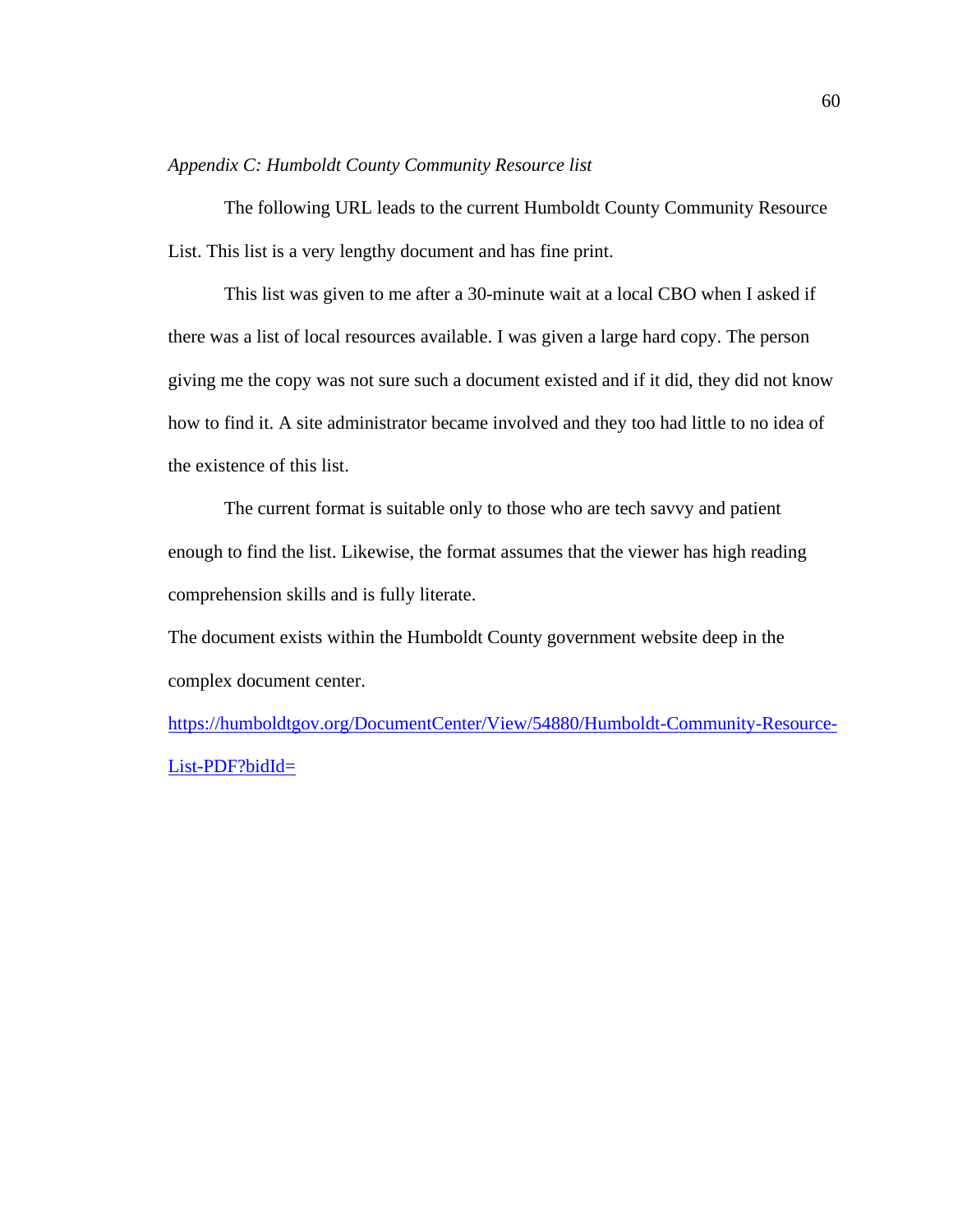## <span id="page-65-0"></span>*Appendix D: Letters of Introduction*

*Version 1.*

Hello,

My name is Colton Hubbard. I am a student-intern with Open Door Community Health Centers (ODCH).

I am reaching out to you about a new program we are launching through ODCH. The program is called Aunt Bertha, and it will be launched from the Fortuna Community Health Center.

The goal of this program is to connect residents with local resources. However, before the program can be launched, we need to load it with information about services in our area. As it currently exists, there are many great state-serving organizations in the program directory, but local services are underrepresented. I am hoping we can start a dialogue about this program. If there is interest from the **[insert organization]**, I would like to take steps to add your organization into the Aunt Bertha directory.

I have provided a link below to the Aunt Bertha portal and links to some helpful videos so that you can explore the program at your leisure. I have also attached a summary introduction to Aunt Bertha for community-based organizations. https://www.findhelp.org/

https://www.youtube.com/watch?v=UauAzQByZws&t=1s

https://www.youtube.com/watch?v=XhwSkffOf0UAppendix E

I am available for further discussions via phone Monday through Friday from 8:00 AM- 12:00 PM at (xxx) xxx-xxxx or throughout the day via email at xxx@opendoorhealth.com.

I look forward to discussing this in more detail. Best wishes, Colton J Hubbard

*Version 2.*

<span id="page-65-1"></span>Hi there,

I am reaching out on behalf of Open Door Community Health. We are launching a program called Aunt Bertha (findhelp.org), to support the programs that are most important to Californians. Findhelp.org is an easy way to find and refer to free and reduced-cost programs across the state and local area. [organization name] is very